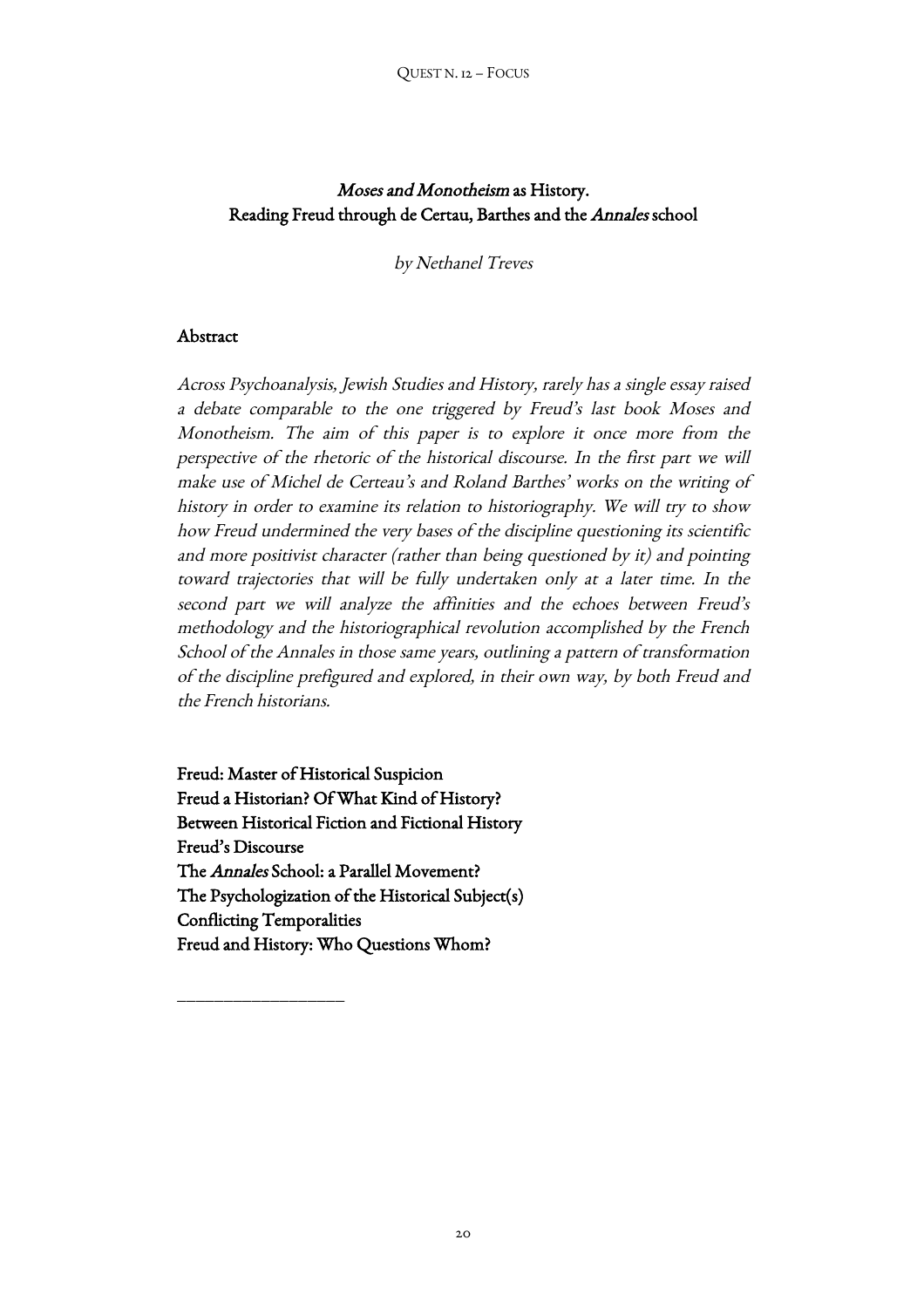As we can see, simply from looking at its structure and without having to invoke the substance of its content, historical discourse is in its essence a form of ideological elaboration, or to put it more precisely, an imaginary elaboration […].

Roland Barthes – The Discourse of History

## Freud: Master of Historical Suspicion

Among the many things that sanctioned the beginning of the twentieth century we have certainly to include the birth of Psychoanalysis. The new science imposed itself on the public scene as that new space where a promise of salvation could be finally stated in secular terms. Psychoanalysis appeared, in the wake of those religions and ideologies that came before it, as a narrative of redemption that could free the individual from itself. Alongside with such a metahistorical – maybe theological – task, Freud created a set of tools and perspectives that we still use today. His insights changed our very way of thinking and perceiving the world and what happens to us, and therefore reality itself. In a famous work, Paul Ricoeur tried to look at him under a new light: along with Marx and Nietzsche, the French philosopher referred to Freud as a master of suspicion. Postulating the existence of other layers beneath our conscious selves, Freud contributed indeed to that movement that was pointing at highlighting the deeper structures of reality. The suspicion he cast over the (literally) self-reliant Belle Epoque Europe brought about significant upheavals into the very understanding of the surrounding world. Ricoeur points out that the hidden element through which Freud reshuffled our perception casting suspicion onto the previous certainties is the unconscious. In this, we agree, without reservation. However, from a certain point of view, this understanding limits Freud's revolutionary thinking to this, cutting out all those other kinds of disruptive insights that revolve only marginally around Freud's more properly psychoanalytical work and that go far beyond the sole realm of individual consciousness.

The argument we will try to put forward here is that Ricoeur was right, but to a greater extent than he believed. The turmoil Freud triggered into previous ways of thinking will be thus explored from different angles: we will focus on his last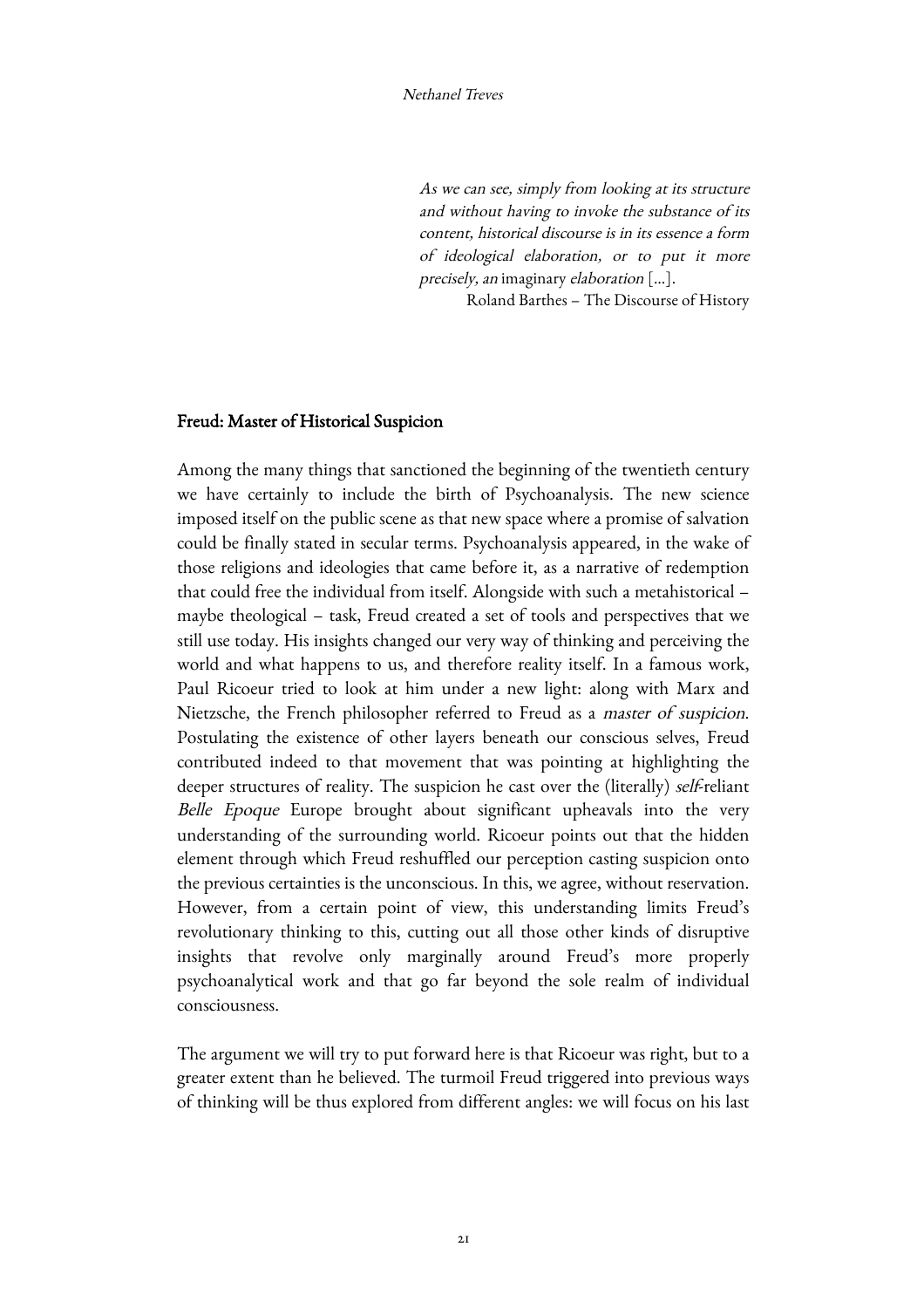published work – Moses and Monotheism<sup>1</sup> – and look at the Freud that emerges from it as a historian in order to see what this might entail for historiography itself.

A disclaimer is due in approaching this work. Moses and Monotheism, as we are soon going to see, is a text composed of multiple layers, an outcome of tormented writing and with a troubled publishing history. Therefore, it constitutes a powerful prism to investigate a wide range of aspects connected to Freud's last years. Notwithstanding an initial scarce fortune and a skeptical critical reception after being published, Freud's Moses became increasingly popular among scholars, witnessing a real explosion of interest around the 1990s.2 Extensive readings of Moses triggered a fertile dialectical relationship between this book and Freud's biography: the book is continuously reinterpreted through new insights on its author's life and, vice versa, new understandings of Freud's life are reached through new readings of this text. We are not going to tackle here the main debates displayed upon and through the Moses book, for which we refer to the many studies already available.<sup>3</sup> Nor we

<sup>&</sup>lt;sup>1</sup> Sigmund Freud, Moses and Monotheism, trans. Katherine Jones (London: Hogarth Press, 1939). The original German version appeared in 1939 with the title Der Mann Moses und die Monotheistische Religion. Although Jones' translation, more literal and probably closer to the the author's spirit, was reviewed and approved by Freud himself, the version included in the Standard Edition has been retranslated under the editorship of James Strachey.

<sup>2</sup> Ruthless are the attacks moved to Freud by Trude Weiss Rosmarin and Abraham Shalom Yahuda, both important biblical scholars. The latter even begged him not to publish the book. See Ernest Jones, Sigmund Freud: Life and Work. The Last Phase 1919-1939, (London: Hogarth Press, 1957), 250, 396; Peter Gay, Freud: A Life for Our Time, (New York - London: Norton, 1988), 645-6.

<sup>&</sup>lt;sup>3</sup> We are pointing here, for instance, to the important discussions of Freud's own Jewishness (Yosef Hayim Yerushalmi, Marthe Robert, Peter Gay) and of the ties of this work to the rise of anti-Semitism (Sander L. Gilman, Daniel Boyarin), to the attempt to position it within previous streams and traditions (Jan Assmann), to the endeavor to "psychoanalyze the psychoanalyst" (Ilse Grubrich-Simitis), to the evaluation of the contribution of this essay to psychoanalytic theory in general (Richard J. Bernstein, Cathy Caruth) and to the investigation on the actual truthfulness of Freud's historical claims (Pier Cesare Bori). Yosef Hayim Yerushalmi, Freud's Moses: Judaism Terminable and Interminable, (New Haven: Yale University Press, 1991); Marthe Robert, From Oedipus to Moses: Freud's Jewish Identity, trans. Ralph Manheim (Garden City, NY: Anchor Books, 1976); Peter Gay, A Godless Jew: Freud, Atheism, and the Making of Psychoanalysis, (New Haven: Yale University Press, 1987); Sander L. Gilman, Freud, Race, and Gender, (Princeton: Princeton University Press, 1993); Daniel Boyarin, Unheroic Conduct: The Rise of Heterosexuality and the Invention of the Jewish Man, (Berkeley: University of California Press, 1997); Jan Assmann, Moses the Egyptian: The Memory of Egypt in Western Monotheism, (Cambridge, MA: Harvard University Press, 1997); Ilse Grubrich-Simitis, "Freud Study of Moses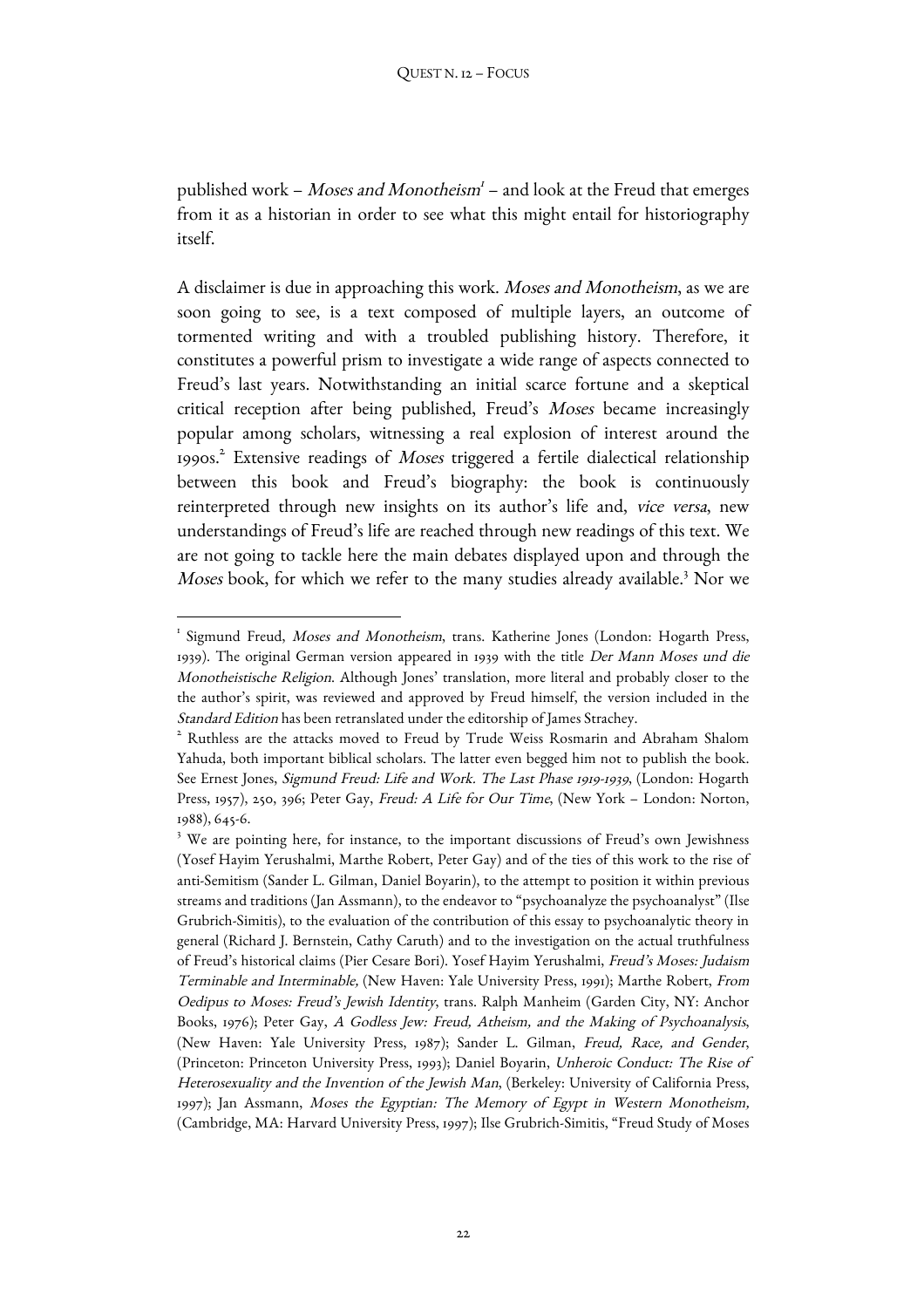are going to attempt a deepening of the several biographical accounts of the father of Psychoanalysis.<sup>4</sup> Most of the riddles posed by the Moses book have been framed as questions on Freud's own reasons to write, on the causes of his insecurity and on the background of its production. Inverting such a perspective, our goal is rather that of casting a gaze on the odd feeling caused in the reader of Moses and Monotheism.<sup>5</sup> In the first part, therefore, we are going to analyze the most (post)modern aspects and implicit suggestions of this text in light of Michel de Certeau's and Roland Barthes' works on the writing of history and on the historical narrative. After a brief exploration of his peculiar way of addressing the past, we will argue that Freud, exposing maybe to an excessive extent various inner principles of historiography, makes inescapable some considerations echoing the outcome of the postmodern debate on the historical practice. Then, in the second part of the paper, there will be an attempt to compare the peculiar method adopted by Freud in Moses to some coeval historiographical discourses, exploring the efforts to face theoretically some of the aporetic aspects of the writing of history identified by Freud.

To reread Freud's writings through the lenses of authors who wrote more than thirty years later and from a very different context (such as France in the '60s and '70s) might appear as an anachronistic venture. Yet, it might be useful to

as a Daydream: a biographical essay," in Early Freud and Late Freud: Reading Anew Studies on Hysteria and Moses and Monotheism, trans. Philip Slotkin (London – New York: Routledge, 1997 [1991]); Richard J. Bernstein, Freud and the Legacy of Moses, (Cambridge: Cambridge University Press, 1998); Cathy Caruth, Unclaimed Experience: Trauma, Narrative and History, (Baltimore: Johns Hopkins University Press, 1996); Pier Cesare Bori, È una storia vera: le tesi storiche dell'Uomo Mosè e la religione monoteistica di Sigmund Freud, (Rome: Castelvecchi, 2015).

<sup>4</sup> Aside from Jones' first important comprehensive study and Gay's well-known biographical work, an updated and balanced portray of Freud is offered by Élisabeth Roudinesco, Freud in his time and ours, trans. Catherine Porter (Cambridge, MA – London: Harvard University Press, 2016). Quite unconventional, and original, is the volume of Adam Philips, Becoming Freud: The Making of a Psychoanalyst, (New Haven – London: Yale University Press, 2014). For an external (and critical) appraisal on the general role of psychoanalysis in early twentieth century Europe, its promise of salvation and its relation to other modern "grand narratives" see Ernest Gellner, The Psychoanalytic Movement: The Cunning of Unreason, (Malden, MA: Blackwell Publishing, 2003 [1985]).

<sup>5</sup> This is why there will be almost no reference to Freud's Vienna, to the rise of Nazism and its threat to Psychoanalysis or to the author's inner tribulations in giving birth to the Moses book, all of which we believe are indispensable elements to reach a full understanding of Freud's last production but lie outside of the focus of this work. Good accounts can be found in the volumes mentioned in the footnotes above or, for as much as it concerns Vienna, in the well known Carl E. Schorske, Fin-de-siècle Vienna, (New York: Random House, 1981).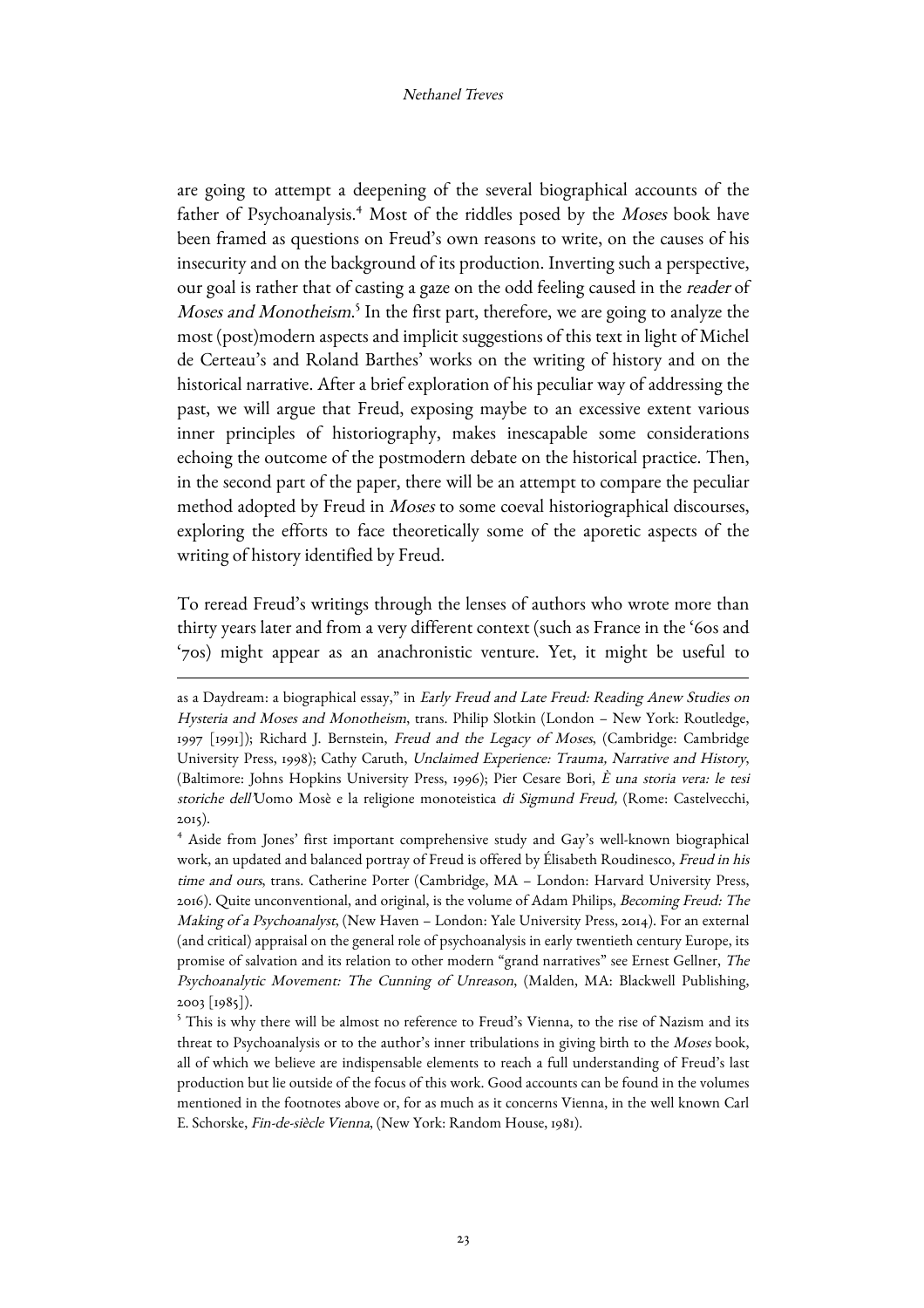decentralize a gaze often focused on other aspects of this work. Both Barthes and de Certeau, with different timings, took part in a debate on the nature, the modes and the techniques of historiography arisen between structuralism and post-structuralism and later subsumed by the so-called postmodern reflection. These discussions shook and reshaped historiography and the writing of history to an unprecedented extent and, in a sense, let the discipline escape some previous naivety. The French debate, to which other important voices took part as Paul Ricoeur himself or Michel Foucault, was at some point overshadowed in the English-speaking world by the publication of Hayden White's Metahistory  $(1973)$ , the arise of the so-called linguistic turn and the quarrel of narrativism.<sup>6</sup> A new historiographical consciousness supposedly derived from these discussions, fostering and informing – for good or ill – the profile of many historical approaches born and developed thereafter.7 Often, as it will be seen, de Certeau and Barthes seem to address a kind of historiography and a type of historian which are not fully understandable without delving into their context and grasping the polemical tone they adopt. What is, then, the reason for retaining such terms of the discussion? We are not interested in praising Freud as a postmodernist avant la lettre, as a focus on his "historical narrative" might too easily lead to do, on the contrary, we would like to adopt that point of view and those analytical tools in order to examine the sense of oddity that Freud's Moses book still provokes today. In a sense, we believe that the historian targeted by the two authors never totally vanished, and maybe, inasmuch as he "still creeps" into contemporary ways of writing – and conceiving – history, the awkwardness we stumble upon reading Moses and Monotheism is due to him.

<u> 1989 - Johann Barn, mars eta bainar eta industrial eta baina eta baina eta baina eta baina eta baina eta bain</u>

 $6$  Hayden White, Metahistory: The Historical Imagination in Nineteenth-Century Europe, (Baltimore – London: John Hopkins University Press, 1973). Franklin R. Ankersmit, Narrative Logic. A Semantic Analysis of the Historian's Language, (Boston – London – The Hague: Martinus Nijhoff Publishers, 1983). For a criticism of White's theory of history (and of the general intellectual wave he embodied at some point), see Carlo Ginzburg, "Just One Witness," in Probing the Limits of Representation: Nazism and the "Final Solution," ed. Saul Friedlander (Cambridge, MA – London: Harvard University Press, 1992).

<sup>&</sup>lt;sup>7</sup> For instance, in marking the distance of *Microhistory* from White's and Ankersmit's radical skepticism, Carlo Ginzburg implicitly acknowledges to owe to that discussion the "definite awareness that all the phases through which research unfolds are constructed and not given: the identification of the object and its importance; the elaboration of the categories through which it is analyzed; the criteria of proof; the stylistic and narrative forms by which the results are transmitted to the reader." Carlo Ginzburg, Threads and Traces: True, False, Fictive, trans. Anne C. Tedeschi and John Tedeschi (Berkeley: University of California Press, 2012 [2006]), 212.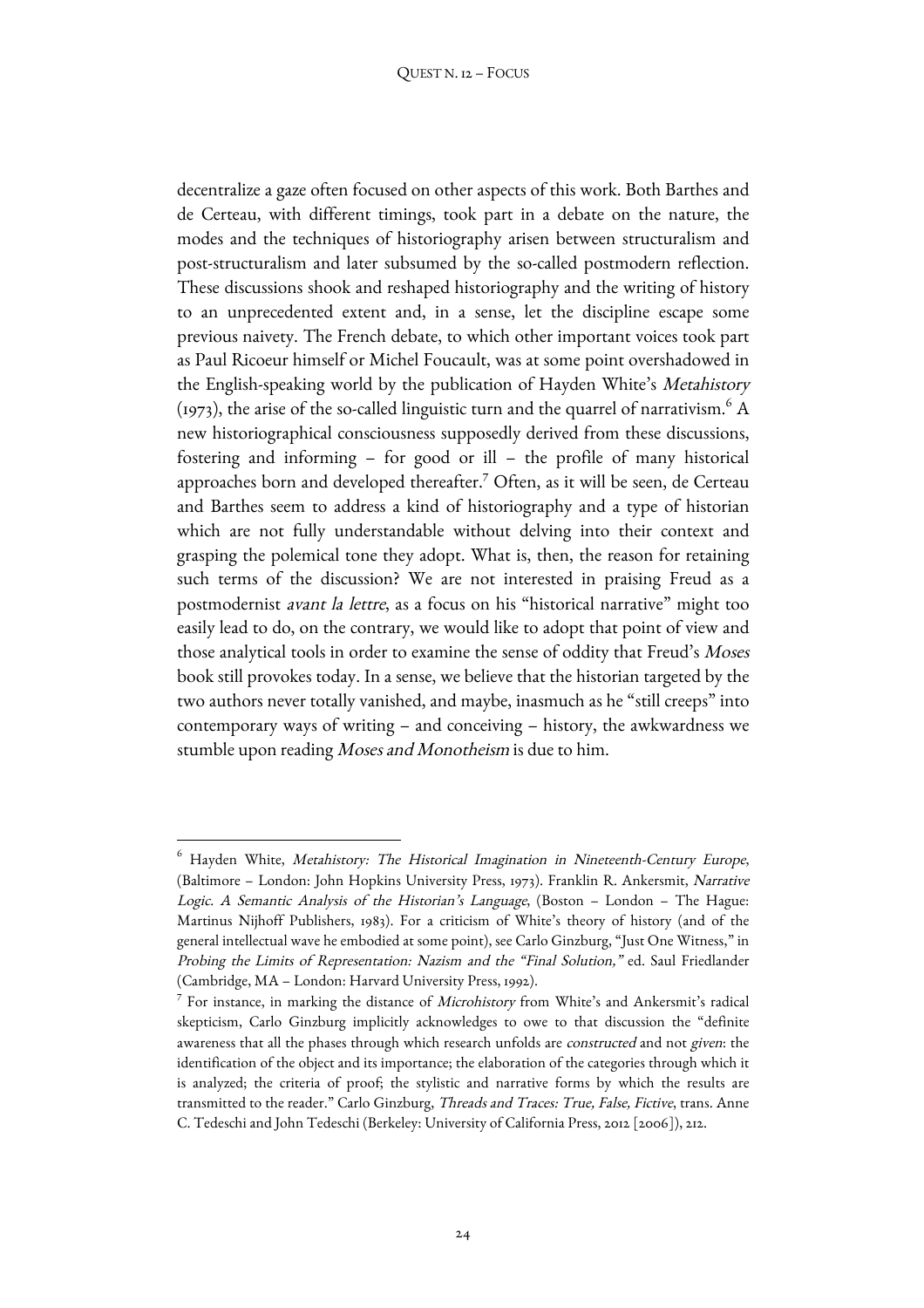Freud's Moses book is many books together: it is a quest for the origins of religions, it is a text concerning psychoanalysis, it is an answer to (or an internalization of) anti-Semitism, and maybe it is also a book about history and historiography. Here, we will try to focus on this last hypothesis, attempting – in light of the insights given us by these and parallel debates – to trace a historiographical phenomenology of Freud's last masterpiece.

# Freud a Historian? Of What Kind of History?

<u> 1989 - Johann Barn, mars ann an t-Amhain an t-Amhain an t-Amhain an t-Amhain an t-Amhain an t-Amhain an t-Amh</u>

The first question we should ask before delving into our subject concerns the degree to which we are allowed to actually consider Freud a historian. We would like here to deal with this issue in particular for the Moses book, rather than in general for Freud. Proper investigations have been made concerning the latter and comprehensive overviews for an understanding of the value of Psychoanalysis for historians are already available.<sup>8</sup> Yet, this question in the case of the Moses becomes more difficult. As a first move into the topic it is useful to understand the problems that would arise (and that have been raised) in doing so.

Moses and Monotheism is a problematic work by countless aspects. On a first concrete level, as Edward Said reminds us, "[Moses and Monotheism] is a composite of several texts, numerous intentions, different periods,"9 and therefore – he adds – it represents a paradigmatic example of late style: a work written by the author apparently more for himself rather than for some future

<sup>&</sup>lt;sup>8</sup> For instance, Peter Gay's Freud for historians advocates for the possibility of including Psychoanalysis into the toolbox of historiography. Although his effort aims at getting the two disciplines closer and more familiar to each other, he strengthens the difference between them. Imagining a fortress made up by "six concentric rings of intellectual fortifications mobilized against the Freudian assault" and the "historian [who] nervously awaits the invader"  $(4)$ , throughout his work Gay accompanies Freud and Psychoanalysis in breaking into each one of them, showing its usefulness and its compatibility with history. Psychoanalysis – this is his conclusion – "should enrich, without disturbing" (210) history as many other disciplines. No matter how much we can agree with his general exhortations and specific remarks, we would like to suggest (and work with) a different idea of Freud's work: neither an invader army nor a toolbox, but a doubt germ, that comes from inside rather than from outside. Inviting them to cooperate, Gay actually sanctions the difference and the distance between history and what Freud does, differently, we aim at showing the analogies and the porosity between the two. Peter Gay, Freud For Historians, (New York: Oxford University Press, 1985).

<sup>&</sup>lt;sup>9</sup> Edward W. Said, Freud and the Non-European, (New York: Verso, 2004), 27 ff.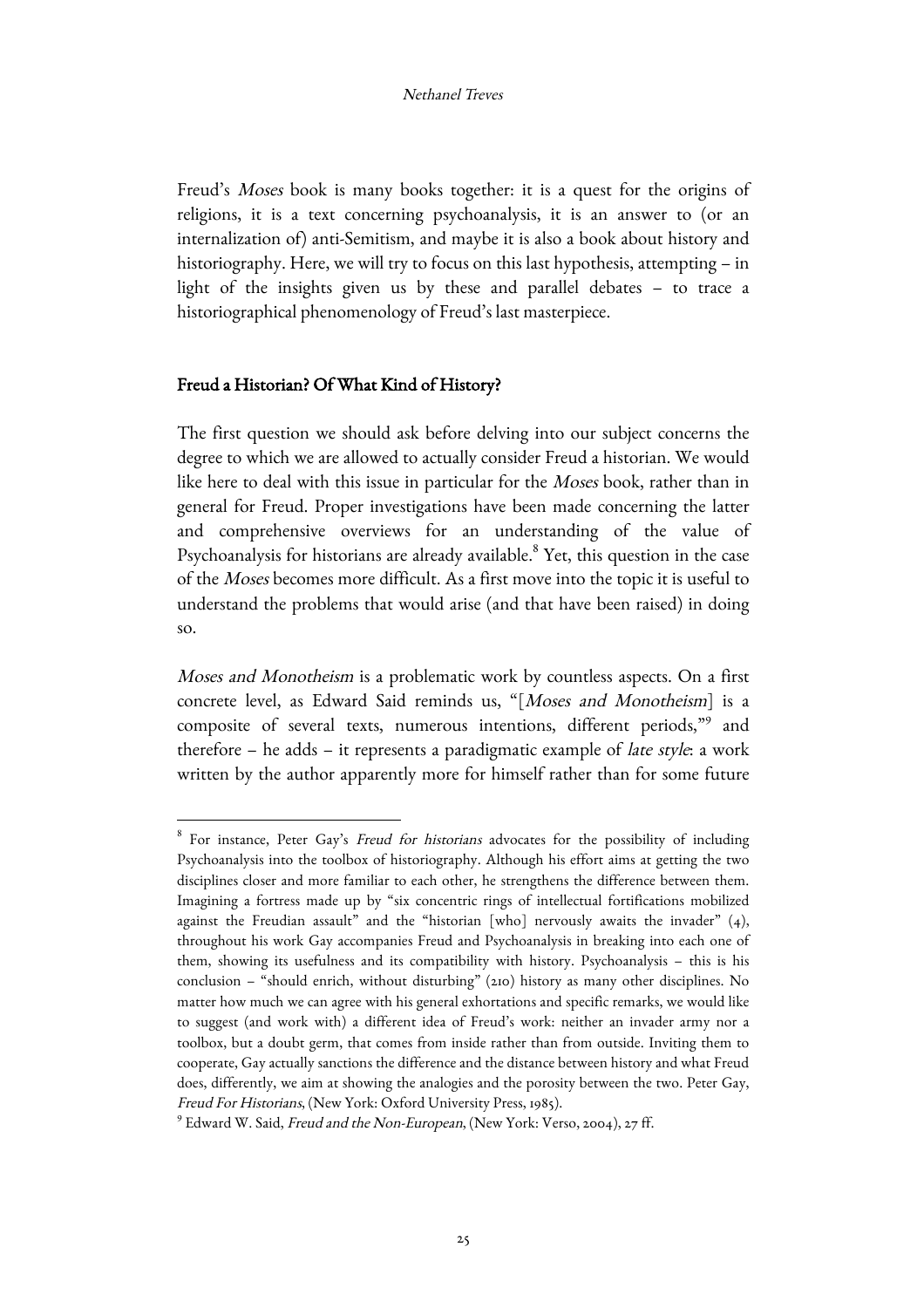readers in which, instead of reconciling himself and his lifelong work in a recapitulatory text, he chooses to bristle and to provoke for one last time. Michel de Certeau, in a sense, foreran such a view stating that Moses cannot be seen as an organic work, but only as "a discourse of fragments."<sup>10</sup> In such a confusion – in which many got caught by ending up in seeking more Freud's own reasons to write than his results – what can be said of Moses and Monotheism as a historiographical work?

At first sight, the Moses book really seems a collage of thoughts, erudition, and speculations. The central *clarification* [Aufklärung] Freud is attempting at seems to resolve itself, rather than in an unravelment of the questioned issue, in a continuous correction, in a polished self-justification, in a step-to-step elucidation and in an explanation of his own method: a meta-clarification. The crux at stake that originates such impression is exactly the feeling that, if we are to consider Moses a historical work, there is an overwhelming predominance of speculative thinking and inductive reasoning at the expense of proofs, sources and documents, the traditional basic touchstones through which the writing of history is possible.

One of the main representative figures of this debate is certainly Yosef Hayim Yerushalmi. In his famous work on Freud's text, he saw a discontinuity between *Moses* and his previous *Totem and Taboo*<sup> $\pi$ </sup> articulated exactly on the problem of historicity. If in the latter, he says, "the pivotal event it presupposes [the murder of the primeval father] does not really take place in historical time" but in the "dreamtime of mankind," what happens in the former is radically different. Indeed, in Moses there is an actual historiographical attitude that according to Yerushalmi is proved by the "historian's insistent demand for historical proofs." What Freud is trying to do - he goes on - aims at "corroborat[ing] a

 

<sup>&</sup>lt;sup>10</sup> Michel de Certeau, *The Writing of History*, trans. Tom Conley (New York: Columbia University Press, 1988 [1975]), 311.

 $\text{I}^{\text{II}}$  Sigmund Freud, *Totem and Taboo*, trans. James Strachey (London – New York: Routledge, 2001 [1913]). Yerushalmi is obviously referring to its fourth chapter, called "The Return of Totemism in Childhood," where Freud first presents his theory on the origins of civilization tracing the arise of the incest taboo in the murder of the primeval father by the brothers' horde (which he takes up from Darwin). The law of exogamy, seen by Freud as pivotal in all human societies, would have derived then from the brothers' sense of guilt and their consequential "deferred obedience" to the killed parent. Ibid., 166 ff.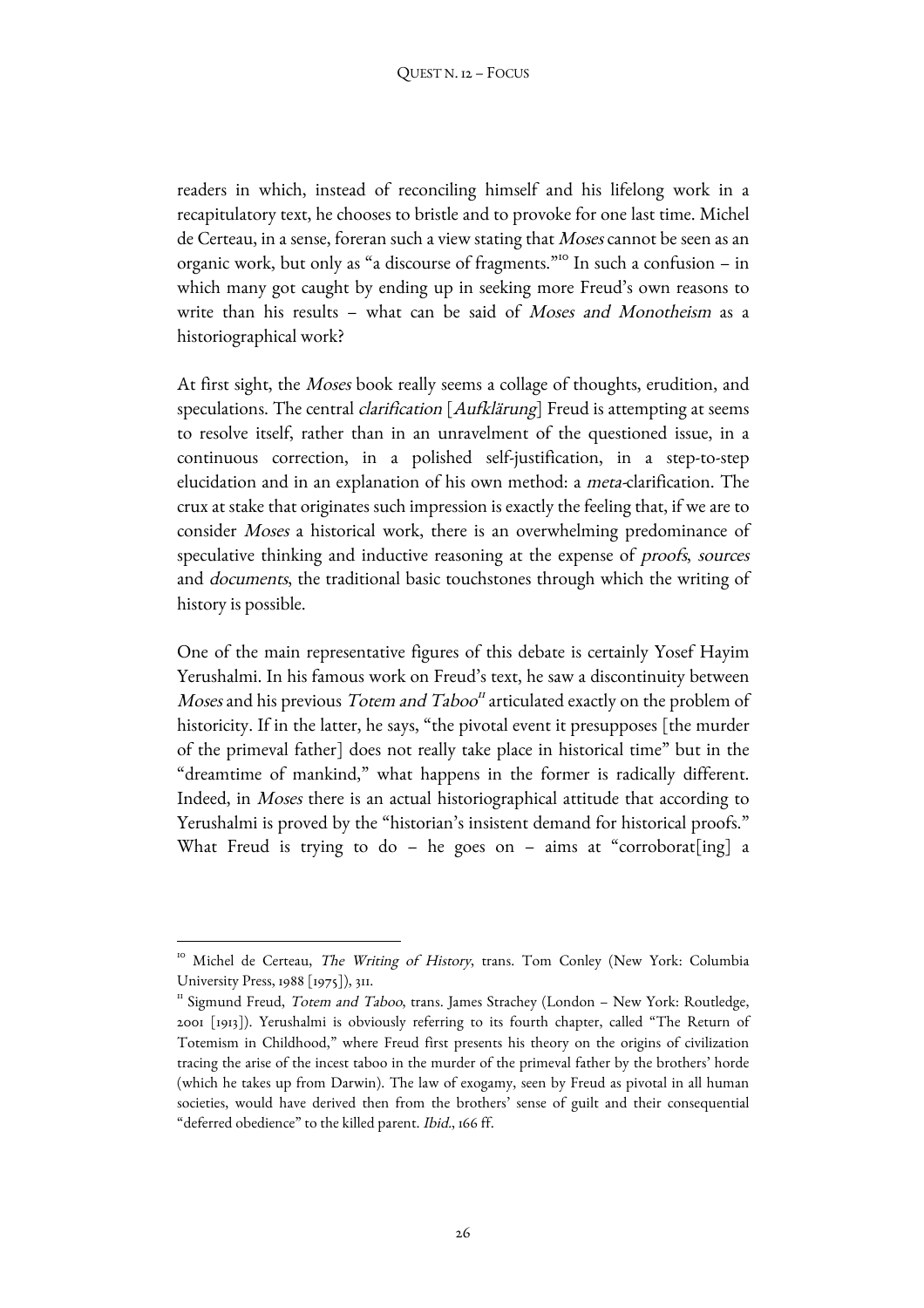psychoanalytically derived truth with historical facts."<sup>12</sup> De Certeau, from a different perspective, highlighted how

Too great a lack of scholarly credibility keeps him from publishing the work. Freud needs historical proofs, not in order to be convinced – he is already convinced enough without them – but in order to arm the "weakness" of his myth before producing it on foreign ground, in the field of history.<sup>13</sup>

De Certeau's interpretation does not go as far in this direction as for example does Richard Bernstein, who similarly stresses the mythical and fantastic aspects of Moses' story.14 What is suggested by de Certeau, one of the authors that tried to face such a question more completely, is that such a fragmentary nature does not mirror a failure in the writing of history, but exactly the opposite: the polysemy of what he sees as a "vocal text" points to a way of doing history in which the past stops to be objectified and severed from the present. In The Writing of History, indeed, one of de Certeau's major goals is to analyze the dynamics of power beneath the writing of history. He starts his text with an account on how the historian's relation with the past and with the dead can be represented as what it might be called a "unilateral intimacy." The past is objectified, studied and anatomized in the same manner in which modern medicine treats its object-bodies. Yet, "[t]hese ghosts" – remarks de Certeau speaking about the dead – "find access through writing on the condition that they remain *forever silent*."<sup>15</sup> The past is made accessible *through* its silence. The kind of cleavage that occurs between the utterer and the uttered of history, between the present and the past, is the fracture the historian seeks in order to create the very possibility of an identity, and it is rooted precisely in his "decision to become different.<sup>"16</sup> The Otherness embodied by the past is not just sought by a historian-adventurer, but it is created as radically different. Such a division inevitably generates historicist perspectives, where the absence of something

 

<sup>&</sup>lt;sup>12</sup> Yerushalmi, Freud's Moses, 21. A similar opinion is held by Pier Cesare Bori and David Meghnagi. See Pier Cesare Bori, "Una pagina inedita di Freud: la premessa al romanzo storico su Mosè," in L'estasi del profeta ed altri saggi tra ebraismo e cristianesimo, (Bologna: il Mulino, 1989 [1979]), 256; David Meghnagi, Il padre e la legge: Freud e l'ebraismo, (Venice: Marsilio, 1997 [1992]), 104.

<sup>&</sup>lt;sup>13</sup> De Certeau, *The Writing of History*, 310.<br><sup>14</sup> Bernstein, *Freud and the Legacy of Moses*, 64-74.<br><sup>15</sup> De Certeau, *The Writing of History*, 2.

 $16$  Ibid., 4.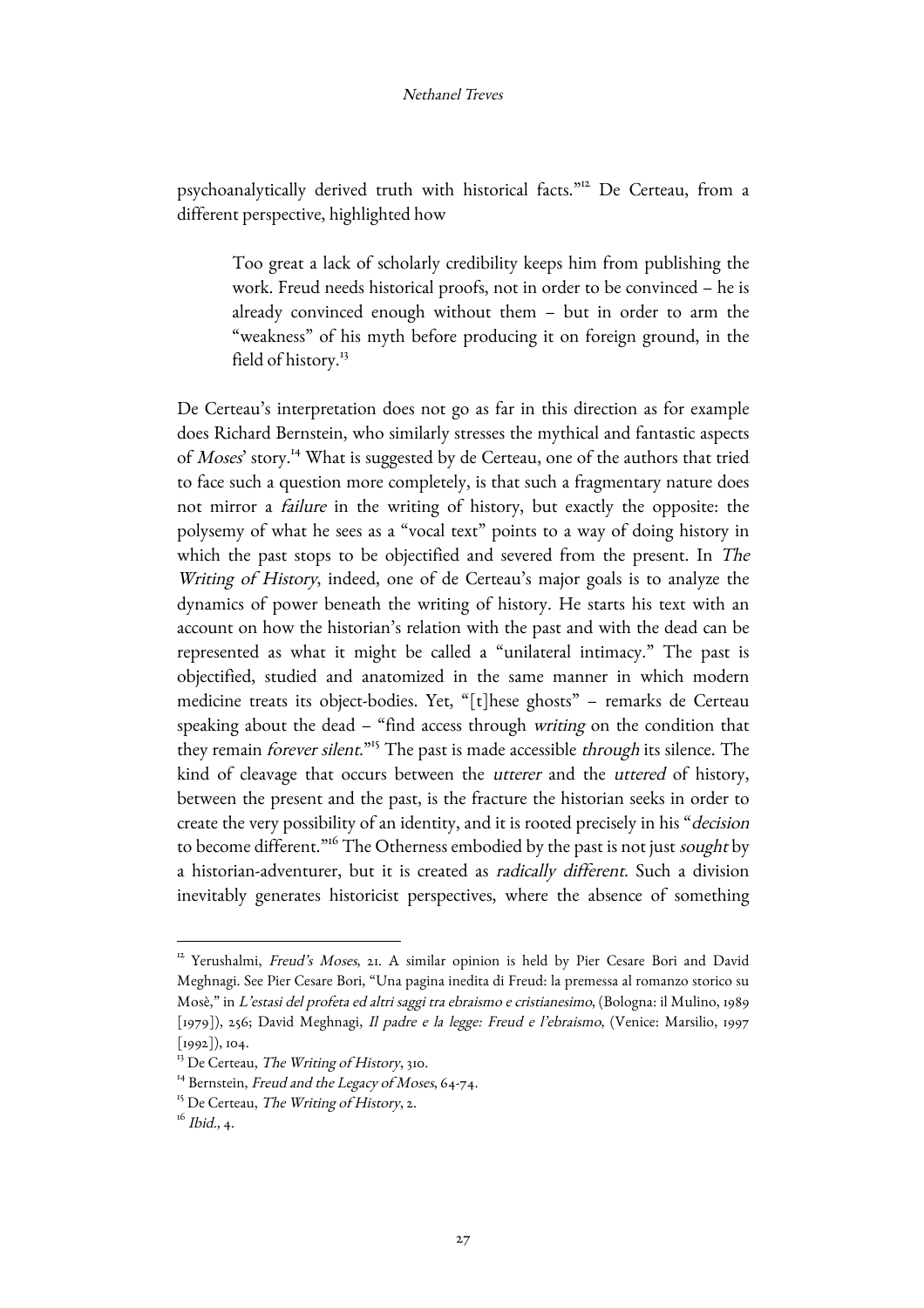shared between the self and the other, between the present and the past, undermines any hypothesis of continuity.

In this respect, Freud's work appears as something exceptional, literally, in the sense that it constitutes an *exception*. It is not by chance if de Certeau chooses exactly this awkward text to speak of the production of history. Freud's complexity (in both the positive and the negative meaning of the word) yields to a kind of historiography absolutely different from the operation just described. De Certeau locates Freud at the edge of the very history he analyzes. However, he cannot be interpreted as simply the umpteenth Aufklärer-concealer of a clearer past, as the producer of a new narrative to be imposed upon his forerunners' ones. The polyphony of Moses constitutes, according to de Certeau, exactly that characteristic able to qualify Freud's work as something disruptive. The fragmentary nature, the "late-styleness" of this text does not allow the very possibility of a historical referent whereas this is understood as a dead body: in other words, de Certeau notices the disappearance of the res gestae in the very articulation of the historia rerum gestarum.

We see in the conclusions drawn by de Certeau along this interpretative line the echo in the realm of history of what Said read more recently in the terms of the political. In his lecture Freud and the Non-European, maybe in a slightly stretched and reductive reading of Freud's text, Said seizes a similar outcome as its most important teaching. Through the application of his contrapuntal method, Said juxtaposes Moses to other voices making the contrast emerge clearly. First, he highlights, against Yerushalmi's simplistic reading of a positive "Jewish Jewishness," the complex and unresolved model of identity paradigmatically outlined in the very figure of the man Moses. In Said's view, Yerushalmi jumps too hastily to conclusions about what has been "historically Jewish" and what has not. "Freud himself doesn't actually reach [these conclusions] because […] the actual Jewishness that derives from Moses is a far from open-and-shut matter, and is in fact extremely problematic."<sup>17</sup> Yerushalmi appears then to him "far more anxious than Freud to scrape away all traces of monotheism from Egypt," characterizing therefore the new monotheistic

<sup>&</sup>lt;sup>17</sup> Said, Freud and the Non-European, 32. The polemic between Yerushalmi and Said went on also by other means. After the Freud Museum chose to publish Said's lecture, Yerushalmi, who was among its main financial supporters, called the museum complaining and asking if they were aware that Said was recently portrayed throwing stones against Israeli soldiers. See Michael Molnar, "Le Freud de Yosef," in L'histoire et la mémoire de l'histoire: Hommage à Yosef Hayim Yerushalmi, ed. Sylvie-Anne Goldberg (Paris: Albin Michel, 2012), 159-60.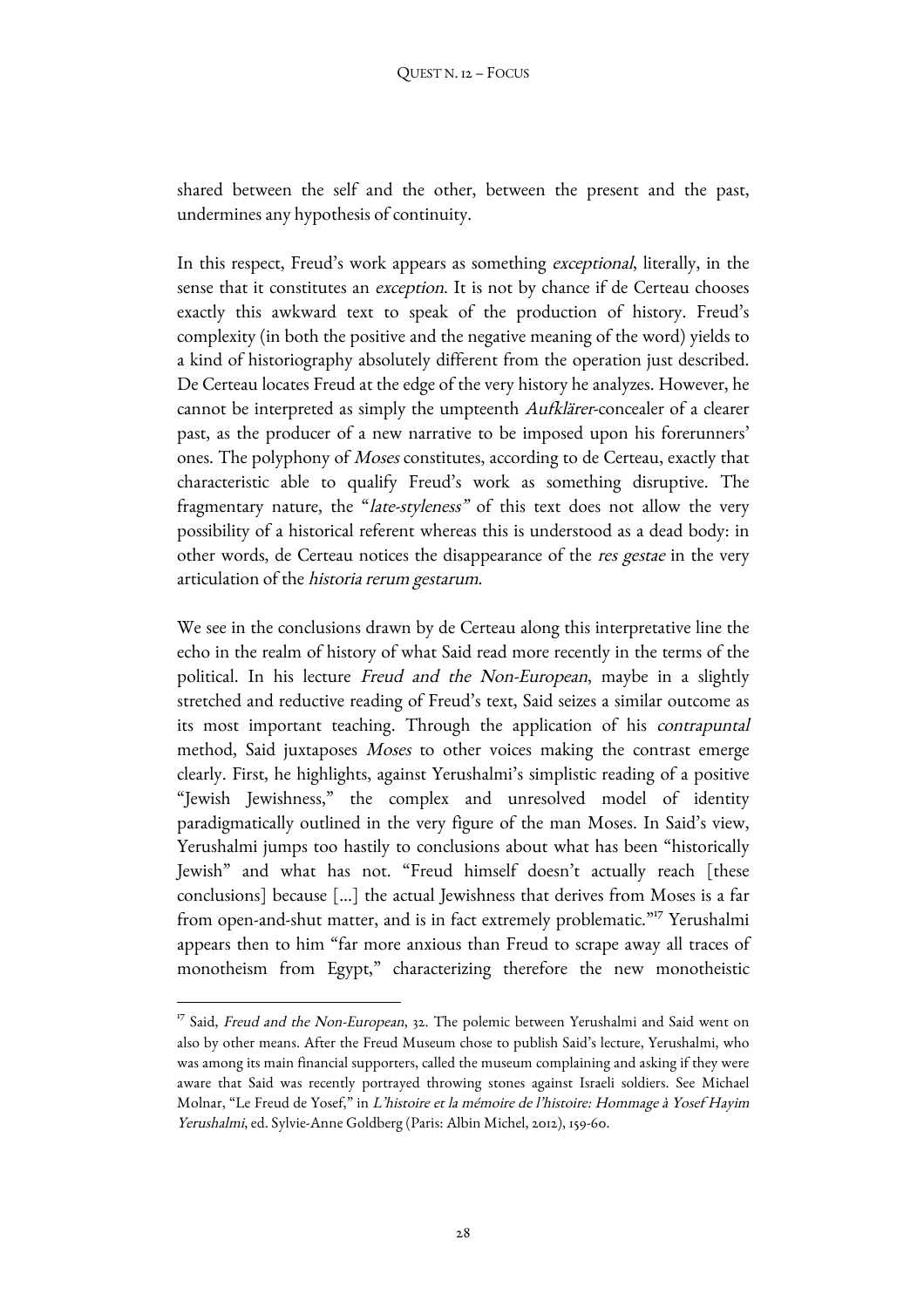religion as something distinctly Jewish.<sup>18</sup> Secondly, Said compares Freud's work to Israel's attempt to consolidate an official Israeli-Jewish identity through the archaeological effort to find material proofs of a Jewish presence in Palestine.<sup>19</sup> To the contrary, "in excavating the archeology of Jewish identity, Freud insisted that it did not begin with itself but, rather, with other identities (Egyptian and Arabian) which his demonstration in Moses and Monotheism goes a great distance to discover, and thus to restore to scrutiny.<sup>"20</sup> The breakage postulated by de Certeau in the first pages of his work, in Freud, is then mended. Or better, internalized in the very subject of historiography. To quote at length directly his words:

An oxymoron puts together two contradictory poles, the Jew and the Egyptian. But it thus interiorizes the division that until then had been a "distinction" in respect to others. [...] For Freud, this break is always internal, cleaving the subject himself. It annihilates the self-identity that had been acquired through the elimination of a "remainder." And since the question is posed in terms of a historical foundation, this annihilation must be inscribed at the origin, namely, in the murder of Moses. Identity is not one, but two. One and the other. In the beginning, there is the plural. Such is the principle of writing, of analysis (which is division, decomposition), and of history.<sup>21</sup>

The consequence of this is twofold and contradictory, and it sends us back to our initial question. On the one hand Freud's move appears to stage a rupture with the historiographical attitude described by de Certeau. There is an interruption of the interruption. The past is no longer objectified in a dead body to handle and inspect and examine and measure. It becomes part of us: "the Freudian fiction does not lend itself to this spatial distinction of historiography in which

<sup>&</sup>lt;sup>18</sup> Said, Freud and the Non-European, 33. Another interesting reflection about Yerushalmi's attitude toward Freud's Jewishness is offered by Jacques Derrida. In Archive Fever, first published in 1995, Derrida describes the father-like behavior of Yerushalmi recalling his son (Freud) to some Jewish identity. This happens especially in the last chapter of his book, entitled "Monologue with Freud," where he uses the pronoun "we" speaking of the them as Jews, and "because he is dead and thus incapable of responding, Freud can only acquiesce. He cannot refuse this community at once proposed and imposed. He can only say 'yes' to this covenant." Jacques Derrida, Archive Fever: A Freudian Impression, trans. Eric Prenowitz (Chicago – London: University of Chicago Press 1998 [1995]), 41.

<sup>&</sup>lt;sup>19</sup> Said, *Freud and the Non-European*, 43 ff.<br><sup>20</sup> *Ibid.*, 44.

<sup>&</sup>lt;sup>21</sup> De Certeau, The Writing of History, 314.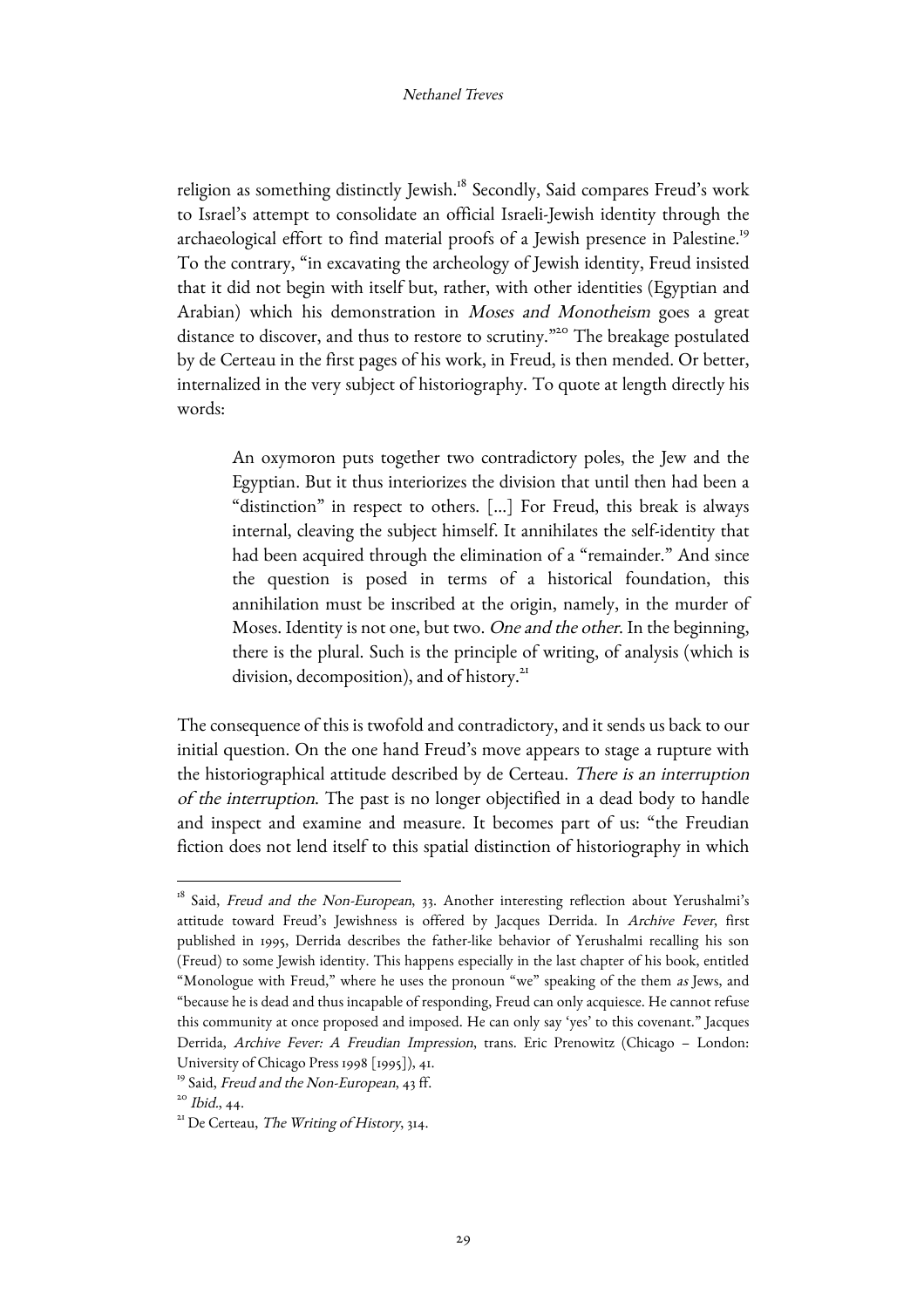the subject of knowledge is given a place, the 'present', separate from the site of his or her object, which in turn would be defined as 'past'. Here, past and present are moving in the same polyvalent space."<sup>22</sup> On the other hand, Freud still thinks on such a terrain, maybe even suggesting a new way of doing history. "The word remains – 'history' or 'Moses' – but the thing is split, and its fragments come and go in a general rearrangement, reiterating the 'de-fection' generating fiction."<sup>23</sup>

# Between Historical Fiction and Fictional History

De Certeau defines Moses, in reason of its peculiar character, a work that could not avoid to be "situated [but] at the intersection of history and fiction."<sup>24</sup> But what does it mean to be at such an intersection? And most importantly, what did it mean for Freud himself to write history in such a way? In 1934, in the preface of the first draft of Moses, never included in the final version of the book and published for the first time only in 1979, Freud showed to be already perfectly conscious of the hybrid nature of his work:

As the sexual union of horse and donkey produces two different hybrids, the mule and the hinny, so the mixture of historical writing and fiction gives rise to different products which, under the common designated condition of "historical novel," sometimes want to be appreciated as history, sometimes as novel. For some of them deal with people and events that are historically familiar and whose characteristics they aim to reproduce faithfully. They derive their interest, in fact, from history, but their intent is that of the novel; they want to affect the emotions. Others among these literary creations function in quite the opposite way. They do not hesitate to invent persons and even events in order to describe the special character of a period, but first and foremost they aspire to historical truth despite the admitted fiction. Others even manage to a large extent in reconciling the demands of artistic creations with those of historical fidelity. How much fiction, contrary to the intentions of the historian, still creeps into his presentation, requires little further comment.<sup>25</sup>

<sup>&</sup>lt;sup>22</sup> Ibid., 312. Italics added.

<sup>&</sup>lt;sup>23</sup> Ibid., 316.

 $24$  *Ibid.*, 308.<br><sup>25</sup> Freud quoted (and translated) in Yosef Hayim Yerushalmi, "Freud on the 'Historical Novel': From the Manuscript Draft (1934) of Moses and Monotheism," International Journal of Psycho-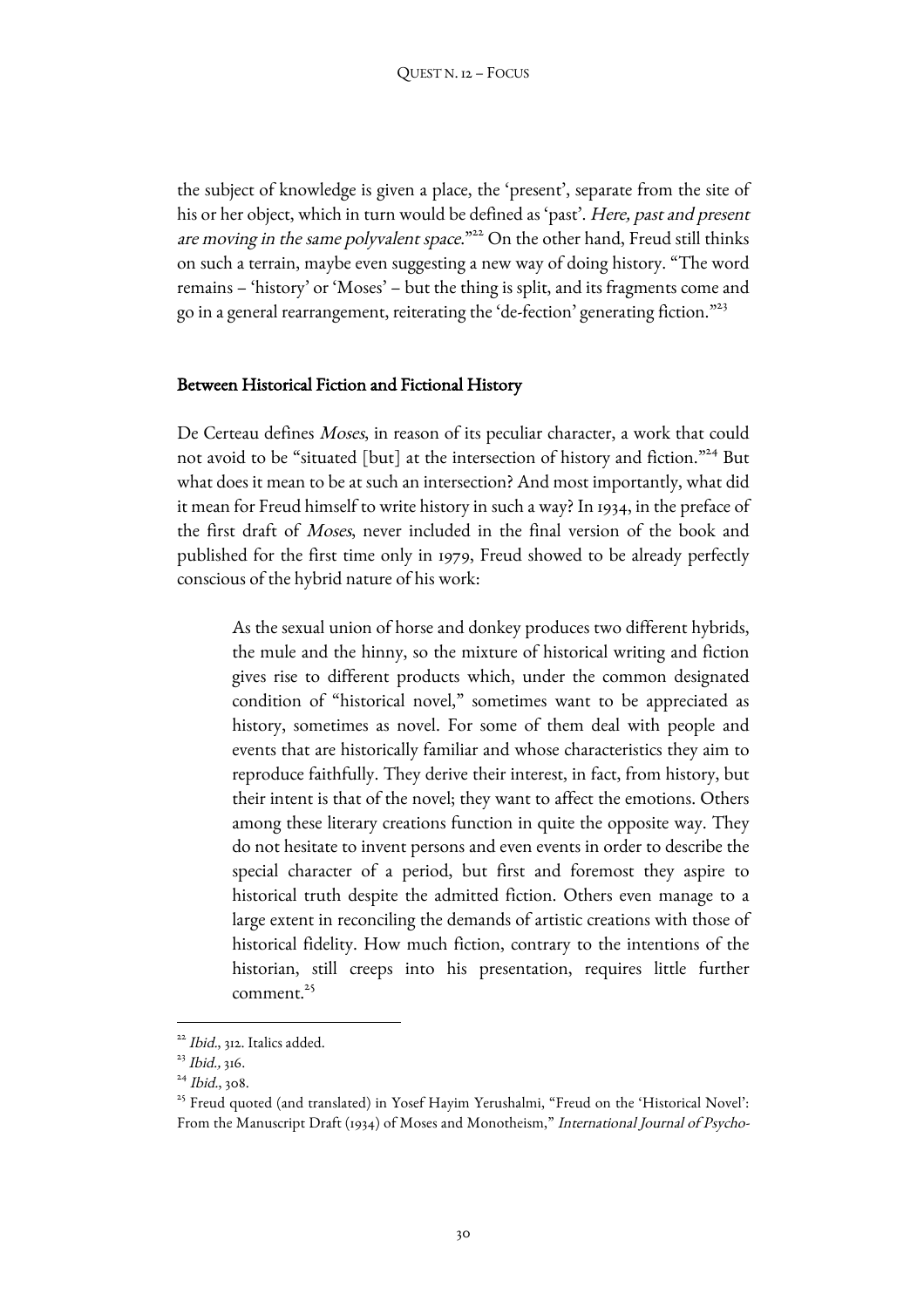Freud is trying here to distance himself and his work from three of the many forms the mixture of a historical novel can generate: first, a novel that makes use of history as its prime material; second, accounts that aim at reaching the historical truth despite, and through, their fictional elements. The third might raise some questions: what does it mean to *reconcile the demands of artistic* creations with those of historical fidelity? The movement can be understood in both directions. If when Freud is speaking of "demands of artistic creation" he is referring to an aesthetic criteria, this third case could be referring to the attempt of fitting some harmony into the work of history, or of finding this harmony in the actual res gestae. It is the shift of history toward fiction. On the other hand, if we read differently this expression we might stress more the element of the creation. Along this interpretation, what Freud is dismissing is exactly one of the common receptions of his Moses, that of being a fictional creation. It does not really matter if such a creation actually aims at the representation of the past or not. "[C]ontrary to the intentions of the historian," he goes on, fiction still creeps into his work. It is the shift of fiction toward history.

To explain why then he wanted to adopt this caption, Freud himself overtly admits the great difficulty of his task: the absence of any reliable source. To overcome this problem

one undertakes to treat each possibility in the text as a clue, and to fill the gap between one fragment and another according to the law, so to speak, of least resistance, that is – to give preference to the assumption that has the greatest probability. That which one can obtain by means of this technique can also be called a kind of "historical novel," since it has no proven reality, or only an unconfirmable one, for even the greatest probability does not necessarily correspond to the truth.<sup>26</sup>

Proceeding by imagining, by agreeing upon the highest probability [*Wahrscheinlich*] and relying on it to move forward, it is a mode of investigation of the unknown more often associated with biblical scholarship than with

Analysis 70 (1989): 375-95, 379. Yerushalmi is aware of Bori's previous published study on the same manuscript, which he mentions. See Bori, "Una pagina inedita di Freud," 245 ff. Also Grubrich-Simitis had the chance to work extensively on the original document, cf. Ilse Grubrich-Simitis, Back to Freud's Texts: Making Silent Documents Speak, trans. Philip Slotkin (New Haven – London: Yale University Press, 1996), 93-203.

<sup>&</sup>lt;sup>26</sup> Yerushalmi, "Freud on the 'Historical Novel'," 379.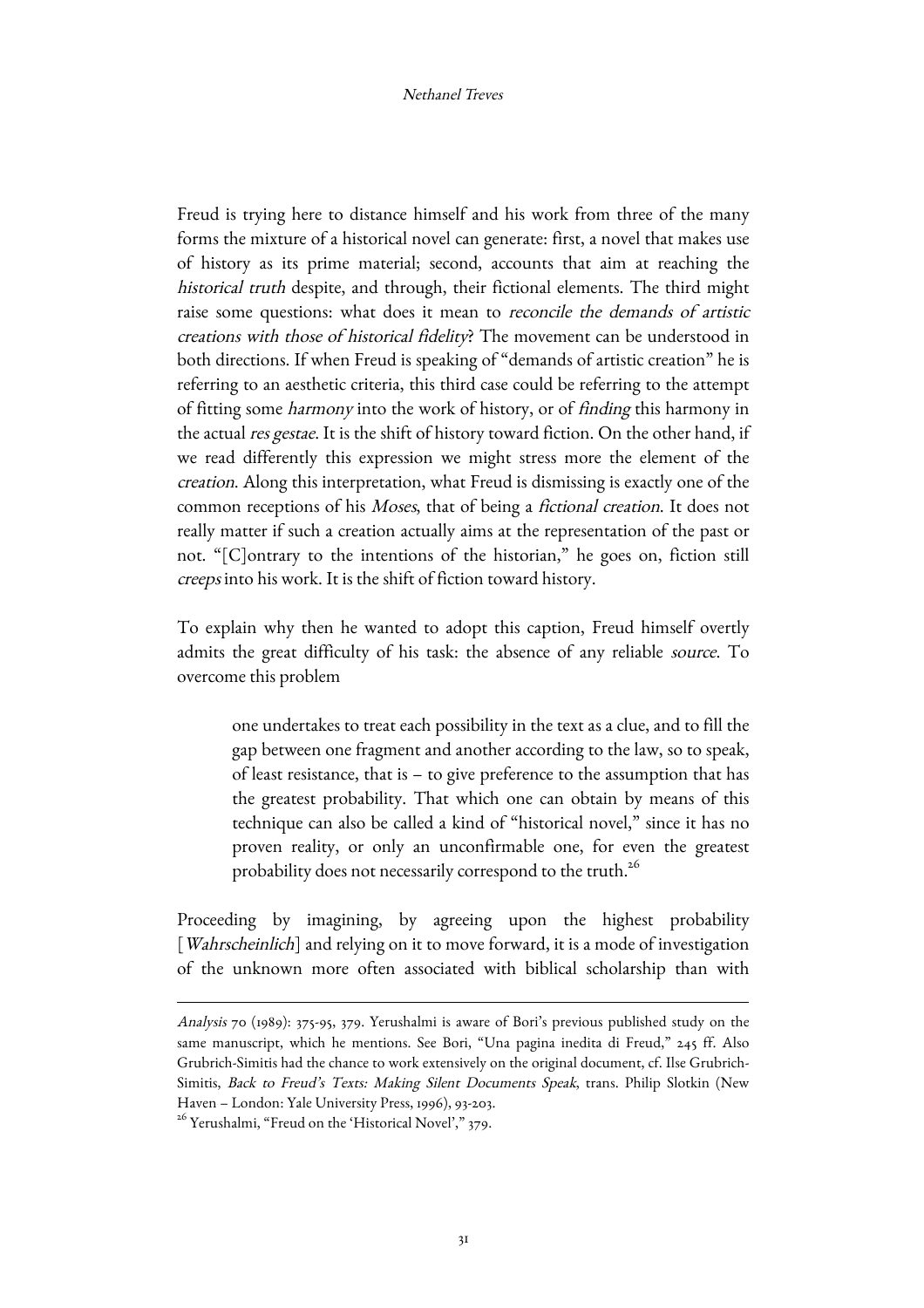historiography. To which extent, then, is Freud doing something different from that? Are his assertions, after all, something else than biblical conjectures? Pier Cesare Bori, one of the first scholars who had the chance to study the preface original manuscript, taking into account the biblical scholarship known and read by Freud, observes that the latter actually mastered the works of several great scholars of the Bible of his time, many of whom are indeed quoted and mentioned within the three essays.<sup>27</sup> However – he continues – Freud seems to be familiar biblical exegesis but not to "practice" it. Bori points out three orders of reasons: first, he doesn't feel confident enough in using those analytical tools; second, he is quite skeptical toward the apologetic attitude underlying the writings of many of such authors; third, he is impatient to find in Moses' story a historical confirmation of the general schema outlined in Totem and Taboo. Therefore, despite the abundance and recurrence of the mosaic theme in biblical literature (and its great influence on him), Freud turns much more willingly to ethnography rather than to theology.<sup>28</sup> In light of these remarks, Moses and Monotheism can hardly be understood as a work of biblical scholarship, no matter how much the shared attitude toward conjecture could link it to that tradition.29 Bori concludes that the reason Freud dismissed the preface from the published version of the book had to to with this: he wanted to produce a *purely* historical study [rein historische Studie].<sup>30</sup>

<sup>&</sup>lt;sup>27</sup> Bori believes that Freud restrained himself from quoting too much and too extensively from these sources because that would have compromised the agility of the essay-form. Considering Freud's effort, and his anxiety, to find more proofs and new confirmations, we can hardly agree with this remark. Pier Cesare Bori, "Il Mosè di Freud: per una prima valutazione storico-critica"

<sup>[1976],</sup> in *L'estasi del profeta*, 192.<br><sup>28</sup> Pier Cesare Bori, "Materiale storico-religioso nella biblioteca di Sigmund Freud: alcuni rilievi

sul catalogo" [1975], in *L'estasi del profeta,* 228.<br><sup>29</sup> See also Bori, "Il *Mosè* di Freud," 192. Within the *Moses* book, Freud himself is also very clear on this point. We quote him at length: "No probability, however seductive, can protect us from error; even if all parts of a problem seem to fit together like the pieces of a jigsaw puzzle, one has to remember that the probable need not necessarily be the truth and the truth not always probable. And, lastly, it is not attractive to be classed with the scholastics and talmudists who are satisfied to exercise their ingenuity unconcerned how far removed their conclusions may be from the truth" [italics added]. Freud, Moses, 29-30. On Freud's relation with the Bible see also Grubrich-Simitis, "Freud Study of Moses as a Daydream," 85-6; Bernstein, Freud and the Legacy of Moses, 14.

<sup>&</sup>lt;sup>30</sup> Bori, "Una pagina inedita di Freud," 258. Of the same mind is Grubrich-Simitis who, perusing the book and the original manuscripts, concludes too that at the end "Freud acted more like a conventional historian than a creative writer." Grubrich-Simitis, Back to Freud's Texts, 194.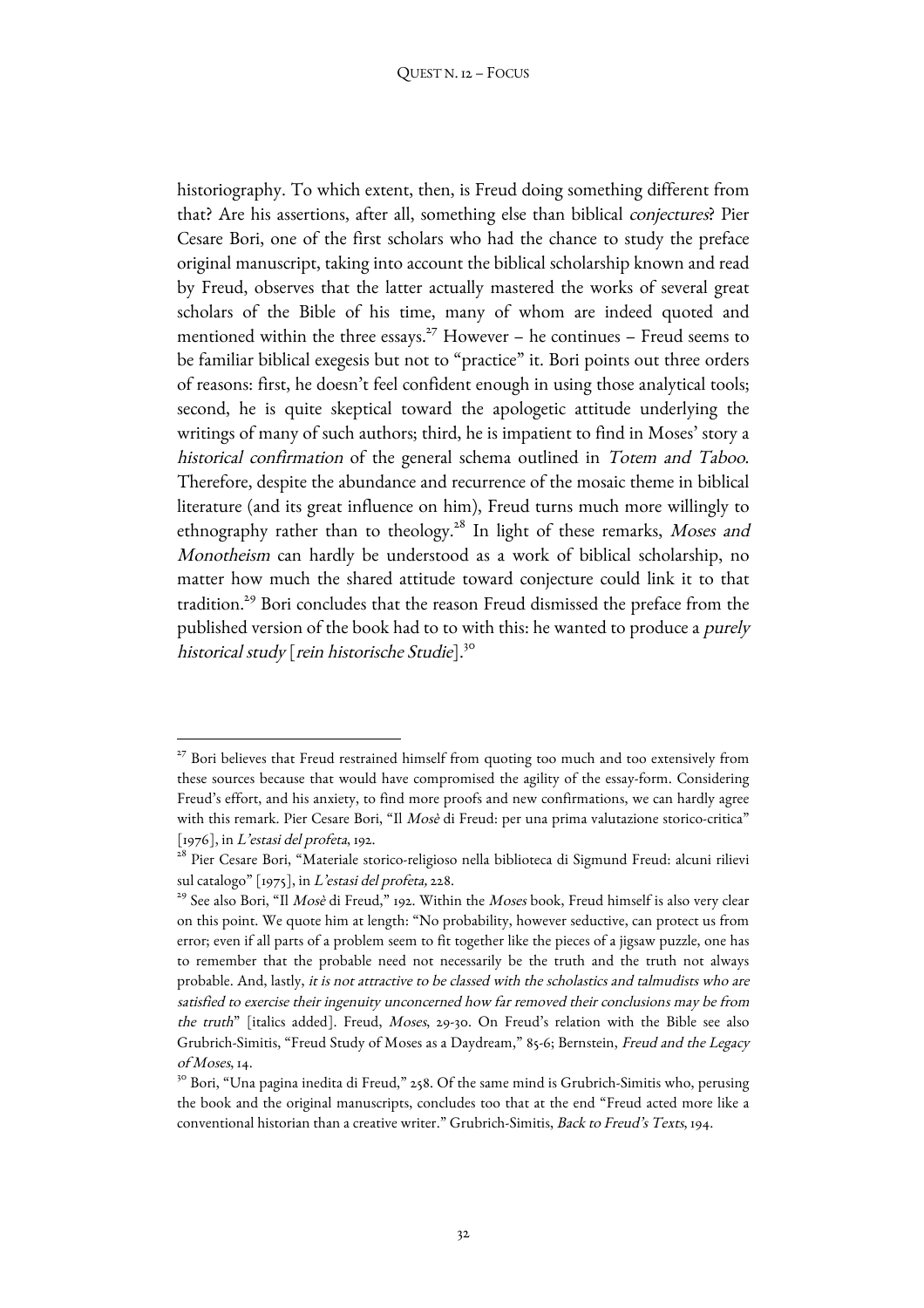In the quoted passage of the 1934 preface Freud seems to seize some of the most recent perspectives reached by the field of historiography.<sup>31</sup> There is no qualitative difference, indeed, between filling the gaps in the way Freud reluctantly feels constrained to do and the modern conception of the historical imagination underlying the production of any historical text. In a sense, the historian's position is that of the puzzle player: he wants to observe the entire picture but before he needs to connect all the pieces. Some pieces miss, and the best he can do is to imagine what the contribution of the image on those pieces to the whole picture could have been. "The line between inference and imagination is normally and regularly crossed by the historian. The act of historical re-creation means picturing the linkage possibilities in the past. The peculiar form that the picturing of links takes is the figurative narrative."32

The flaw of *Moses*, from this point of view, does not appear anymore that of being a speculation in opposition of a solid work relying on solid sources. If on the one hand we do give credit to Yerushalmi's remark on Freud's apprehension to find historical sources, on the other hand also those actual sources, secondary ones, that Freud was aware of and did not mention or rely on are meaningful. Jan Assmann, trying to articulate an image of that paradigm of memory that preceded modern historiography, highlights how the amount of materials precisely about Moses and Egypt was already quite considerable at Freud's time. Moreover, it is worth noting how part of this material pointed to the same arguments Freud was making. Quoting Assmann: "[t]he Classical sources agree that circumcision originated with Egyptians and Ethiopians."<sup>33</sup> Despite "[h]e knew of the Greek and Latin sources which described Moses as an Egyptian, [...] he never mentions them in his book."<sup>34</sup> To stay within the metaphor adopted above, Freud consciously chose not to cast into the empty spots of the picture puzzle pieces coming from a different set, or that could have actually qualitatively changed the nature of his operation. He consciously aimed at a scientific paradigm.35

<sup>&</sup>lt;sup>31</sup> We shall notice that, even if the preface is left unpublished and the draft rewritten and reworked, such a mode of proceeding "still creeps into his presentation." More than that, often some statements seem to have been even boldened in the published text. See Grubrich-Simitis, "Freud Study of Moses as a Daydream," 101-103.

<sup>&</sup>lt;sup>32</sup> Art. Historical imagination, in Routledge Companion to Historical Studies, ed. Alan Munslow (London: Routledge 2000), 124.

 $33$  Assmann, *Moses the Egyptian*, 154.<br> $34$  *Ibid.*, 145.

<sup>&</sup>lt;sup>35</sup> To introduce the puzzle metaphor [*Zusammenlegspiel*] it is actually Freud himself. Freud, Moses, 30.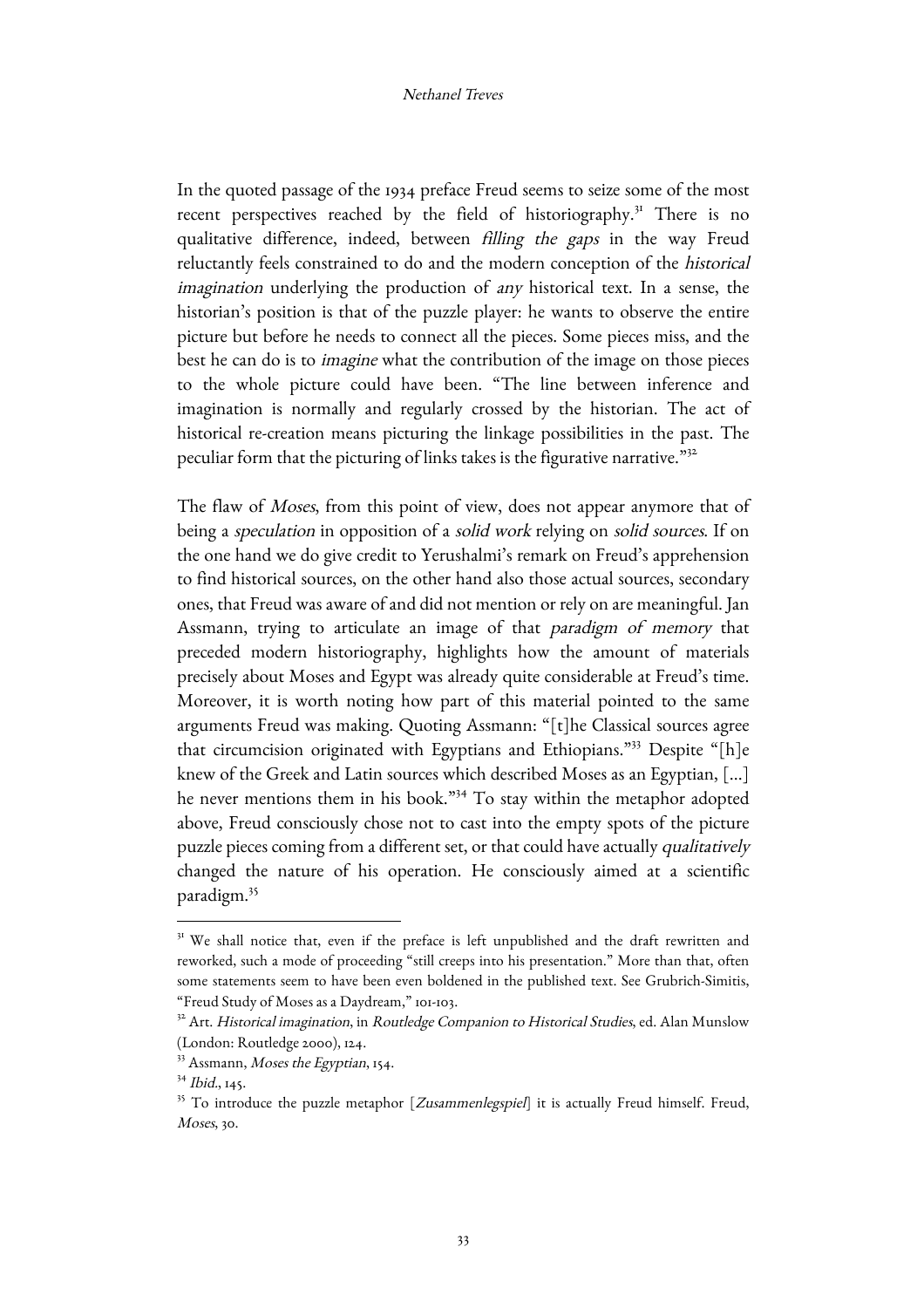To be clear, the core of our argument is not that Freud was doing history, but on the contrary that the actual practice of doing history is not that far from what Freud did. Both de Certeau and our analysis of Freud's filling the gaps as an act of historical imagination point at what he himself somehow foresaw already, and chose not to tell to avoid confusion and misunderstandings: the intrinsic connection between the novel-form and the history-form. Ahead of its time, this insight impressively portends some later attempts to look at the historical text from such a perspective whose language and theoretical horizon, of course, were not there yet.

De Certeau's discussion led us in the direction of a complete reformulation of the very concept of historiographical work. To properly understand the spirit of this move it is important to locate such an attempt in the context that gave birth to it. The Writing of History has been published in France for the first time in 1975 and belongs, as we said, to that broad set of works attempting, in the wake of structuralism and post-structuralism, to rethink history. De Certeau's reflection concerns the historian's task, precisely, the writing of history, the aspects of its production. On the other side of the historical text we find the reader of history, whose encounter with the historical text does not consist in its *production*, but rather in the interpretation and the reception of its narrative. What kind of history are we then able to read in *Moses and Monotheism* from the point of view of the historical narrative?

## Freud's Discourse

<u> 1989 - Johann Barn, mars eta bainar eta industrial eta baina eta baina eta baina eta baina eta baina eta bain</u>

Another author who contributed to the same endeavor to rethink history, even if on a different level of analysis, is certainly Roland Barthes. In The Discourse of History, originally published in 1967, he boldly argued that the very constitutive structures of the historical narrative resemble those of classic fiction.<sup>36</sup> Today, in retrospect, we can better understand the value of this text as that of a provocation. Nevertheless, whether it meant to stretch the perspective or not, it lends us an important lens to compare Freud's awkward creature to what we actually think of when we speak of a historical work, and therefore to measure its possible distance from it. More than that, if we keep understanding Moses and

 $36$  Roland Barthes, "The Discourse of History," in *Comparative Criticism: A yearbook*, 3, ed. E. S. Shaffer, trans. Stephen Bann (Cambridge: Cambridge University Press, 1981 [1967]).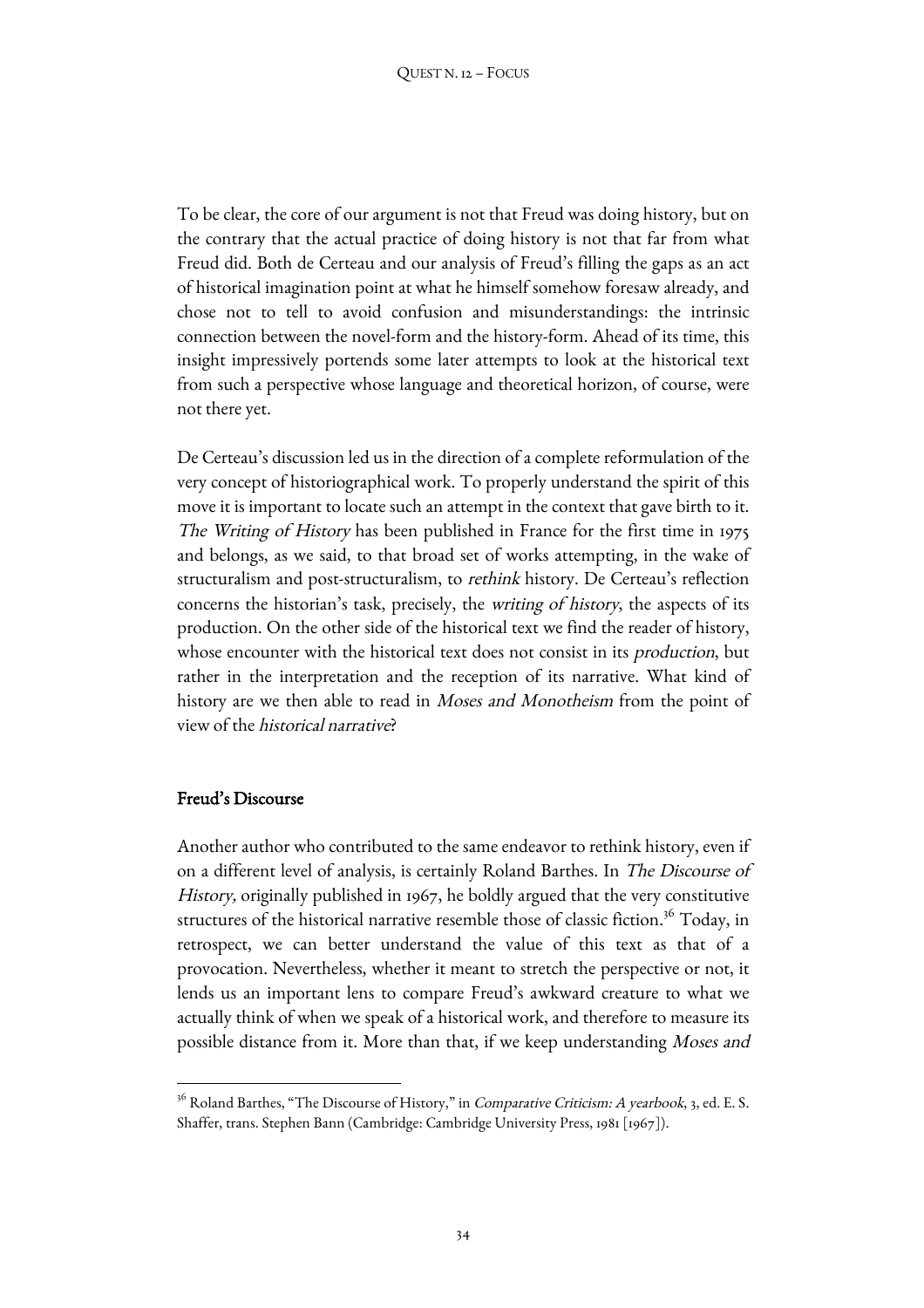Monotheism as a work at the crossroad between history and fiction, a work that from a certain point of view contributes to bridge the conceptual gap between the two, Moses and Barthes' piece appear to be aiming at the same order of arguments.

Barthes' overtly admitted purpose is to attempt a linguistic description of discourse. In this perspective, his first move is to borrow from Roman Jakobson the concept of shifters to explore the continuous "transition from the utterance itself to the act of uttering"<sup>37</sup> and vice versa. Shifters are those explicit signs that allow the reader to see how and where the discourse is actually organized. It is unnecessary to highlight the astonishing amount of mechanisms of this kind in Freud's Moses, in which the reader is accompanied throughout all the author's choices, all his doubts and his attempts. In his work, Barthes tries to decompose the facade of absolute exactitude that shines from the historian's text. With Freud this seems to become superfluous. Moses and Monotheism is indeed often defined as *redundant*,<sup>38</sup> but it is worth distinguishing two aspects of such a characteristic. On the one hand, to be sure, there is a redundancy in the content: the story outlined throughout the text is relentlessly repeated, resumed, summarized, abridged, sketched and schematized, along with the plot already elaborated in Totem and Taboo. Maliciously, we might even observe that it looks like an attempt to make the reader (as himself) familiarize with it and naturalize it. On the other hand, more importantly here, there is a certain redundancy of the *form*.<sup>39</sup> What disturbs in *Moses* is Freud's incessant coming back on the issues of method. A certain "invasiveness" of the author in his text – an annoying one – can be perceived beyond the several prefaces and introductory remarks spread all over it. What actually bothers are all the notes of method underlined by Freud himself, his explicitations, his admissions. A first critique of Moses can be found within the book itself.<sup>40</sup> In Barthes' own terms, what is overwhelming, and what contributes substantially to the feeling of redundancy that most of the readers have, are the endless shifters between the utterance – the

<sup>37</sup> Ibid., 7.

<sup>&</sup>lt;sup>38</sup> This is the main characteristic of that "oddly flawed structure" we are told of in Grubrich-Simitis, "Freud Study of Moses as a Daydream," 101-3. See also Bernstein, Freud and the Legacy of Moses, II.

<sup>&</sup>lt;sup>39</sup> Regardless of the content, many scholars are struck specifically by this anomaly of the form, especially in consideration of Freud's normal textual "harmonious structure." Grubrich-Simitis, "Freud Study of Moses as a Daydream," 55-6.

<sup>&</sup>lt;sup>40</sup> Part of Freud's hesitation in publishing the book, after all, derives from the fact that he himself recognizes how it "could not stand up to his own criticism." See Grubrich-Simitis, Back to Freud's Texts, 196; Bori, "Il Mosè di Freud," 181.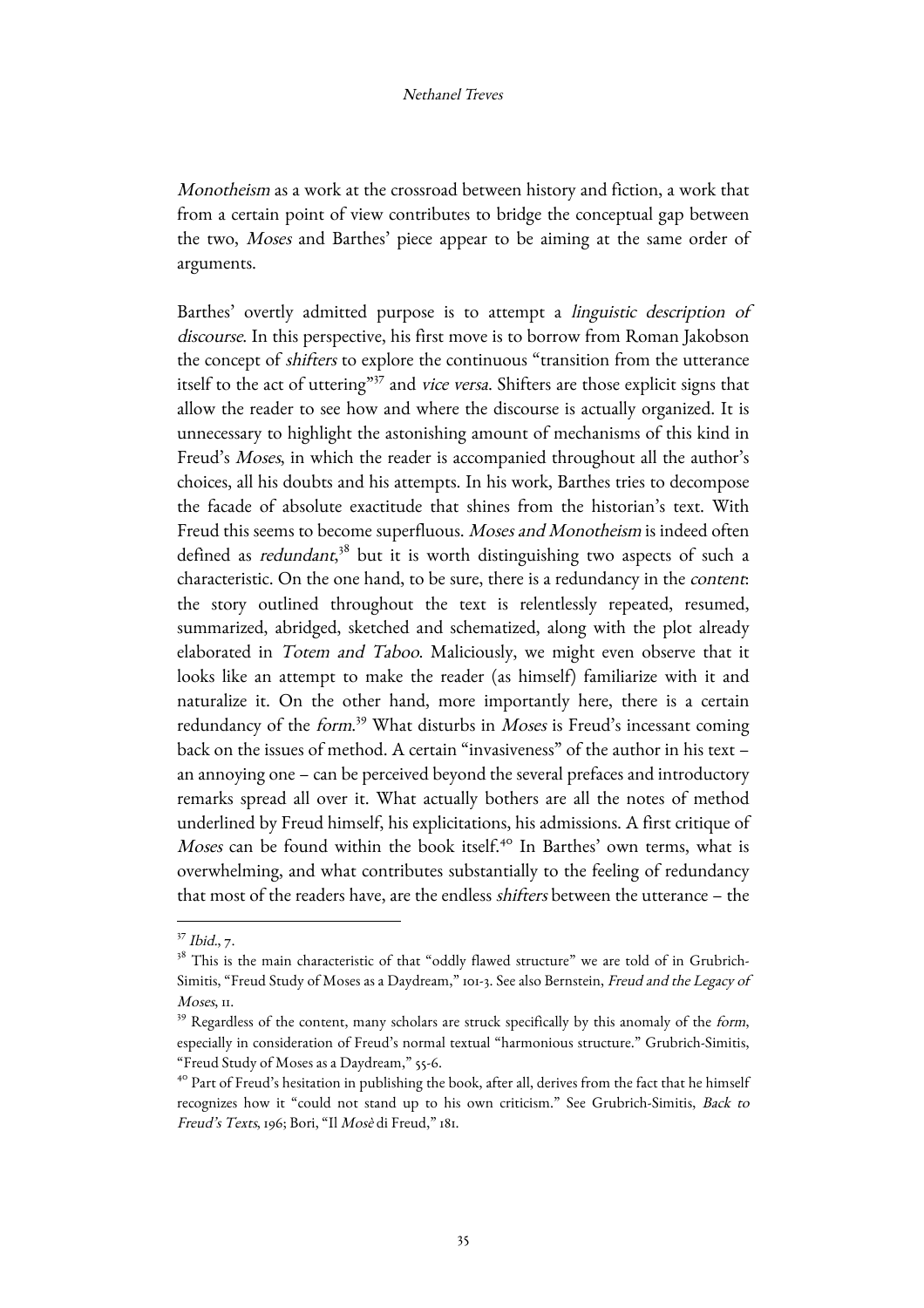actual story – and the act of uttering: those places, copious and vast, in which the author insists on his own speaking, and through which he organizes the narration of the story. For instance, consider the several times Freud seems to choose to block himself – and the reader – from proceeding, just to begin again enthusiastically the page after.<sup>41</sup>

Barthes' argument is that the usual reluctance of the author from appearing directly into his discourse consists in a "systematic deficiency of any form of sign referring to the sender of the historical message." The issue is raised by the fact that "history seems to be telling itself all on its own."<sup>42</sup> The substitution operated in such a case is that – writes Barthes – of the "emotional persona" with an "objective persona." Freud is not acting any swap of this kind. The author emerging as a function of the text, to stay within Barthes' terminology, is not an objective speaker, a scientist deprived of feelings. The very beginning of the first essay – "To deny a people the man whom it praises as the greatest of its sons is not a deed to be undertaken light-heartedly – especially by one belonging to that people" – suggests a personal involvement in the topic, not just because of the heart necessary to put forward such an argument, but also, and especially, because Freud himself is speaking as a Jew.<sup>43</sup> The fact that in the next sentence he pretends to overcome such ties does nothing but corroborate our thesis: instead of omitting and concealing the mechanisms underlying the historiographical production (in this case, the placement of the author), he constantly puts forward disturbing contrasts, revealing what is usually kept implicit. The usual disappearance of the "author behind the work" in Moses does not occur at all. To the contrary, the author seems to be this cumbersome presence within the text, dealing not just with the matter of history but also with his relation with it and with his construction of the discourse.<sup>44</sup>

Barthes' work offers some other important chances for reflection. Passing from analyzing the act of uttering to the very utterance, Barthes tries to decompose it

 

<sup>&</sup>lt;sup>41</sup> Notably at the end of the first two essays. Freud, *Moses*, 25, 85. Both Barthes and Jakobson are actually focused on a restricted kind of shifters, say, more specifically linguistic ones. For instance, Barthes discusses very precise and nodal elements of the discourse as "here is" or "there is." Differently, we adopted here a broader notion of the concept: what we might call discoursive shifters.

<sup>42</sup> Barthes, "The Discourse of History," 11.

<sup>&</sup>lt;sup>43</sup> Freud, *Moses*, *II.* 

<sup>44</sup> We believe Freud when he admits that he has "not been able to efface the traces of the unusual way in which this book came to be written." Ibid., 164.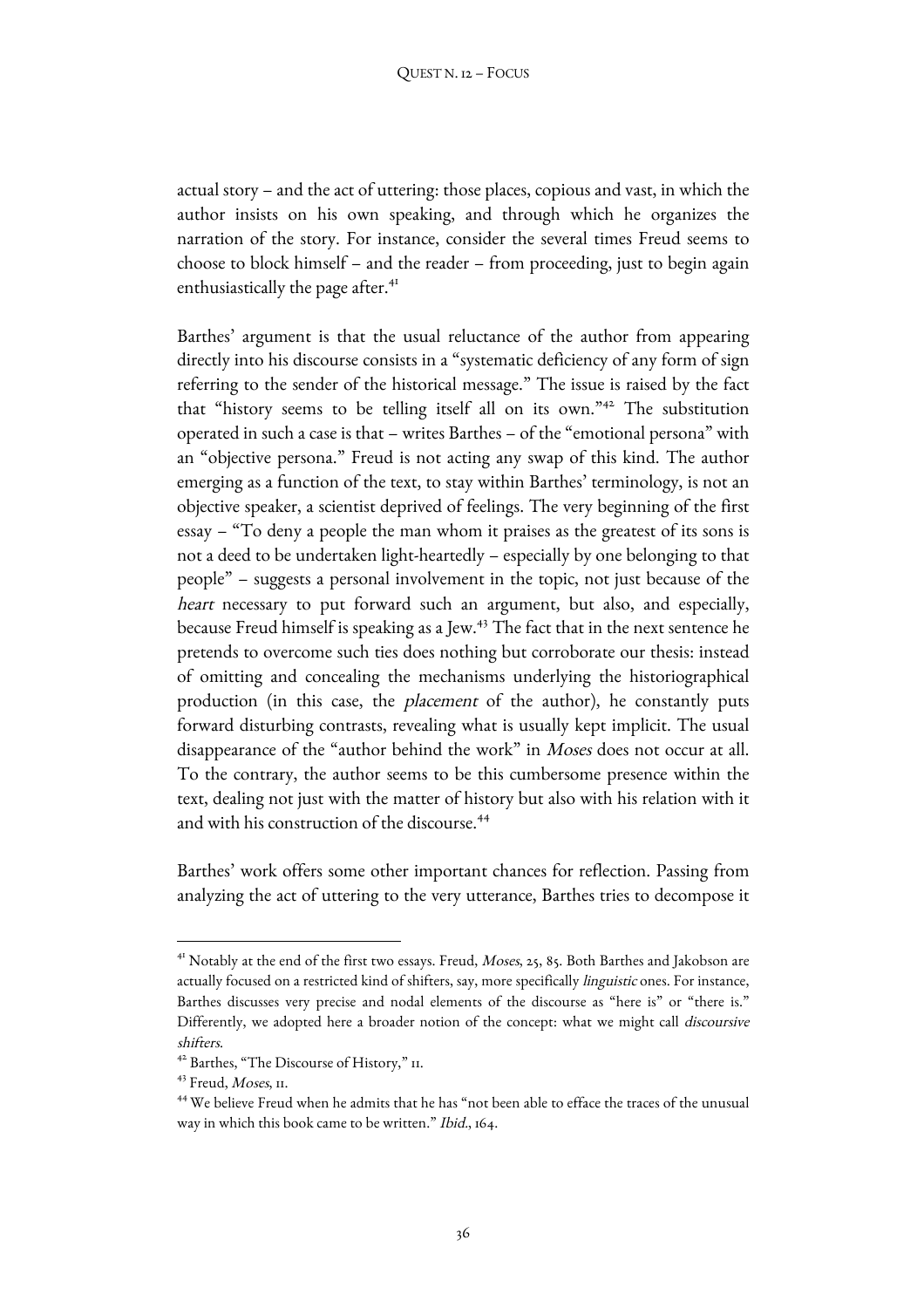in elementary units. The historical utterance – he states – "involves both 'existents' and 'occurrents', that is beings or entities, and their predicates."45 Then he explores those mechanisms that according to him are functional to reinforce the very strength of the historical utterance. For instance, to pick an example within the very Moses, the way in which naming "the advance in spirituality" makes us thinking of a necessary referent for this formula. We can struggle to understand what its meaning may be, but a distinctive conceptual space is already allocated to it. Barthes affirms that one of the inherent features of the discourse of history is its "radical censorship": "the status of historical discourse is uniformly assertive [...] we recount what has been, not what has not been, or what has been uncertain."46 Keeping this remark in mind, Freud's Moses appears once more as an exceptional text. In other words, what happens into a historical text is that what has been systematically predominates over what has not been and what could have been, operating in this way a repression. To the contrary, the entirety of Freud's work is based on a hypothesis. It doesn't rely on sources or documents (as we have seen, these are sought only subsequently), the "feet of clay"<sup>47</sup> of *Moses* imply that all the three essays are ascribable to the category of the what could have been. Both the occurrents and, even more boldly, the existents are only supposed to be there. Both the entities and the predicates of his history are only hypothetical. Freud does not operate the usual historical censorship, for it is in fact Freud himself who gives the very terrain for the skepticism and the feeling of suspicion that his work leaves in the reader. If normally "no one is there to take responsibility for the utterance," Freud does instead reclaim this responsibility explicitly and repeatedly.<sup>48</sup>

<sup>&</sup>lt;u> 1989 - Johann Barn, mars ann an t-Amhain an t-Amhain an t-Amhain an t-Amhain an t-Amhain an t-Amhain an t-Amh</u> <sup>45</sup> Barthes, "The Discourse of History," 12.

 $4^{6}$  Ibid., 14.

 $47$  As Freud himself defines the initial surmise. Freud, *Moses*, 29.

<sup>&</sup>lt;sup>48</sup> In his *Introductory Lectures on Psycho-Analysis*, written some twenty years before the Moses book, Freud shows to harbor already a peculiar perspective on historiography that engages our attention. Speaking of Alexander the Great – Freud writes – "[a historian] could refer you to the reports given by ancient writers […] He could put reproductions before you of coins and statues of the king which have survived and he could hand round to you a photograph of the Pompeian mosaic of the battle of Issus. Strictly speaking, however, all these documents only prove that earlier generations already believed in Alexander's existence and in the reality of his deeds, and your criticism might start afresh at that point." The reason why, still, there would be scarce doubts about his very existence – he goes on – is due to the absence of any "conceivable motive for assuring you of the reality of something [the historian] himself did not think real, and secondly, [to the fact] that all the available history books describe the events in approximately similar terms." Honesty, plausibility and conformity then, nothing more to assure the value of truth to a historiographical account. Sigmund Freud, "Introductory Lectures on Psycho-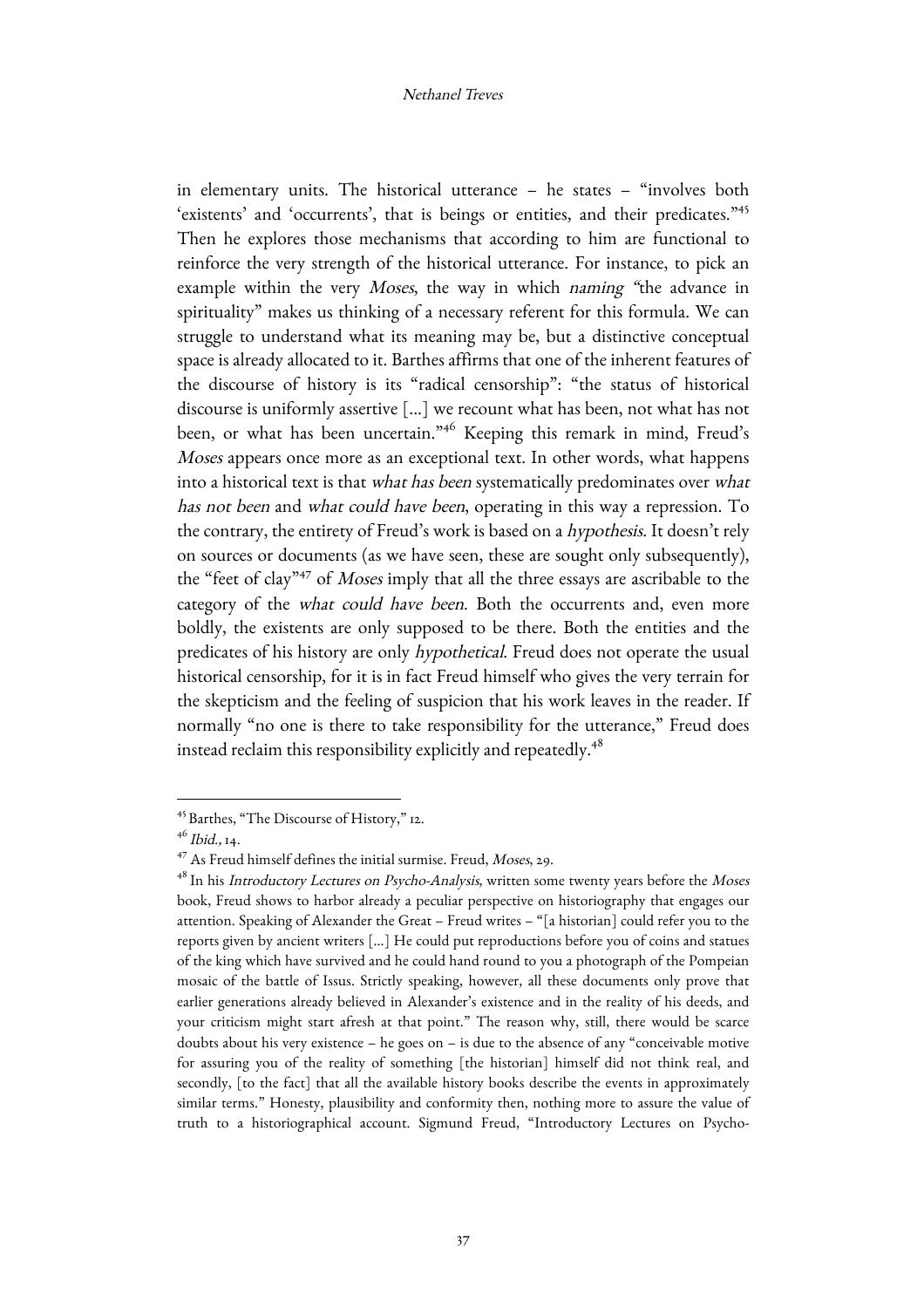In the last part of the section of his article focused on the analysis of the utterance, Barthes implicitly – but not too much – suggests an identity out-andout of what up to this point could have been considered a simple analogy between the historical narrative and fiction. He tries to explore the use made by the historian of specific narrative mechanisms as metaphors, syllogisms and functions. The latter concept is drawn by Vladimir Propp's narratology, and it refers to those plot structures repeatedly occurring in every fictional narrative. Barthes argues that the historian's discourse, exactly as in a tale or in a myth, systematically encapsulates its matter subject in preexisting schemas of developments: precise functions. In this respect, Freud's work seems absolutely interesting on two levels. On the one hand, it is worth noting how an important part of Freud's theoretical production consisted exactly in formulating new and particular schemas and consolidating them throughout his work. In a sense, the psychoanalytic patterns and models he thinks through can be seen exactly as such. Furthermore, one of the disturbing element of Moses are exactly the continuous and redundant and strenuous and clumsy attempts to apply these patterns to a "blank history." It is sufficient to think, for instance, of the plot outlined more than twenty years before in Totem and Taboo, how it is constantly recalled and trot out and how all his "difficulties" generally derive precisely from the attempt to see in the story he is exploring, or discovering, or constructing, figures and patterns previously identified.<sup>49</sup>

On the other hand, Freud himself articulates his narration dealing exactly with schemas of this kind (aside from those traced by himself). Freud thinks through these schemas, but he also sees them. It is worth recalling how the first essay, the first of the two clay feet of the iron statue, analyzes the story of Moses in light of the work written in 1909 by Otto Rank. The latter, in a study that from this point of view reminds us of Propp's Morphology of the Tale, outlines that set of similarities shared by popular myths and national narratives that Freud will

<sup>&</sup>lt;u> 1989 - Johann Barn, mars ann an t-Amhain ann an t-Amhain an t-Amhain an t-Amhain an t-Amhain an t-Amhain an t-</u> Analysis," in The Standard Edition of the Complete Psychological Works of Sigmund Freud, trans. James Strachey (London: Hogarth Press, 1981 [1961]), 15:18-19.

<sup>49</sup> See for instance his programmatic intent declared in the second prefatory note: "That conviction [the correctness of his conclusions] I acquired a quarter of a century ago, when I wrote my book on *Totem and Taboo* (in 1912), and it has only become stronger since. From then on I have never doubted that religious phenomena are to be understood only on the model of the neurotic symptoms of the individual, which are so familiar to us, as a return of long forgotten important happenings in the primaeval history of the human family, that they owe their obsessive character to that very origin and therefore derive their effect on mankind from the historical truth they contain." Freud, Moses, 94.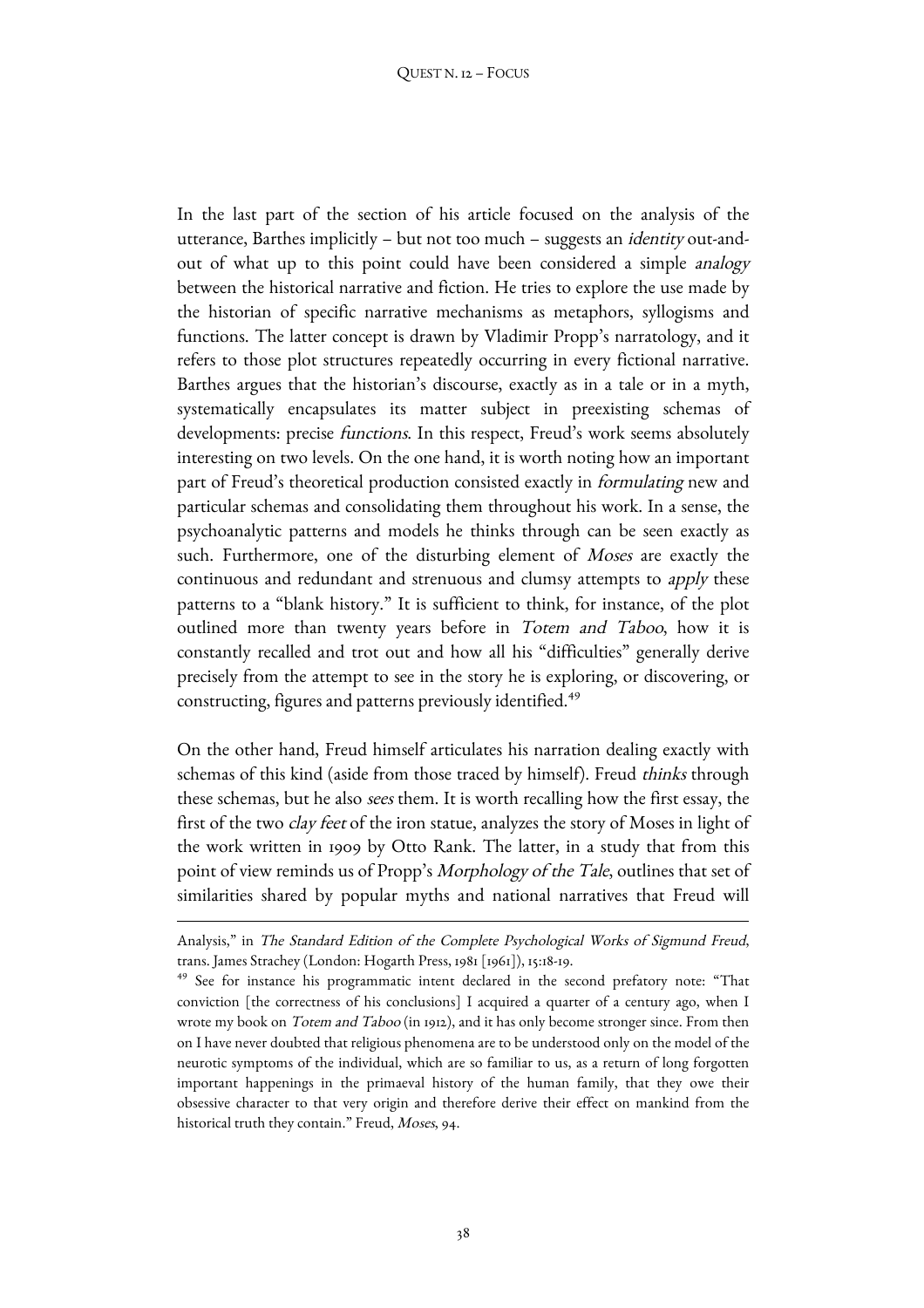contrast with the knowledge we have of the peculiar case of Moses. Freud's move is precisely to break down that prototypical grid. He decomposes it to look beneath it, to look at what could have generated Moses' oddity. We can say that there is a double movement: Freud shows a striking consciousness of the mechanisms of historiography, both in the moment of its reception and in the moment of its production, but at the same time he relapses into the constraints and the blindness of these very mechanisms.

In the third section of his article Barthes explores the problem of signification. His argument is that history differs from chronologies and annals because, while the latter are "pure, unstructured series of notations,"50 the former consists precisely in the act of signification of these chronologies. Barthes boldly states:

The historian is not so much a collector of facts as a collector and relater of signifiers; that is to say, he organizes them with the purpose of establishing positive meaning and filling the vacuum of pure, meaningless series.<sup>51</sup>

If the chronologies are actually lacking of meaning is quite questionable, but what strikes here is that Freud is doing completely without them. We don't find any "pure chronology" beneath Freud's history. The signification the historian ordinarily operates on these naked series assumes here the shape of a leap into the void. What, according to Barthes, is usually a collection and a correlation of signifiers, in Freud is transformed in the completely artificial creation of the elements to signify. Moreover, the argument usually put forward against Freud on the level of the sources, the documents, the facts, gets weaker. Indeed, the gist of what the historian does is not about the gathering of such concrete elements, but exactly about what is done by Freud too, and with a clarity that disturbs precisely in reason of its artificiality. Again, the nearing we are suggesting here is not that of Freud to history, but the opposite: that of history to Freud. We can imagine both history and what Freud does in his Moses as an armor: in the latter case what is missing is the knight inside the shell, but the very nature of the armor, its disposition and the quality of the iron don't change.

Nietzsche probably better conveys where Barthes is pointing at when he states "[t]here are no facts in themselves. It is always necessary to begin by introducing

<u> 1989 - Johann Barn, mars eta bainar eta industrial eta baina eta baina eta baina eta baina eta baina eta bain</u>

<sup>&</sup>lt;sup>50</sup> Barthes, "The Discourse of History," 15.

 $5^1$  *Ibid.*, 16.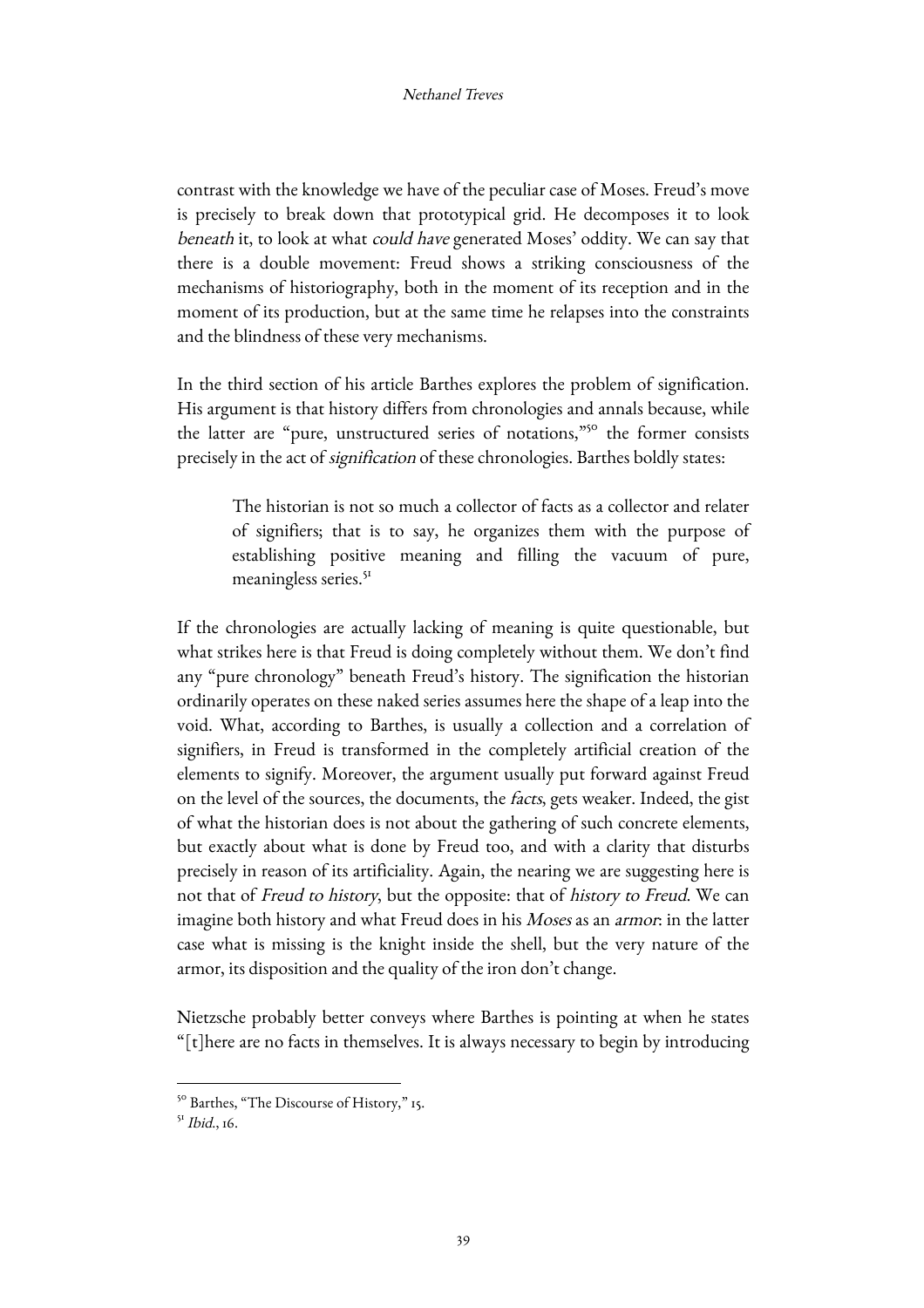a meaning in order that there can be a fact."52 Standing in the same position, Barthes insists in this direction affirming that the fact does actually exist only in the space of language.<sup>53</sup> However, he notices, the problem underlying the most common understanding of any historical narrative is exactly that such fact-as-alinguistic-object is perceived as a fact-of-the-real-world. To adopt a terminology that Semiotics is more familiar with, the misunderstanding relies on the confusion between the *signified* and the *referent*. What the discourse offers to us is only a historia rerum gestarum, but its reader commonly believes to receive the actual res gestae. Remarking his distance from the Saussurian tradition (which does not take in consideration an external referent), Barthes is arguing here that the dynamic signifier/signified stays all within the discourse, and it never comes out of it. To the contrary, the past is neither on one nor on the other side of the discourse, it is a referent external to it. In this perspective, the historical text loses most of its ties with "the past as it really was," becoming a phenomenon entirely belonging to the sole realm of the discourse itself.

The question Barthes answers immediately after is the question that spontaneously arises if one frames the problem of the discourse of history in such a way: what is, then, the mechanism that makes us take the signified for "real"?

<sup>&</sup>lt;sup>52</sup> Nietzsche quoted in Barthes, "The Discourse of History," 16.

<sup>&</sup>lt;sup>53</sup> Nietzsche's work was well known by Freud, who actually took it into account precisely while working on the *Moses* book. It is also in reason of the "continual exchange with Zweig over Nietzsche" that – Yerushalmi tells us – "in the very midst of writing this draft [of 1934], Freud was also preoccupied with the nature of the historical novel, with 'poetic license versus historical truth'." Yerushalmi, "Freud on the 'Historical Novel'," 378. Another interesting link between Nietzsche and Freud is outlined by Michel Foucault. In a famous intervention, the French philosopher – in a parallel movement to Ricoeur's one – couples Freud, Nietzsche and Marx, the three "masters of suspicion," also as the three thinkers that posed the conditions for modern hermeneutics. In the thought of all of them – writes Foucault – "interpretation has at last become an infinite task." In particular, while in Freud "psychoanalysis never ceases to deploy itself without ever being able to complete itself," Nietzsche seems to understand philosophy as "a kind of philology continually in suspension, a philology without an end, always further unrolled, a philology that would never be absolutely fixed." Even more interestingly in concern of our topic, Foucault argues that this infiniteness is due to the absence of a primary interpretandum: "There is nothing absolutely primary to interpret, for after all everything is already interpretation, each sign is in itself not the thing that offers itself to interpretation but an interpretation of other signs." Michel Foucault, "Nietzsche, Freud, Marx," in Aesthetics, Method, and Epistemology, ed. James D. Faubion, trans. Robert Hurley et al. (New York: The New Press, 1998 [1964]), 2:274-5. Once more, then, Freud's text appears to be exploding and to produce an unsettling conflict: if on the one hand Freud's obstinate quest for some kind of origins is clear (see below for a discussion of this point), on the other hand these origins are hardly facts but rather, in turn, interpretations.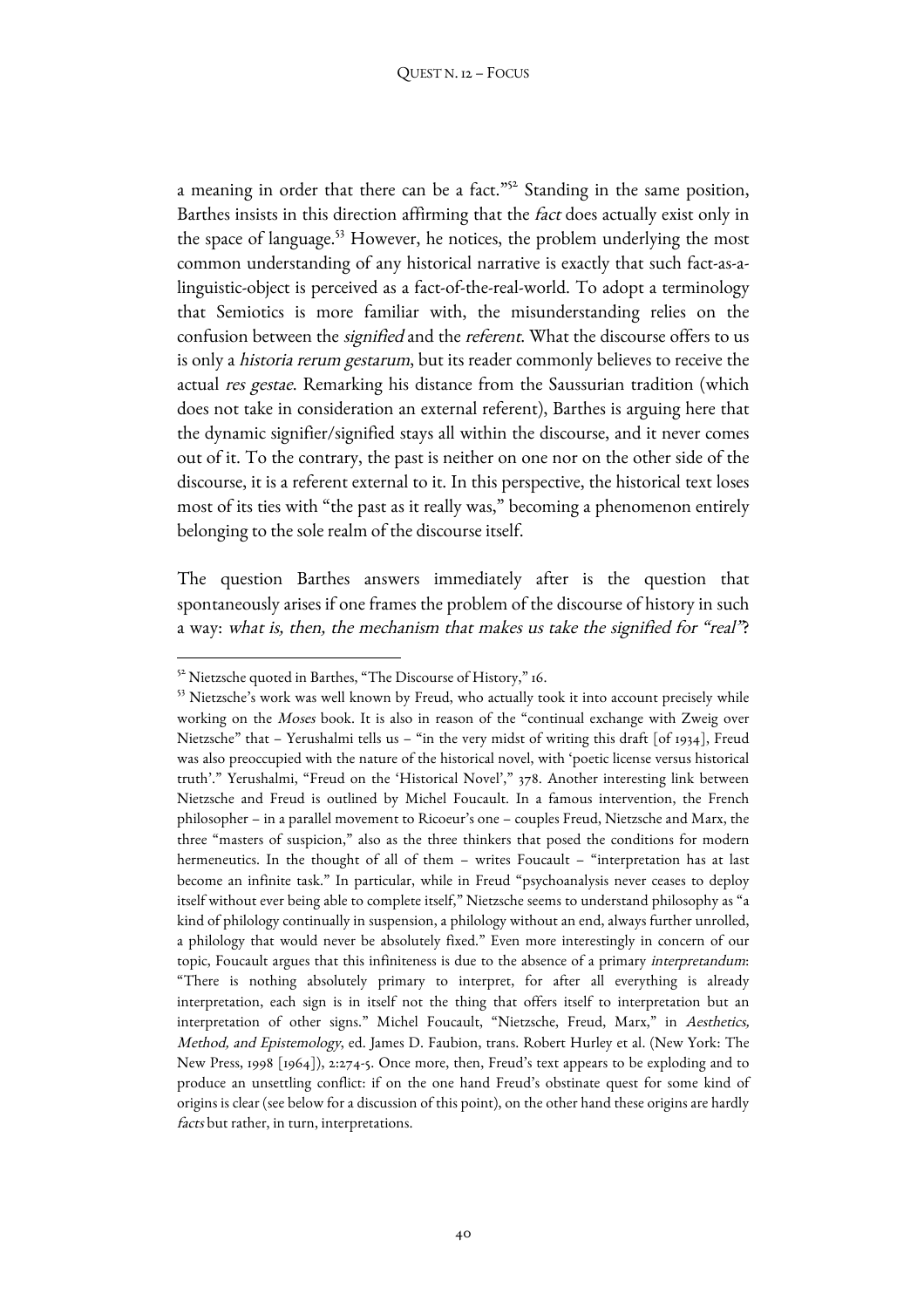Barthes coins here a concept on which he will come back in other works: the reality effect [effet de réel].<sup>54</sup> An effect of "reality" is induced in the reader through the whole set of devices characterizing the historical text. "Our civilization" – says Barthes – "has a taste for the realistic effect," as we can see by the development of many genres as the documentary literature or the private diary. Such a mechanism induces the reader to fall in the confusion mentioned above: that between the signified and the referent of the discourse. But "[h]istorical discourse does not follow the real, it can do no more than signify the real, constantly repeating that it happened."55

The repercussions of this way of understanding history on Freud's Moses are enormous. It is worth summing up what we have seen juxtaposing Barthes' insights to Freud's work. First, we have seen the particular and extensive way in which Freud directly organizes and intervenes into his discourse, namely his use of discourse shifters. Such an attitude distances Freud from the historian's attempt to disappear behind his text letting "history speak by itself." Freud seems in this respect to make explicit several of the most fundamental structural devices of the historical discourse. Second, he boldly moves on the terrain of history undermining its basic conventions: the entities and the predicates (existents and occurrents) are assumed as hypothetical, literally, fruits of a hypothesis. Moreover, of this nature it seems to be, consequently, the whole edifice built on such premises. What appears therefore weaker is exactly the "radical censorship" that allows the affirmative character of the historical text. Next, we have explored and analyzed the complex relation Freud has with his text and with its narrative "bricks." On the one hand there is an unscrupulous insertion of a priori formulated schemas, on the other hand we see a remarkable consciousness of such a mechanism and the capacity to dig into it.<sup>56</sup> Lastly, we noticed how Freud does without the conventional (infra)structures of signification: chronologies and annals. If in Totem and Taboo this choice yields to an inscription of the described events into a mysterious ancestral time whose very duration is uncertain, Moses seems to be slightly more grounded and anchored to a few

<sup>54</sup> A year later, in 1968, Barthes will focus specifically on this notion in Roland Barthes, "The Reality Effect," in The Rustle of Language, trans. Richard Howard (Berkeley: University of California Press, 1989 [1968]). For a critical appraisal see Franklin R. Ankersmit, History and Tropology. The Rise and Fall of Metaphor (Berkeley: University of California Press, 1994), 125 ff. <sup>55</sup> Barthes, "The Discourse of History," 17.

<sup>&</sup>lt;sup>56</sup> The uncanny relies in the unexpected order of the two different moves: it is in the beginning of the book, indeed, that Freud shows to master consciously the devices he is going to use, apparently more naively, later in the text.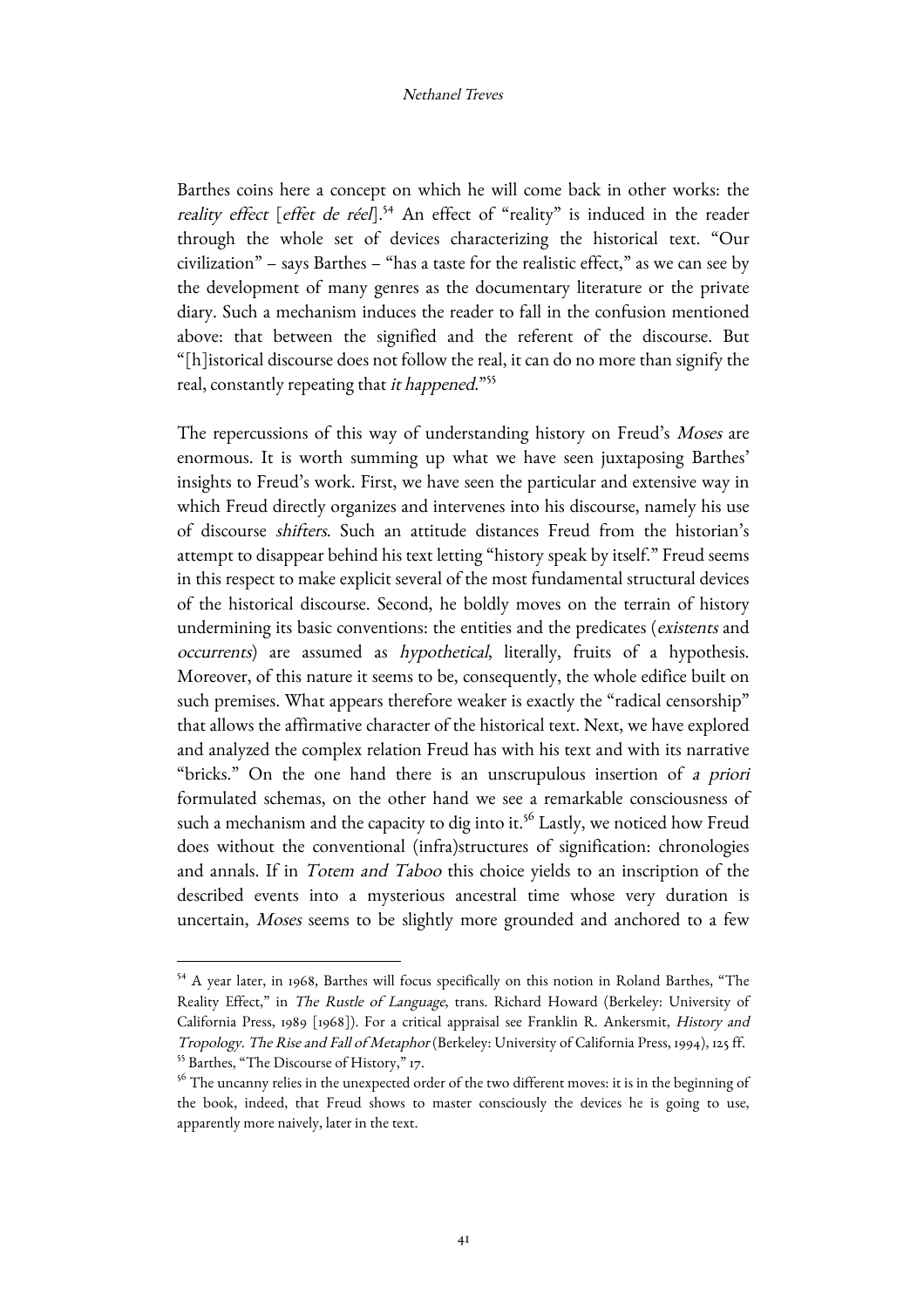touchstones. Still, the very material subdued to signification changes nature, becoming itself a product of the historian's narrative and hypotheticalspeculative thinking.

What emerges from this analysis is, as we already hinted, that the gap between history and Freud's *Moses* is much shorter than usually acknowledged, but the latter didn't move, it is history itself to be much less history than one could have expected. In other words, the impossibility not to see how Freud writes his history a priori shall not make us doubting of his method or his results. This is not the point. To the contrary, the richness of his work lays precisely in the extent to which he *facilitates* our gaze on history and on how historiography moves along his same trail, but *in incognito*. What truly seems to be missing in Moses and Monotheism, as many authors after all noticed obsessively, is reality. That is, in Barthes' terms, the reality effect on the level of the discourse. Intervening to such an extent in his own building, being so self-reflective, showing now naively and then consciously the very terrain of encounter between history and fiction, doing away with the conventional facade of the historian, Freud subtracts himself from conditions necessary to produce the reality effect. His narrative does not convince. It seems to have to do more with a dream than with an archive. At the same time, Freud's work offers us the very means to outline its critique, showing the disquieting dynamics of the writing of history itself.

What in *Moses* leaves us disappointed, what bothers us, it is not related to the fact that this book does not satisfy what we believed to be the most important historiographical requirements: the problem is that history itself is shown as naked in the artificiality of such requirements. History itself does no longer satisfy what we believed to be its disciplinary demands. Freud – consciously or not – unearths in this text some profound logics of the writing of history, casting suspicion onto what we believed to be its very limit.

# The Annales School: a Parallel Movement?

So far we have analyzed the relation of dialectical and reciprocal unconcealment taking place between Freud's Moses and what historiography turns out to be in light of Barthes' and de Certeau's insights. In a sense, we can interpret what emerges reading Freud through discourse analysis as a shadow of suspicion cast onto an understanding of the writing of history as a positivist science devoid of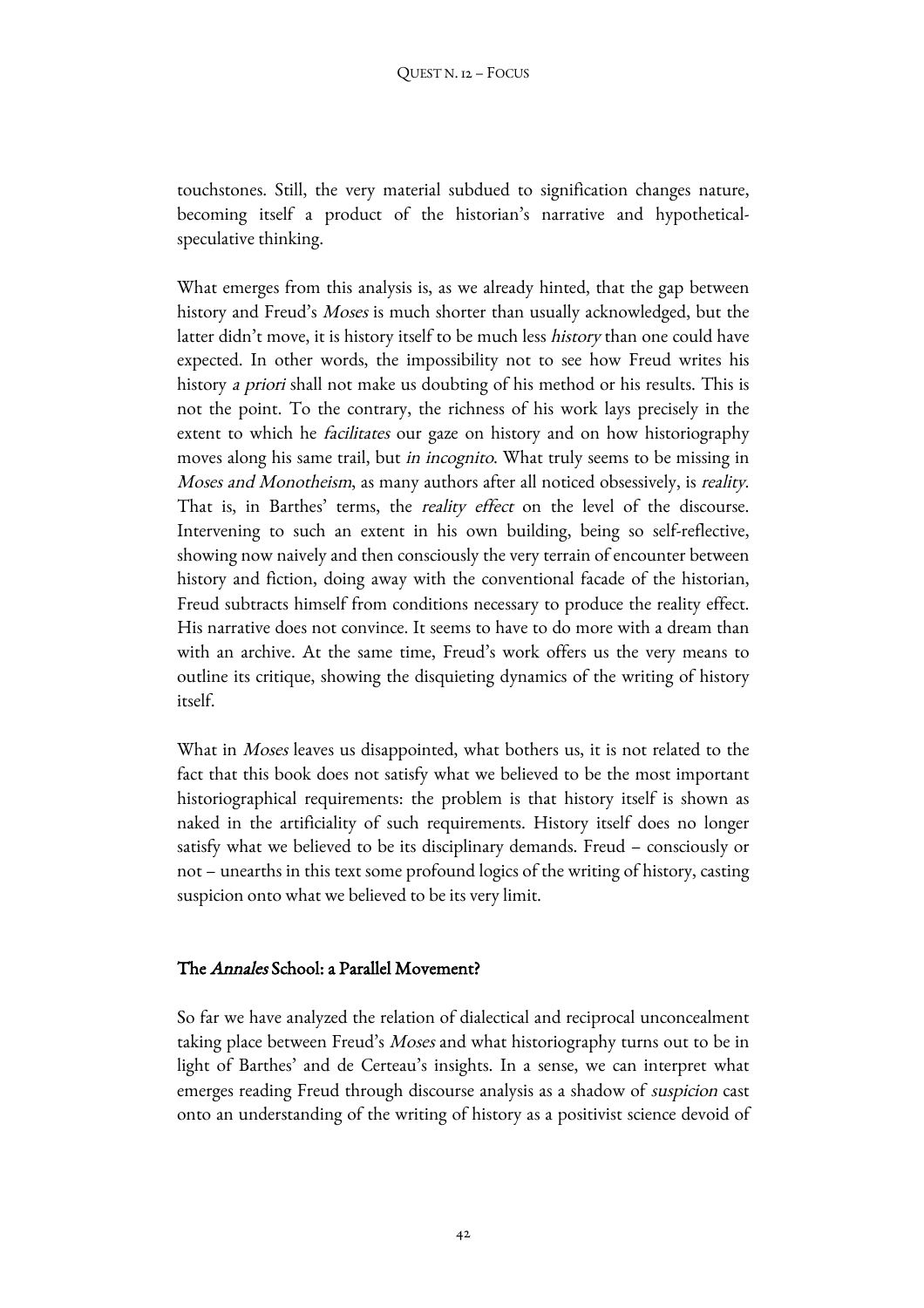any authorial constructed element, onto the tacit assumptions on which the historical narrative is founded. But additional angles must be explored. Freud imbued with uncertainty a discipline which at the time was relatively very young and in the midst of continuous and radical revolutions. Yet, Freud did not unsettle historiography as a solitary hero: on the contrary, his intellectual operation is to be analyzed in relation to its context. The connections, echoes and assonances that lead our gaze elsewhere must be retraced and followed. What was happening at Freud's time within historiography itself?

The Discourse of History ends prefiguring and alluding to a change in the realm of historiography occurring around the time in which Barthes was writing. After finishing to describe "[h]istory's refusal to assume the real as signified," he specifies that this attitude is rooted in the very consolidation of historiography as a discipline that characterized its development throughout the nineteenth century. The paradox – he writes – assumed its perverse form then:

Narrative structure, which was originally developed within the cauldron of fiction (in myths and the first epics) becomes at once the sign and the proof of reality. In this connection, we can also understand how the relative lack of prominence (if not complete disappearance) of narration in the historical science of the present day, which seeks to talk of structures and not of chronologies, implies much more than a mere change in schools of thought. Historical narration is dying because the sign of History from now on is no longer the real, but the intelligible.<sup>57</sup>

Stephen Bann, the author of the first English translation of this text, read this last remark as a sign of how Barthes "had himself been attentive to the theoretical innovations of the Annales school, who had already defined a historical approach denying the primacy of the event, and by the same token drawn attention to the conventional nature of classic strategies of narration."<sup>58</sup> Bann is right: as hinted also by the suggested shift from chronologies to structures, the reference is to them. It is not a coincidence that the Annales school is said to have accomplished the most important revolution in the field of history of the last century. Lucien Febvre and Marc Bloch, the two founders of the Annales d'histoire économique et sociale began to write their most important works in the mid 1920s, while Freud committed himself to the writing of Moses and Monotheism soon after. If

<u> 1989 - Johann Barn, mars eta bainar eta industrial eta baina eta baina eta baina eta baina eta baina eta bain</u>

<sup>57</sup> Barthes, "The Discourse of History," 18.

<sup>&</sup>lt;sup>58</sup> Stephen Bann, "Introduction: Barthes' discourse," in Comparative Criticism, 4.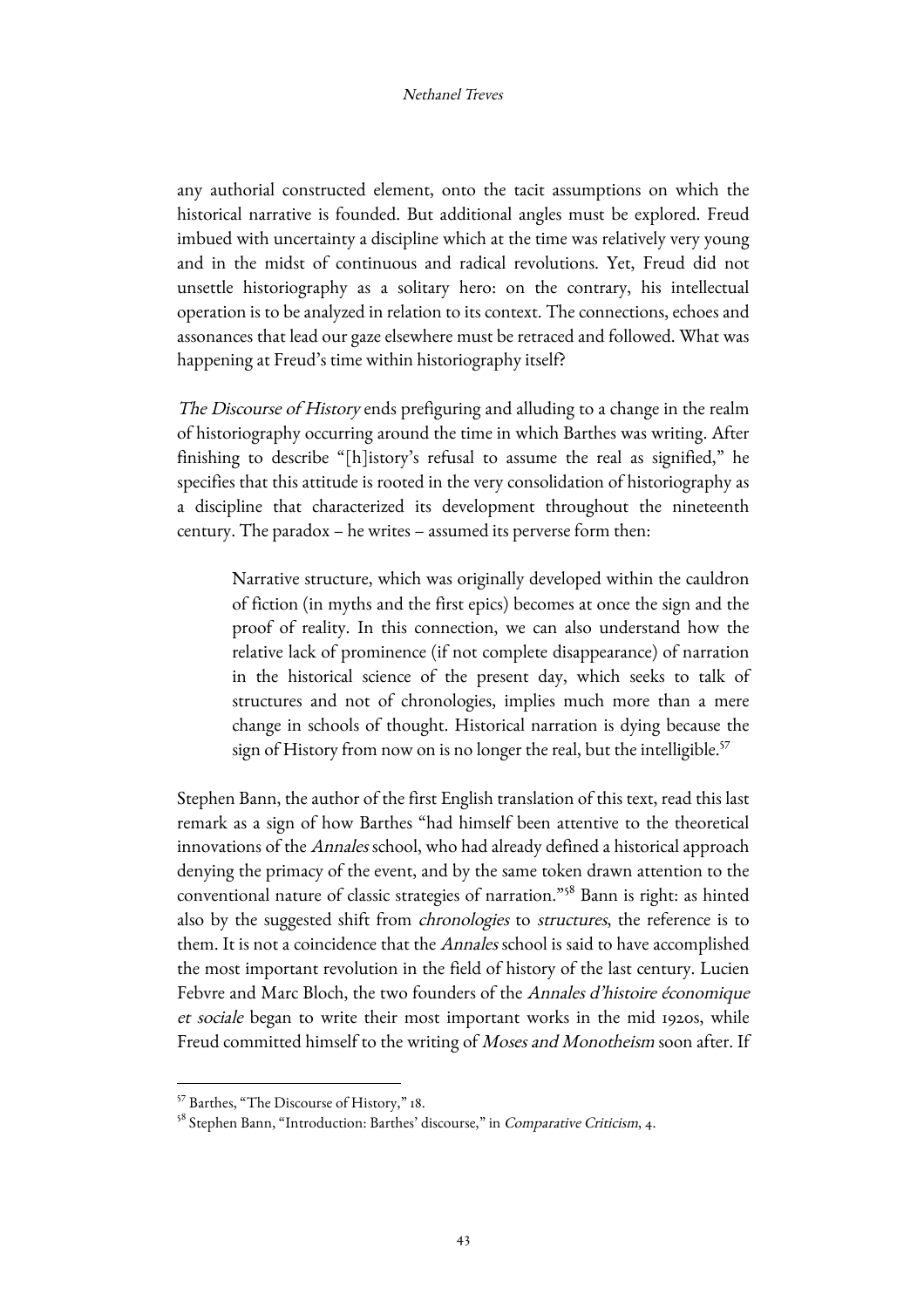our insights on Freud are right, what is the relation between these two essentially concurrent radical changes of perspective on historiography?59

First, we have to be aware that speaking of the *Annales* in general terms is quite problematic. The official date of birth of the composite group we call Annales school coincides with the foundation of the homonymous journal in 1929 by Febvre and Bloch. Since then, at least three generations succeeded one each other along a movement of progressive institutionalization and diversification: after a first phase of "guerrilla action against traditional history, political history and the history of events,<sup>"60</sup> the group and its journal embodied in the postwar period the heart of the French academic establishment. Lastly, after 1968, the group started to suffer a gradual fragmentation that threatened the very possibility of speaking any longer of a single school. To analyze the ruptures this movement provoked into the previous disciplinary panorama a good path might be that of a comparison between the approaches of Freud and of the Annales school along two axes: the changes occurred in the representation of the historical subject and in the very notion of time. Our argument is twofold: on the one hand, if we assume Freud as a historian we are to notice a particular and important convergence of trajectories regarding these themes; on the other hand, some of the oddities that in Freud appear untenable and point to the aporetic structure of the writing of history in the Annales are explicitly framed and tackled on a theoretical level.

# The Psychologization of the Historical Subject(s)

<sup>&</sup>lt;sup>59</sup> We will focus on the attempt to trace some theoretical connections, aware of the fact that few others would likely prove to be significant. Indeed, despite Freud's personal ties to France, his work there and his closeness to some important French intellectuals, several authors complain the extreme slowness for Psychoanalysis to penetrate and affirm itself in France. "Freudianism" became a real trend within the French academic environment only some thirty years after Freud's death. See for instance Stuart Hughes, The Obstructed Path: French Social Thought in the Years of Desperation 1930-1960, (New Brunswick – London: Transaction Publishers, 2002), 9-10; Roudinesco, Freud in his time and ours, 202. Sherry Turkle, Psychoanalytic Politics: Freud's French Revolution, (New York: Basic Books, 1978), 5 ff.

 $^{60}$  Peter Burke, *The French Historical Revolution: The Annales School, 1929-1989*, (Cambridge: Polity Press, 1990), 2.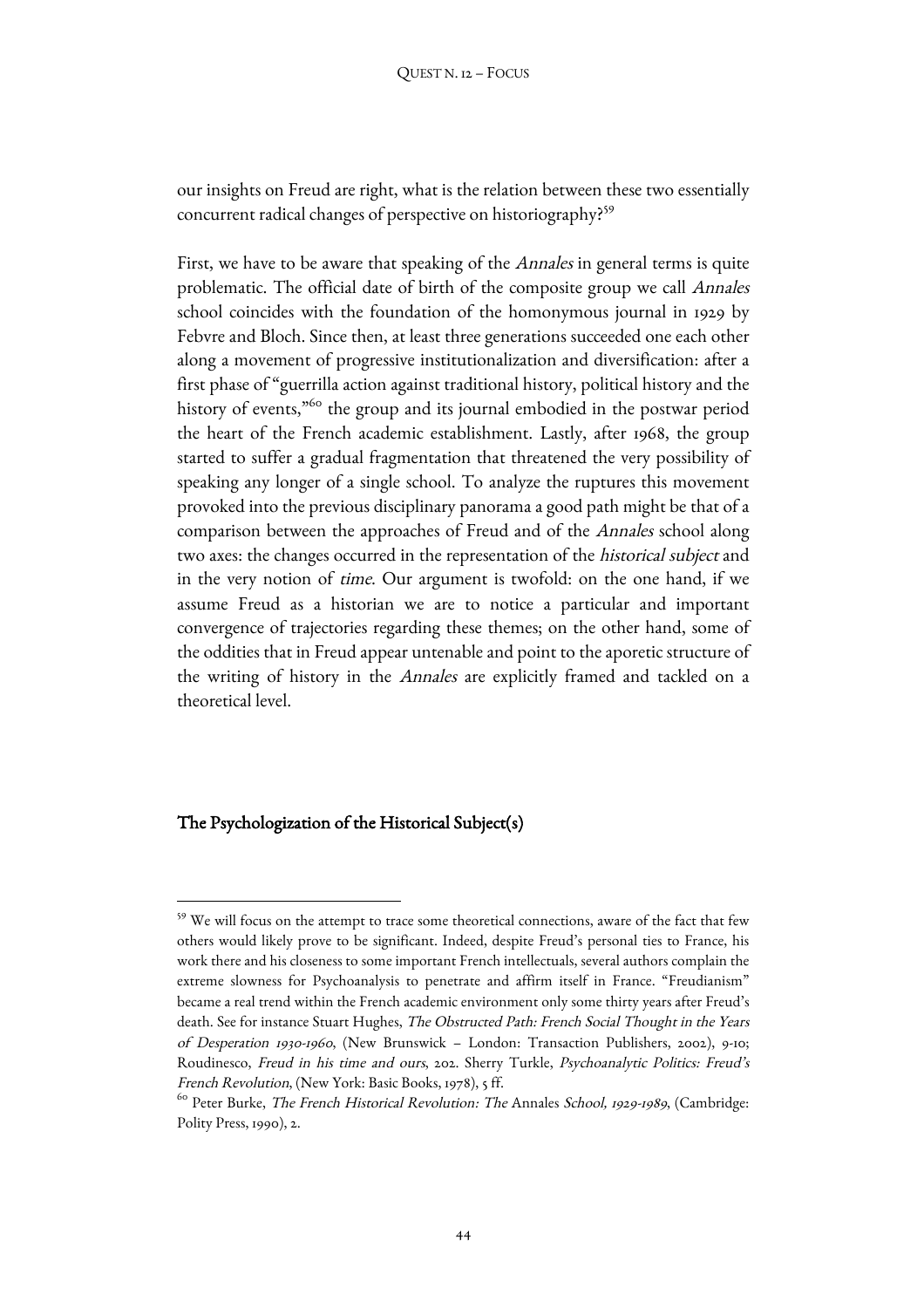To grasp the revolutionary repercussions of the innovations introduced by the Annales school, and maybe most importantly to avoid the disposal of Freud as ahistorical too hastily, it is crucial not to look at their coeval historiography with today's eyes. History has always been an important field of knowledge in the Western tradition. Yet, its conceptualization in the terms we currently understand it is quite recent, and it is hardly traceable beyond the Early Modern period. The consolidation of historiography as an academic discipline, moreover, occurred during a time even closer to us, taking place mostly in the nineteenth century. The very context within which history arose – and its space, Europe – can easily explain why its focus on political history and on the history of the nation state has been so largely hegemonic up to the twentieth century. As Burke notices, "the narrative of political and military events, presented as the story of the great deeds of great men […] was first seriously challenged during the Enlightenment," with the emergence of the so called "history of society."<sup>61</sup> The movement toward something different from the simple narrative of the state, found an articulation in the most known historians of the time, as Gibbon, Michelet, Ranke (who, despite his disciples turned back on it, was not interested solely in political history) or, soon after, Marx, but it did not replace the most spread attitude. Burke concludes then that even if "it is inexact to think of the established professional historians of the period as exclusively concerned with the narrative of political events […] All the same, historians were still perceived by the social scientists in precisely this way.<sup>"62</sup> One of the most important ruptures represented by the Annales lies in the very articulation of a shared space for history and social sciences: the Annales opened or, more exactly, sanctioned the opening of history to new fields such as economics, sociology, anthropology, geography and psychology.

Hence, the Annales d'histoire économique et sociale became the laboratory of a whole new set of histories, of perspectives and gazes on the past. Among the most interesting developments we undoubtedly have to include what has been called histoire des mentalités, that is the study, inaugurated by Bloch in The Royal Touch, of collective representations: those shared illusions, those beliefs and those consequential behaviors that characterize entire populations within certain periods of time.<sup>63</sup> Drawing considerably from Frazer's Golden Bough, Bloch investigated the common medieval belief in miraculously healing

 $61$  Ibid., 6.

 $62$  *Ibid* 10.

 $^{63}$  Marc Bloch, *The Royal Touch: Sacred Monarchy and Scrofula in England and France*, trans E. J. Anderson (New York: Routledge, 2015 [1924]).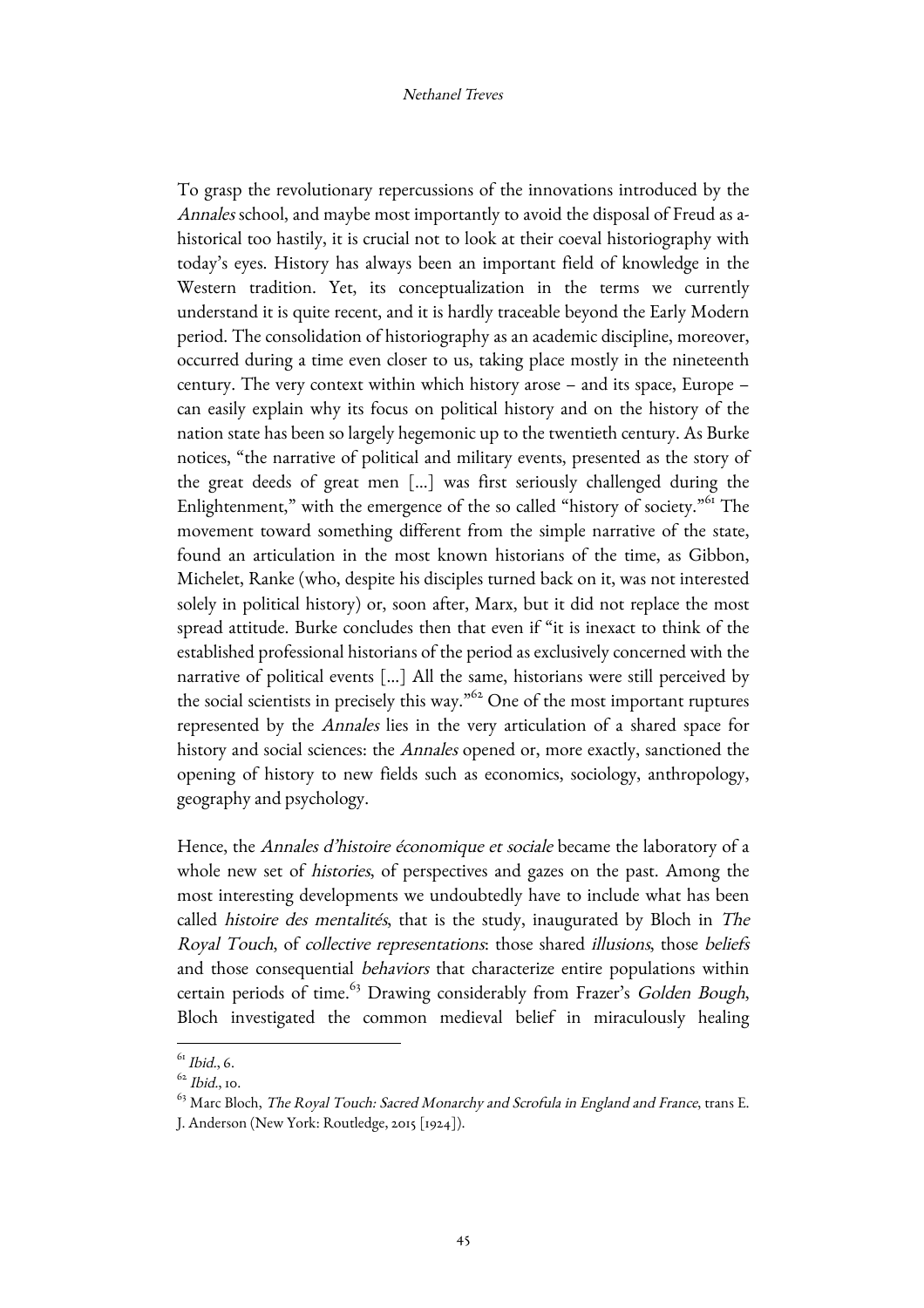properties of the king's body. A few years later, his friend and colleague Lucien Febvre followed him on the opened path of historical psychology publishing a book on Martin Luther and his famous work on Rebelais The Problem Of Unbelief In The Sixteenth Century, in which he explored the very inconceivability of atheism at that time.<sup>64</sup>

The roots of this new kind of historical approach are to be sought into coeval anthropology or, to be precise, around the French school of ethnology. According to Burke, if the concept of "collective representation" is drawn from Durkheim, the term "mentality" probably derives from the work on the "primitive mentality" written by Lucien Lévy-Bruhl in 1922.<sup>65</sup> Apparently, what is outlined through these two concepts does not seem, then, to recall any of the more properly psychoanalytical works already circulating at the time. Of such an opinion is for example Peter Gay when he states that, after all, the concept of "mentality" seems to be nothing more for the historians around the Annales group that a way to give a perfunctory form to the "potent irrationalities" of the past without "troubling themselves to trace back these states into their roots in the unconscious mind." For this reason "[t]he worlds of the historian and of the psychoanalyst remain worlds apart."<sup>66</sup> A different perspective is offered by André Burguière, who states that

The notion of mentalities does not have the sole aim of linking intellectual history and the history of ideas to social history in order to rescue them from the idealism of Kulturgeschichte. Mentalities have to do with both the unconscious and habitual forms of mental life and with reflective forms, with emotions and with representations.<sup>67</sup>

From this standpoint, Burguière acknowledges precisely the existence of that kind of "digging" denied by Gay. At one with Burke on the possibility to credit Lévy-Bruhl for the authorship of the concept that the historians of the Annales brought into the field of history, he observes that

 $^{64}$  Lucien Febvre, *Martin Luther: A Destiny*, trans. Roberts Tapley (New York: Dutton, 1929) and The problem of unbelief in the sixteenth century: the religion of Rabelais, trans. Beatrice Gottlieb (Cambridge, MA: Harvard University Press, 1982). They were first published, respectively, in 1928 and 1942.

<sup>65</sup> Burke, The French Historical Revolution, 18.

<sup>&</sup>lt;sup>66</sup> Gay, Freud For Historians, 119.

 $67$  André Burguière, *The Annales School: An Intellectual History*, trans. Jane Marie Todd (Ithaca: Cornell University Press, 2009), 101-102.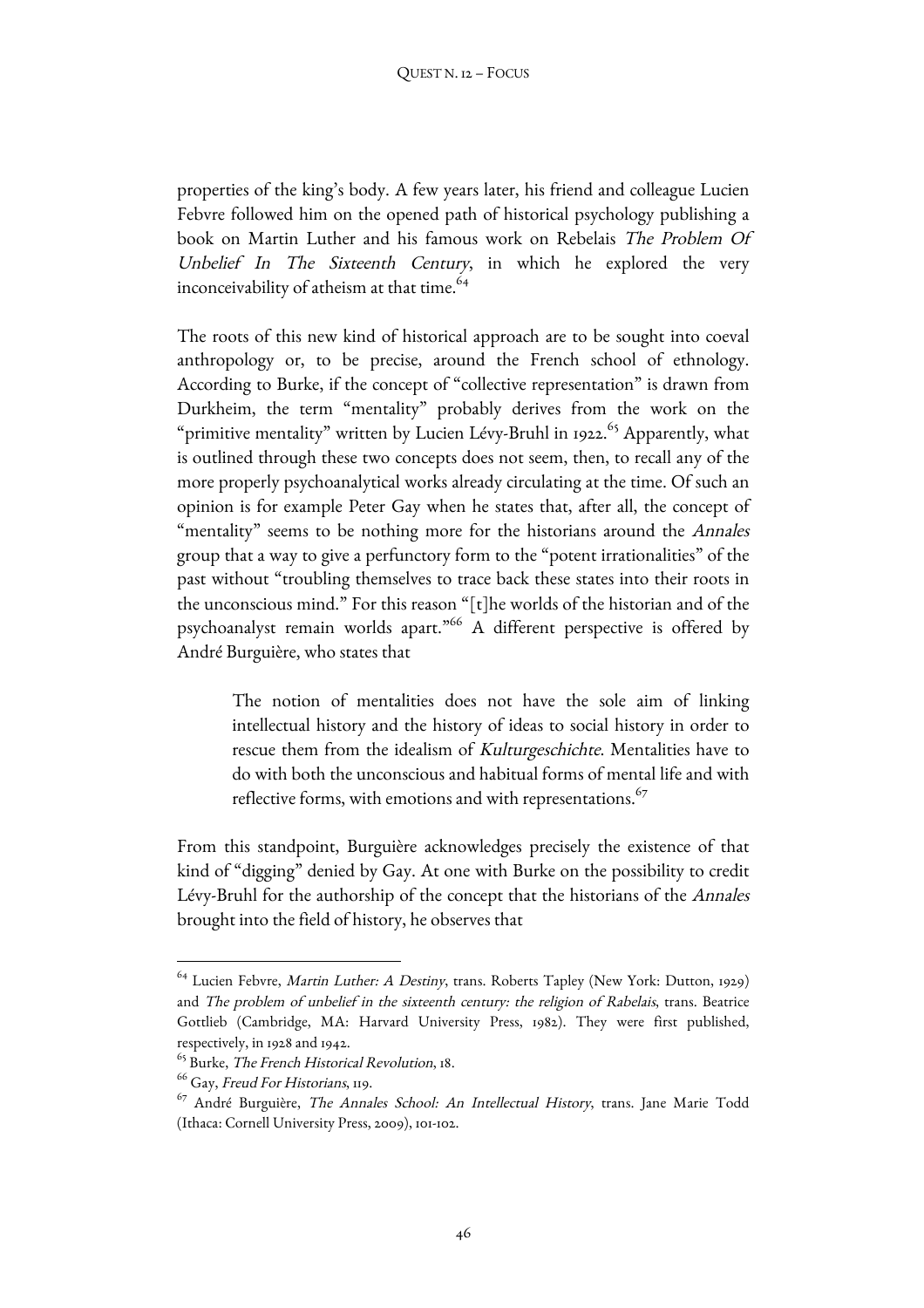[Lévy-Bruhl's] concept of primitive mentality has been criticized for expressing the West's superiority complex. In assimilating the traditional cultures most remote from the Western model to the childhood of humanity, it supposedly served as a scientific alibi for colonialism. But the potentially destabilizing aspect of such a concept for a fixist, a historical view of rationality and of the structures of consciousness has been underestimated. In fact, it is precisely the idea of a rational consciousness transcending the world and history that lies at the foundation of the West's superiority complex, its universalist ambition, and its claim to rule the world.<sup>68</sup>

The move of the Annales, under this light, assumes a meaning totally different from the one hypothesized by Gay. Instead of representing a hasty way to account for the irrationality of the past, it seems, in its telling movement from ethnology to history, precisely to bridge the gap between the West and the Rest. The irrational does not inhabit only the mind of the primitive, of this Other who, despite living in our present, seems to belong to another order of time. The irrational belongs also to *our* history and *our* time, it inhabits our own mind. In this case history does not seem to represent a science of the Other, but to the contrary the science of the self. Despite both the disciplines belong to the realm of what have been called heterologies, we cannot yet take for granted such a transposition in the 1920s: to analyze early modern Europe with the tools adopted to study the *far* Other was not something that could be done with levity. It represents the postulation of a continuity.<sup>69</sup> According to the interpretation given by Burguière, the Annales appear to be introducing in the temporal space of the West an element unsettling the very idea of "rational consciousness." On the one hand, one can grasp here a challenge to the European rationality of the self paralleling all Freud's work. From another perspective, this is an attempt, from some points of view, familiar to those who read in the Freud of Civilization and its Discontents and of Totem and Taboo a similar abridgment of the gap between our society and the Other: not a banishment of neurotics and babies in a world, a time and a space apart, but the inclusion of the

<sup>68</sup> Ibid., 53.

<sup>&</sup>lt;sup>69</sup> The adoption of such a perspective to investigate the recent past should not be equated with the evolutionist paradigm predominant in  $19^{th}$  century anthropology, which assimilated the "savage mind" to previous stages of human development in order to trace an evolutionary pattern. That's not the goal, nor the language or the mindset of the Annales are of this kind.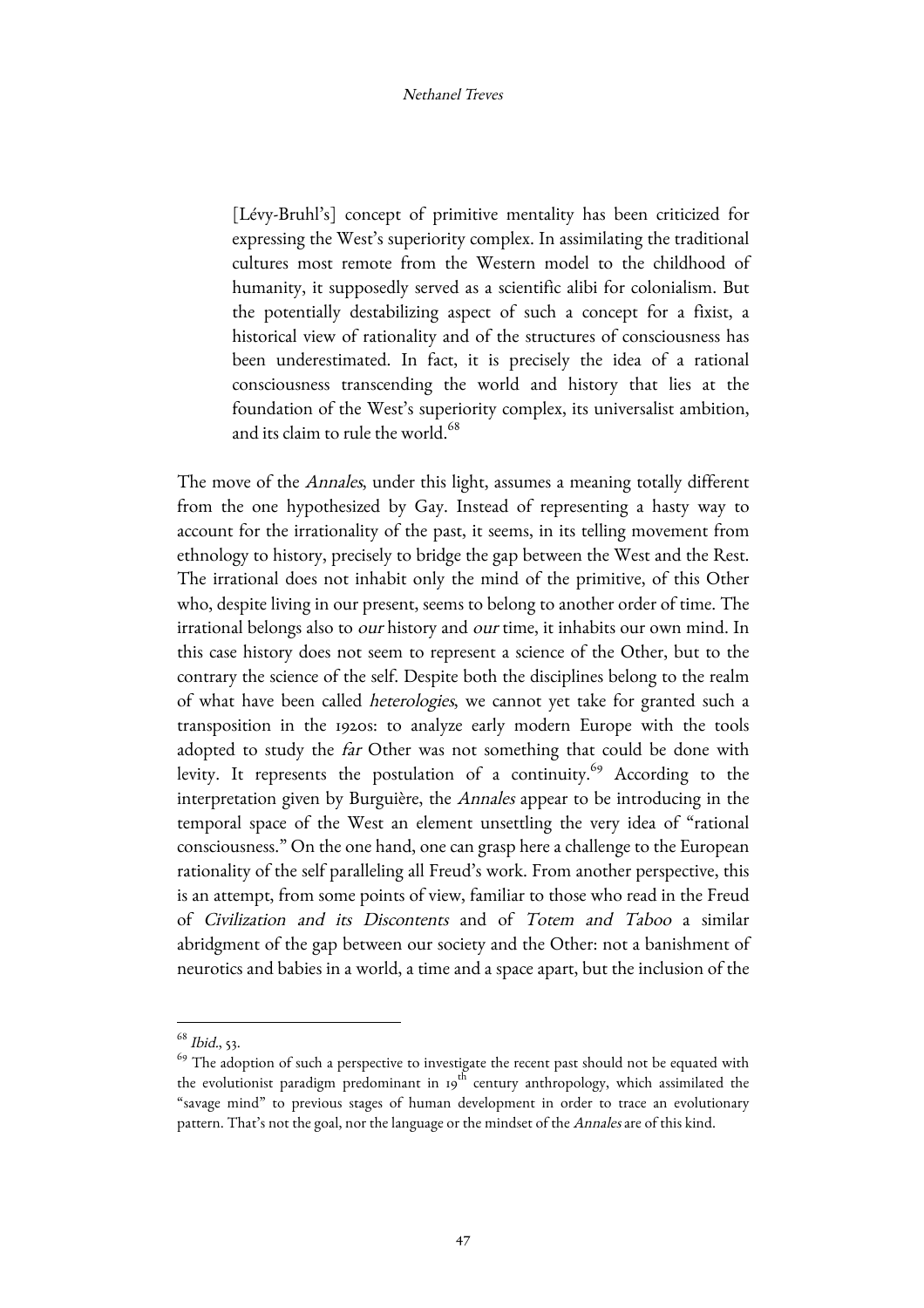primitive in our own ones.<sup>70</sup> On the side of the *Annales*, clear signs of a common trajectory, for instance, are visible in "Bloch's approach [which] privileged the manifestations of a collective unconscious that structure society and are incarnated in institutions or habits before coming to govern individual attitudes."<sup>71</sup>

To sum up, what occurs in Bloch and Febvre is a psychologization of the subject of history on different layers, not all belonging to the realm of rational consciousness. Of course, nobody is claiming that history suddenly became psychological: history has always been, partly, attentive to the psychology of its protagonists. The rupture is constituted by the fact that to this protagonists' mind is given a psychological *depth*. The psychological inquiry of the men of the past is moved from the analysis of their rationalities to the investigation of their irrationalities. This constitutes a break also from that historical-biographical literary tradition entirely focused on the description of the inner reasons beneath the decisions of some great figure of the past assuming it as a complete rational actor, as who was writing. Despite the fact that the biographical form is chosen repeatedly by Febvre, these are never biographies in the traditional sense.<sup>72</sup> "None of these books takes the form of a real biography, but in choosing as its observation post the coherence of an individual trajectory, each seeks to reconstitute the mental universe of an age."<sup>73</sup> Analogously, Freud's goal - as stated in the 1934 preface – is to "gain knowledge of the person of Moses." However, we perfectly know that it is a second purpose, the solution of the problem "which can only be specified later on,"74 that prevails in the end and that few scholars would refuse to embrace as the main aim of Moses and Monotheism.

The problem that arises spontaneously at this point has been a topic of crucial interest both for the Annales and for Freud: it is the question of the relation

 $7^{\circ}$  The telling subtitle (as well as original title) of *Totem and Taboo* is self-explanatory: "Some Points of Agreement between the Mental Lives of Savages and Neurotics."

<sup>&</sup>lt;sup>71</sup> Burguière, *The Annales School*, 56. On the consequences of the adoption of the concept of mentality and its ambiguous nature of being alternatively an explicans and an explicandum see also Paul Ricoeur, Memory, History, Forgetting, trans. Kathleen Blamey and David Pellauer (Chicago – London: The University of Chicago Press, 2006 [2000]), 191, 198-200.

 $72$  In addition to the already mentioned works on Luther and Rebelais, is to be considered Around The Heptameron: Sacred Love, Profane Love (1944), centered on the figure of Marguerite de Navarre.

 $^{73}$  Burguière, *The Annales School*, 57.

<sup>74</sup> Yerushalmi, "Freud on the 'Historical Novel'," 379.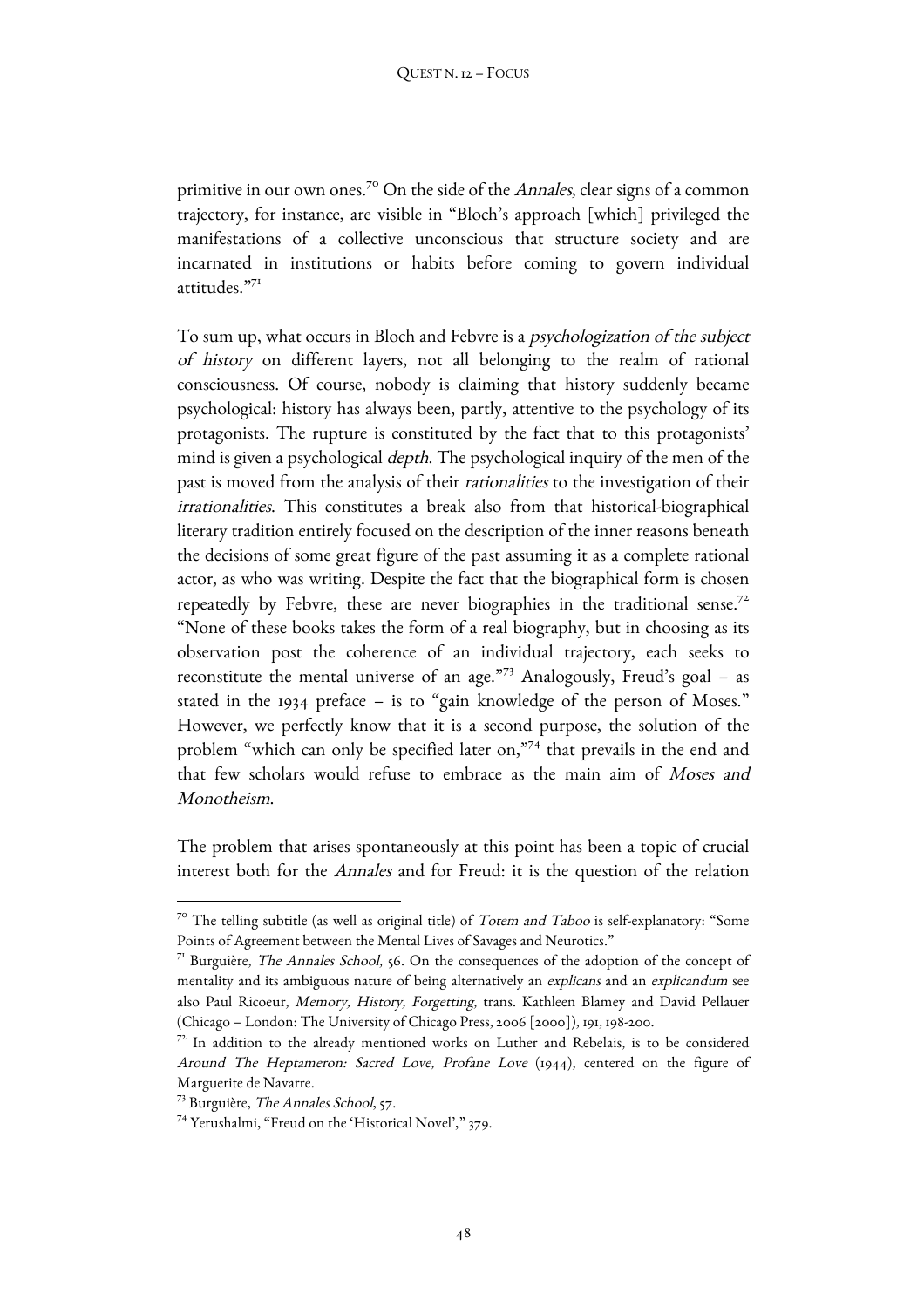between the individual and the group. The psychologization we mentioned, indeed, could be operated either on the Great Man or on the crowds. As we know, the crux of the shift from the individual to the group is one of the main "difficulties" overtly admitted and faced by Freud in his Moses: the gap between the two realms represents the most insurmountable obstacle for the resolute accomplishment of his analysis.<sup>75</sup> We should distinguish two aspects of this issue: on the one hand Freud is moving, keeping the lenses of psychoanalysis on his eyes, from the field of the individual to that of the group; on the other hand, more importantly and problematically, Freud tackles the question of the dynamics of this group through time and generations. The discussed analogy seems then to be twofold: there is an analogy between the individual and the group dynamics and there is an analogy – a different one – between the group dynamics through time and the individual lifetime. The first shift does not seem to be new, already in 1921 Freud tried to deal with this problem in Group Psychology and the Analysis of the Ego. It is not by chance that Freud's insight in this text, at least in respect to his predecessors, is to consider the mass as a congregation of individuals. The psychic mechanisms of each of them remain basically unaltered. The mass is no longer that awkward agent animated by a collective soul as described by Gustave Le Bon, what intervenes is a particular configuration of the desires of its components in their relation with the figure of the leader.<sup>76</sup> The problematization of the analogy between the individual and the group is avoided through the adoption of this perspective. To the contrary, in Moses the problem reemerges: the mass is no longer simply a sum of the individuals' psyches. There are peculiar dynamics inherent to it as, above all, the transmission of some memory traces through different generations. The mass in Moses is taken in consideration as a mass. Moses is not killed by a single individual, but by the Jewish people, exactly as the Jewish people will forget and then go through the aftermath of such a traumatic experience.<sup>77</sup>

The reason for which Freud is venturing this path is his need to explain a collective and intergenerational dynamic of latency in the group. To delve into

 $^{75}$  Freud, *Moses*, 149 ff.

 $^{76}$  Precisely, what actually characterizes them as a mass is said to be their common assumption of the same external object as ego ideal, normally, a leader as it could have been Moses. See Sigmund Freud, Group Psychology and the Analysis of the Ego, trans. James Strachey (London: Hogarth Press, 1949 [1921]), 80. Cf. also the chapter "The Group and the Primal Horde," Ibid., 90 ff.

<sup>77</sup> We can succinctly formulate Freud's analogy like this: the mass is considered as such not because it works as a sum of individuals, but because it works as a single individual. Cf. Freud, Moses, 116 ff.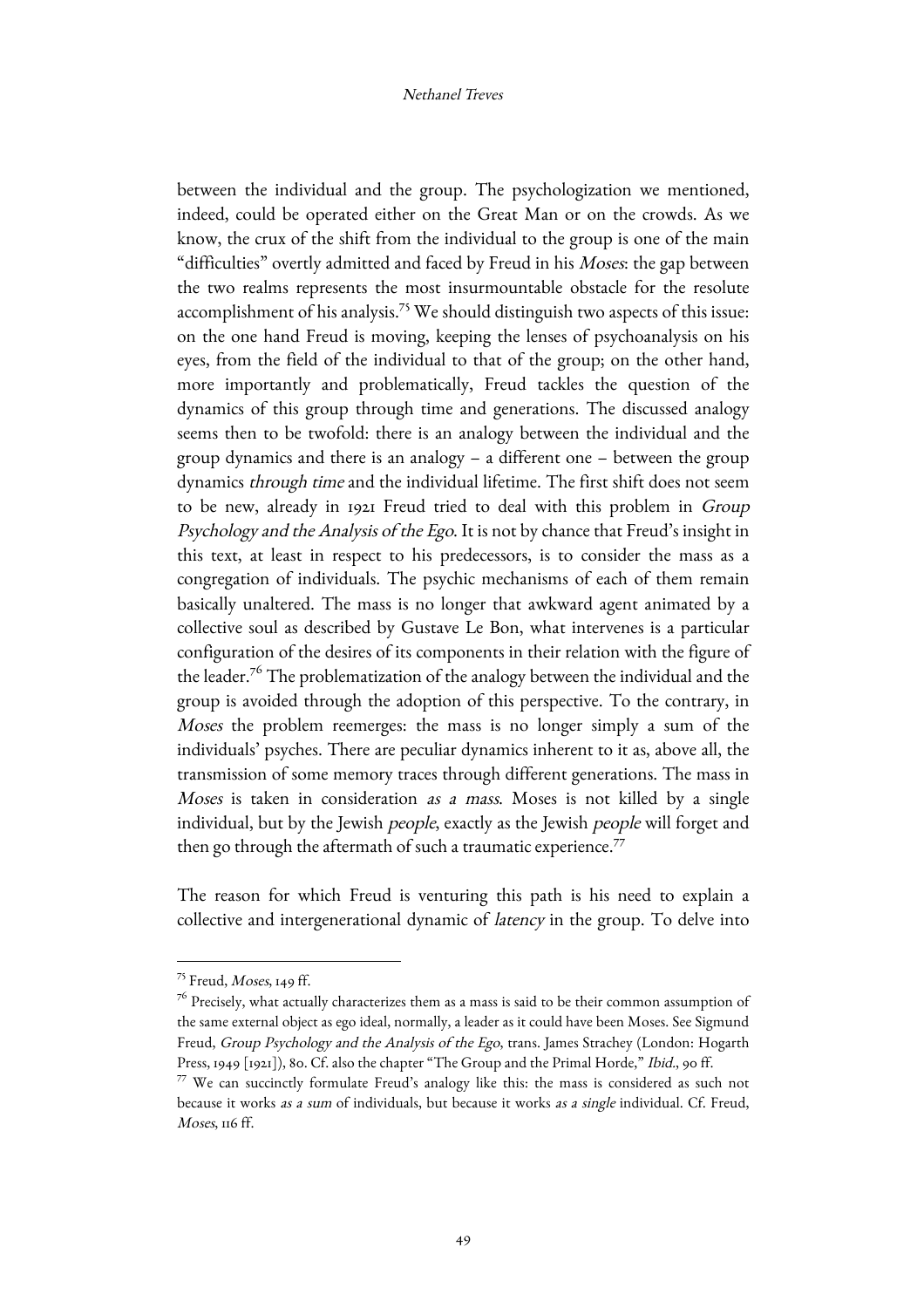the interpretation of Freud's position and to establish whether we are facing or not a form of lamarckism lies outside of our scope here. What is relevant is that, despite what he declares in the original draft (that his immediate goal is to "gain knowledge of the person of Moses"), there is scarcely trace of a psychoanalytic gaze upon the biblical prophet. It is not Moses the one who is psychoanalyzed in Moses and Monotheism. Despite the title, it is not him the subject of the historical narration, at least not in the terms of a psychoanalytical history. The Jews are. Similarly, to carry on Freud's own juxtaposition, in Totem and Taboo Freud works on the brothers' mind, and the very death of the primeval father only opens the possibility of a psychoanalytical investigation. Despite the stress on the *Great Man*, it is the group which is posed under observation in *Moses.*  $^{78}$ 

In this respect, Moses and Monotheism seems to be a work more pertinent to historical psychology than to psychological history. To quote Lewis Spitz describing the two modalities of American Psychohistory, Moses "involve[d] a study of the psychology of people who are not great men, the psychology of groups."79 There is a radical discontinuity, then, from those other works as the attempts to psychoanalyze either the dead Leonardo Da Vinci or the living Woodrow Wilson. Since the Moses of Michelangelo, aside from all what has been said about Freud's relation with his father and with Judaism, or about his very opinion on Moses, what changes is the very object studied: no longer the individual but the group, the people. The focus on the movements of Moses' hands yields to the narrative of the man Moses as (just) the conditio for what has to be said later about a collective group.

Still, the collective psyche cannot be faced without starting from the individual. Not specifically Moses, but any individual. More than that, any contemporary individual. Freud begins therefore his chapter "The Analogy" exploring a sequence of patients' cases useful to outline the characteristics of the schema to

 

 $^{78}$  Similar observations have been made in Heterologies by Michel de Certau, who entitled one of its chapters "The Anti-Individualist Biography." There he writes: "the innovation of Freudianism consists in its use of biography as a means of destroying the individualism posited by a modern and contemporary psychology. Whit this tool, it undermines the postulate of liberal and bourgeois society. It undoes it. It substitutes another history in returning, as we have seen, to the system of tragedy." Michel de Certeau, Heterologies: Discourse on the Other, trans. Brian Massumi (Minneapolis: University of Minnesota Press, 2000 [1986]), 24.

<sup>&</sup>lt;sup>79</sup> Lewis W. Spitz, "Psychohistory and History: The Case of Young Man Luther," in Psychohistory and Religion, ed. Roger A. Johnson (Philadelphia: Fortress Press, 1977 [1973]), 59.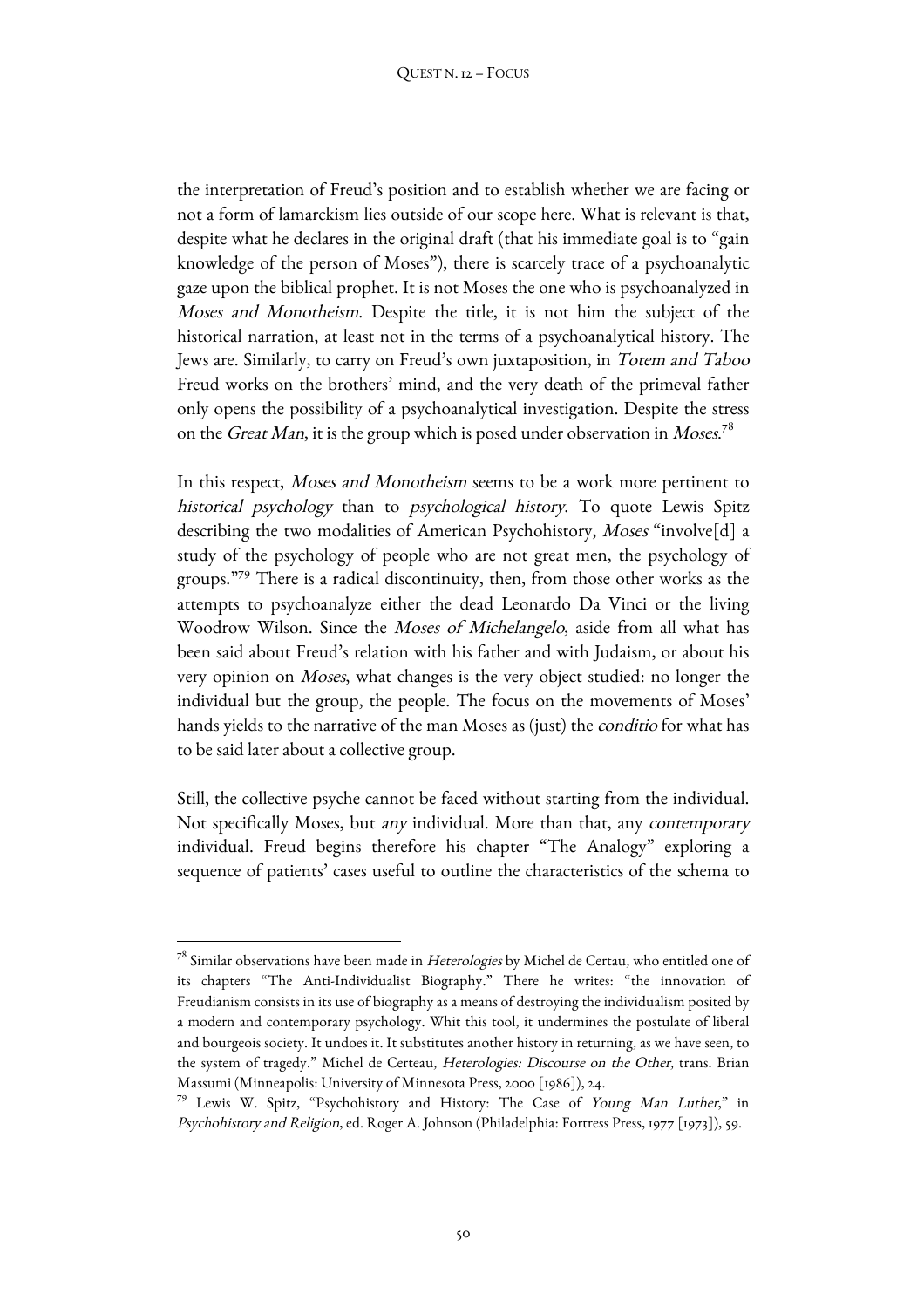apply to his historical study. What concerns us more here is the particular direction of this move. $80^\circ$ 

With the publication of French Rural History in 1931 Marc Bloch made famous the so called "regressive method," drawn, in turn, from the work of the nineteenth century historian F. W. Maitland. Bloch argued the necessity to "read history backward," to proceed logically, then, "from the known to the unknown."<sup>81</sup> Bloch was here attacking what Simiand called some decades before the "Idol of Origins."<sup>82</sup> In *The Historian's Craft* he explains that the danger of the "obsession with origins" lies on the ambiguity of the term: sometimes "origins" are understood as "beginning," other times as "causes." The problem arises when these two meanings are overlapped, and the origins of something are assumed to be a "beginning which explains. Worse still, a beginning which is a complete explanation."<sup>83</sup> To the contrary, Bloch stresses the necessity to look more at the contemporaneity of the facts rather than at their ancestral roots. After all, he says quoting a proverb, "[m]en resemble their times more than they do their fathers."84

Without taking any stand in regard to Bloch's position, it is useful to assume its viewpoint in order to explore an additional layer of Moses. In this respect, Freud's move resembles the kind of case we have seen above: a jarring contrast that results both in an untenable position and in a revealing and telling clarification. On the one hand, Freud tries to read his story exactly through what we can interpret as an explanatory "origin": the plot of the killing of the father outlined in Totem and Taboo and proposed again here. The seriousness of the issue becomes clear when one realizes that such a plot does not serve just for a "passive" reading of Moses' and the Jews' sequence of events. The tale of the father gets transformed into a pattern for the formulation of inferences, of the very hypothesis Moses is nourished with and based on. From this point of view, Freud epitomizes precisely the risks lying behind the idol of origins.<sup>85</sup>

 $80$  Freud, *Moses*, 116 ff., 126.

 $81$ <sup>81</sup> Burke, *The French Historical Revolution*, 23.

<sup>&</sup>lt;sup>82</sup> Marc Bloch, *The Historian's Craft*, trans. Peter Putnam (New York: Vintage Books, 1953 [1949]), 29.

 $83$  *Ibid.*, 30.

 $84$  Ibid., 35.

<sup>&</sup>lt;sup>85</sup> Interestingly enough, Bloch makes a concession of legitimacy precisely to religious history, where causes and beginning might actually coincide. See Bloch, The Historian's Craft, 31.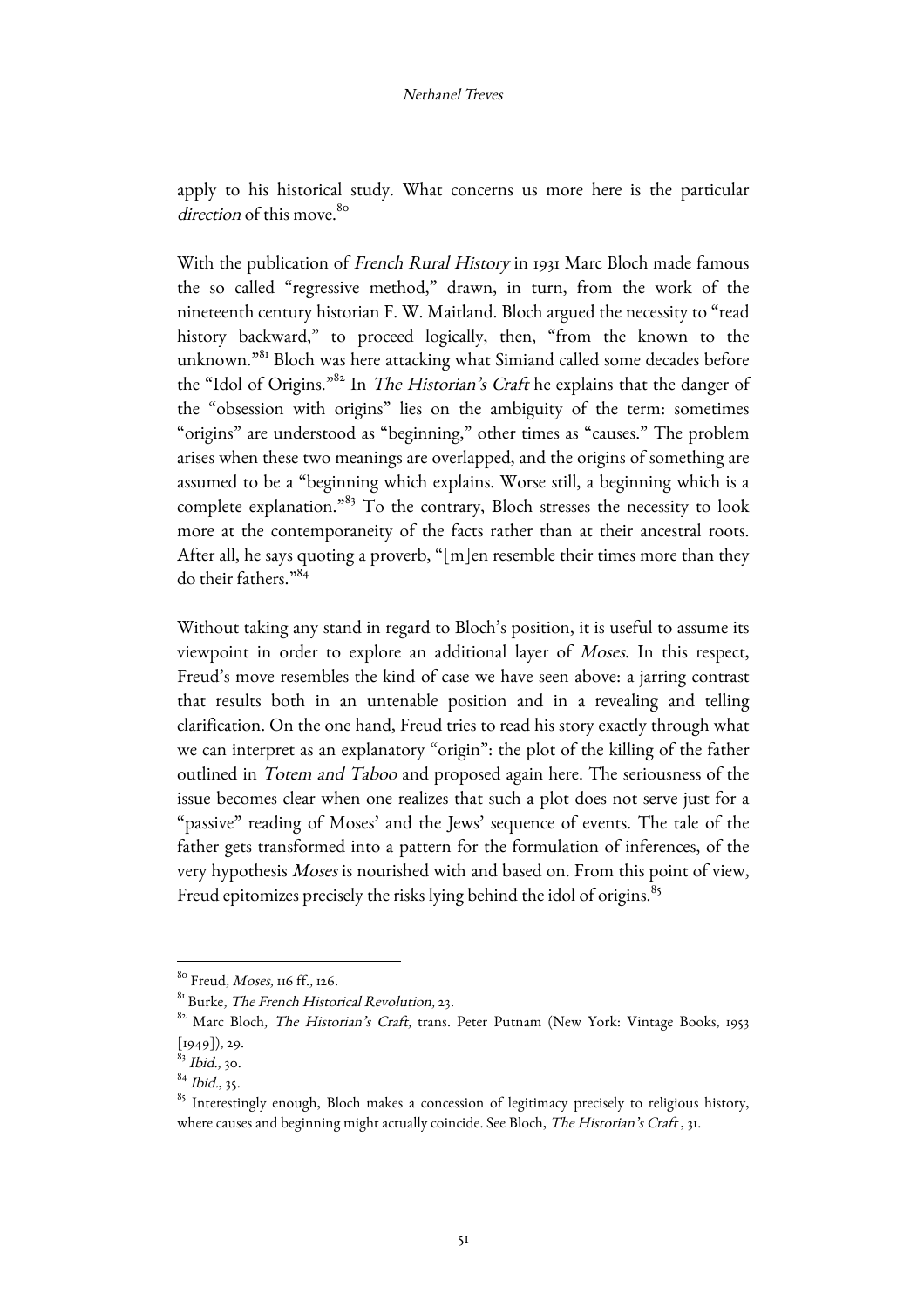On the other hand, as we were saying, the access point to (both the shaping of the horde's story and) the study of the mass psyche in Moses and Monotheism is Freud's contemporary's mind. Psychoanalysis, therefore, emerges as that place of production of the knowledge necessary to retrace the past back from the present.<sup>86</sup> As in Bloch, from the known to the unknown. Richard Bernstein suggested a reading on the same tone:

There is a *double* temporal perspective that runs throughout the *Moses* study. The rhetorical structure of the book, and Freud's historical narrative about the Egyptian origins of Moses, lead us to think that Freud is giving us an account of the character of the Jewish people by appealing to what happened in the past. But this explanatory narrative is itself constructed primarily on the basis of our present psychoanalytical understanding of the dynamics of the human psyche. $87$ 

Bernstein perfectly grasps the ultimate conclusion one can draw: that the doubleness of the movement, to a certain extent, is illusory. Indeed, Totem and Taboo's plot too is formulated through and on the basis of such psychoanalytic procedure. Consequentially, the very "origin" is actually rooted in what we might call a psychoanalytic truth. However, what strikes in regard to our discussion is once again Freud's capacity to juxtapose in disturbing mixtures mechanisms and functions proper of history, showing them under a new and revealing light. Freud puts forward here, presenting both as untenable, a "regressive" and a "progressive" method of facing the past. What remains is the sum of the inconsistencies underlying beneath any a priori way of doing history.<sup>88</sup> In both cases we see what Bernstein correctly identifies as a projection.<sup>89</sup> That is to say, returning to Barthes, the projection of an actual referent.

Again, Freud is outlining he himself the very terrain that makes possible (and unavoidable) to attack him. He makes too explicit what usually passes unnoticed.

<sup>&</sup>lt;sup>86</sup> A viewpoint, this, from which Freud's Moses appear in firm contrast with Pater Schmidt's attempts to investigate the origin of monotheism and of the idea of God.

<sup>&</sup>lt;sup>87</sup> Bernstein, *Freud and the Legacy of Moses*, 71.<br><sup>88</sup> This does not exclude a certain dialectic between the schema and its application, as Bernstein himself highlights a few pages later.

 $89$  "[Freud] is projecting what allegedly happened in the past – 'the historical truth' – on the basis of our understanding of the dynamical conflicts of the human psyche." Bernstein, Freud and the Legacy of Moses, 72.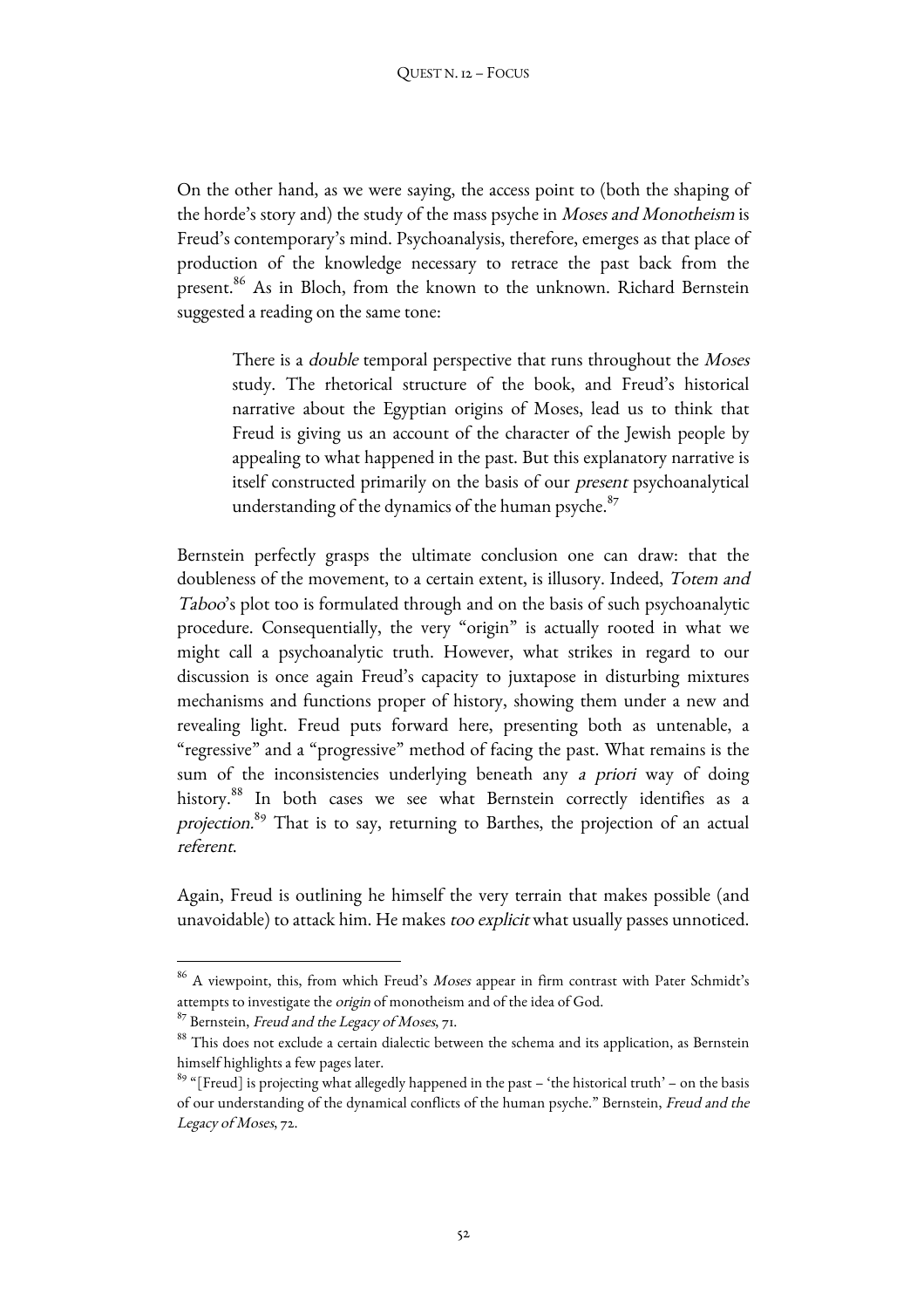On the one hand, Freud first articulates the problem of the shift from the psychology of the individual to that of the mass, framing with precision the existing obstacles; then, he clumsily overcomes the hurdles through dubious, inconsistent and quite questionable devices.<sup>90</sup> On the other hand, the very nature of historical research is problematized in the evidently stretched and inappropriate attempts to undertake it from resolute angles. The unsuitableness of the effort to "grasp the past" both from the perspective of the present and from an explanation through the origins is masterly – as much as naively – displayed. Moving along the same axis of the Annales scholars, Freud seems to be demanding a raise of consciousness, an awareness about the very elements that make his work so much questionable. In this sense, Freud is offering us the conditions of the critique punctually moved to him.

## Conflicting Temporalities

<u> 1989 - Johann Barn, mars ann an t-Amhain an t-Amhain an t-Amhain an t-Amhain an t-Amhain an t-Amhain an t-Amh</u>

In the wake of these last remarks, we shall go back to Barthes' conclusions in order to suggest a further terrain of investigation of Freud's work. Barthes, as we said, seems to sympathize with the Annales' shift of focus from the narrative to the understanding of the structures of history. Freud, especially considering the third essay, seems to move in a similar direction. Given the feet of clay as the premises, is then possible for him to explore (and shape) the many details of the iron statue: namely, the temporal dynamics of religions, peoples and collective mentalities. What this move seems to imply in both cases is no less than a disarticulation of historical time.

What in the 1960s evolved into a variant of structuralism out-and-out, consisted originally in an attempt to challenge the so called histoire événementielle, the kind of history perceived as hegemonic within what Burke names the "Old Historiographical Regime," and its restricted focus on the dimension of the event with the consequential adoption of a certain style of narrative. The way out from this "old kind of history," to reverse Febvre's famous catchword, is sought and found along many different trajectories: the most successful has probably been the one articulated in theoretical terms by Fernand Braudel in The Mediterranean. In this book the French historian tried to give an account of the

<sup>&</sup>lt;sup>90</sup> We are of course referring primarily to Freud's peculiar form of psycho-Lamarckism and the idea that some "memory traces" could be transmitted and inherited between different generations. Freud, Moses, 151 ff.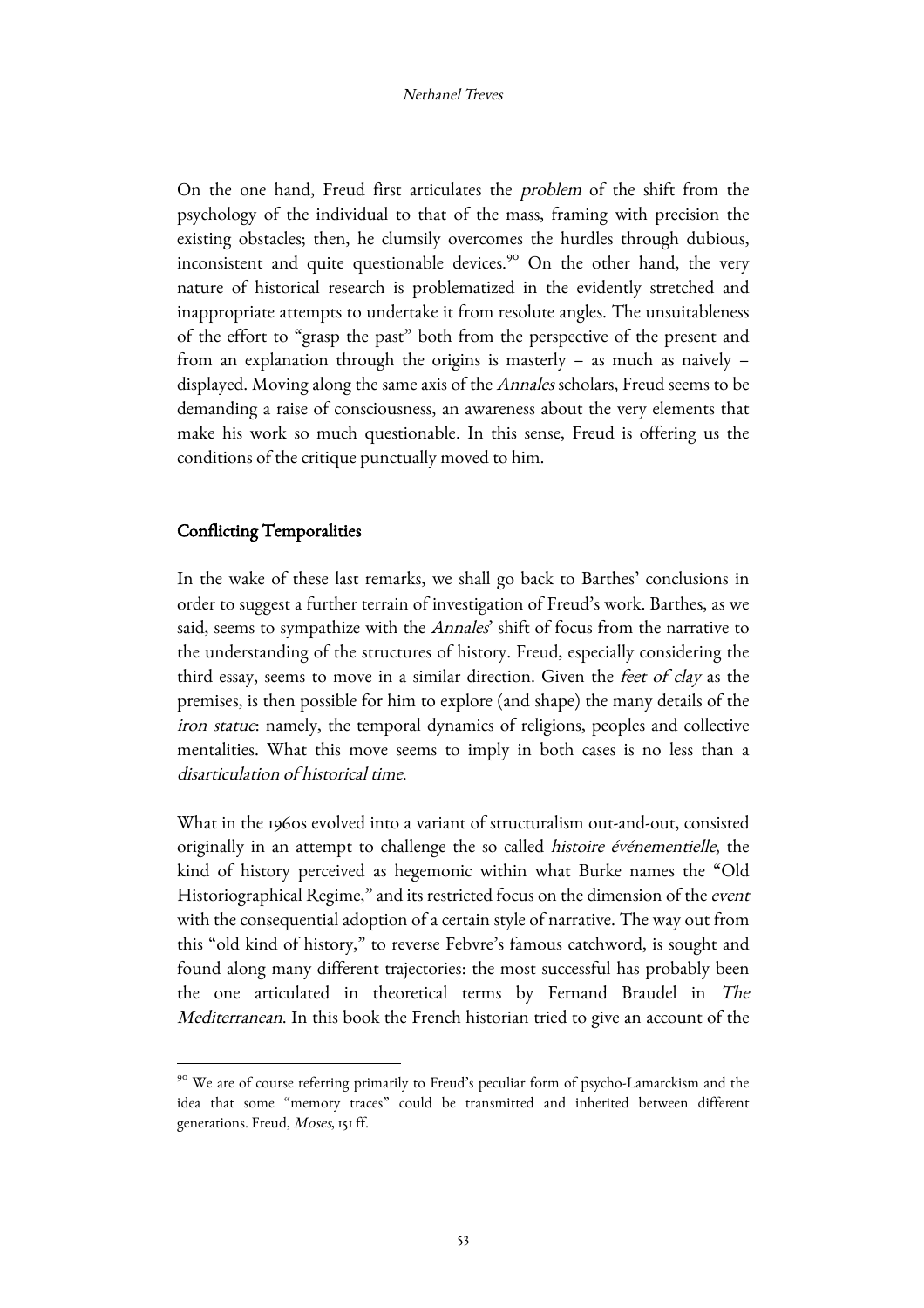Mediterranean area during the age of Philip II. In fact, he adopted a wider periodization starting at the end the fifteenth and ending at the beginning of the sixteenth century. On this line, one of its major achievement has been the capacity to consider *time* and *space* in unprecedented ways.<sup>91</sup> Braudel theorizes a distinction among different orders of historical time destined to survive for many years. He identifies three different dimensions: first, the level of the event, "the scale not of man, but of individual men."92 Braudel defines such a layer as "surface disturbances, crests of foam that the tides of history carry on their strong backs." To dive deeper into these tides he theorizes the level of conjunctures and the famous longue durée. The former takes into account the long-term dynamics of cultures and civilization (this is, for instance the time scale of the mentalities), while the latter refers to the "history whose passage is almost imperceptible [...] in which all change is slow, [the] history of constant repetition, ever-recurring cycles."<sup>93</sup> Braudel speaks in this case of the "geographical time" of man in his relationship with the environment. In 1950, one year after the first edition of The Mediterranean, in his inaugural lecture at the Collège de France Braudel insists on his position:

[...] social time does not flow at one even rate, but goes at a thousand different paces, swift or slow, which bear almost no relation to the day-today rhythm of a chronicle or of traditional history. Thus I believe in the reality of a particularly slow-paced history of civilization, a history of their depths, of the characteristics of their structures and layout.<sup>94</sup>

<sup>&</sup>lt;sup>91</sup> Indeed, another interesting trajectory, particularly for a comparison with Freud, concerns the attempt to rethink space. Within the Annales school, progressively, a new way to understand and to signify space affirmed itself. In this respect, a hypothetical third section of our analysis could have been focused on Freud's own movement in this direction. As stressed by different angles, among others, by Jan Assmann, Sander Gilman and Edward Said, in Freud's way of representing and talking about space and geography, in his discourse, a postcolonial-like mindset seems to be prefigured and portended by many points of view through specific forms of signification. Suspicion would have been instilled here in the realm of the relation between the self and the Other from the perspective of a pre-Second World War Europe disposing only of a prepostcolonial perspective on certain kinds of problems.

 $92$  Fernand Braudel, The Mediterranean And The Mediterranean World In The Age Of Philip II, II vols, trans. Siân Reynolds (Berkeley: University of California Press, 1996 [1966]), 1:21. A first and shorter version of the book appeared already in 1949.  $93$  *Ibid.*, 1:20.

<sup>&</sup>lt;sup>94</sup> Fernand Braudel, "The Situation of History in 1950," in On History, trans. Sarah Matthews (Chicago: The University of Chicago Press, 1982 [1950]), 12.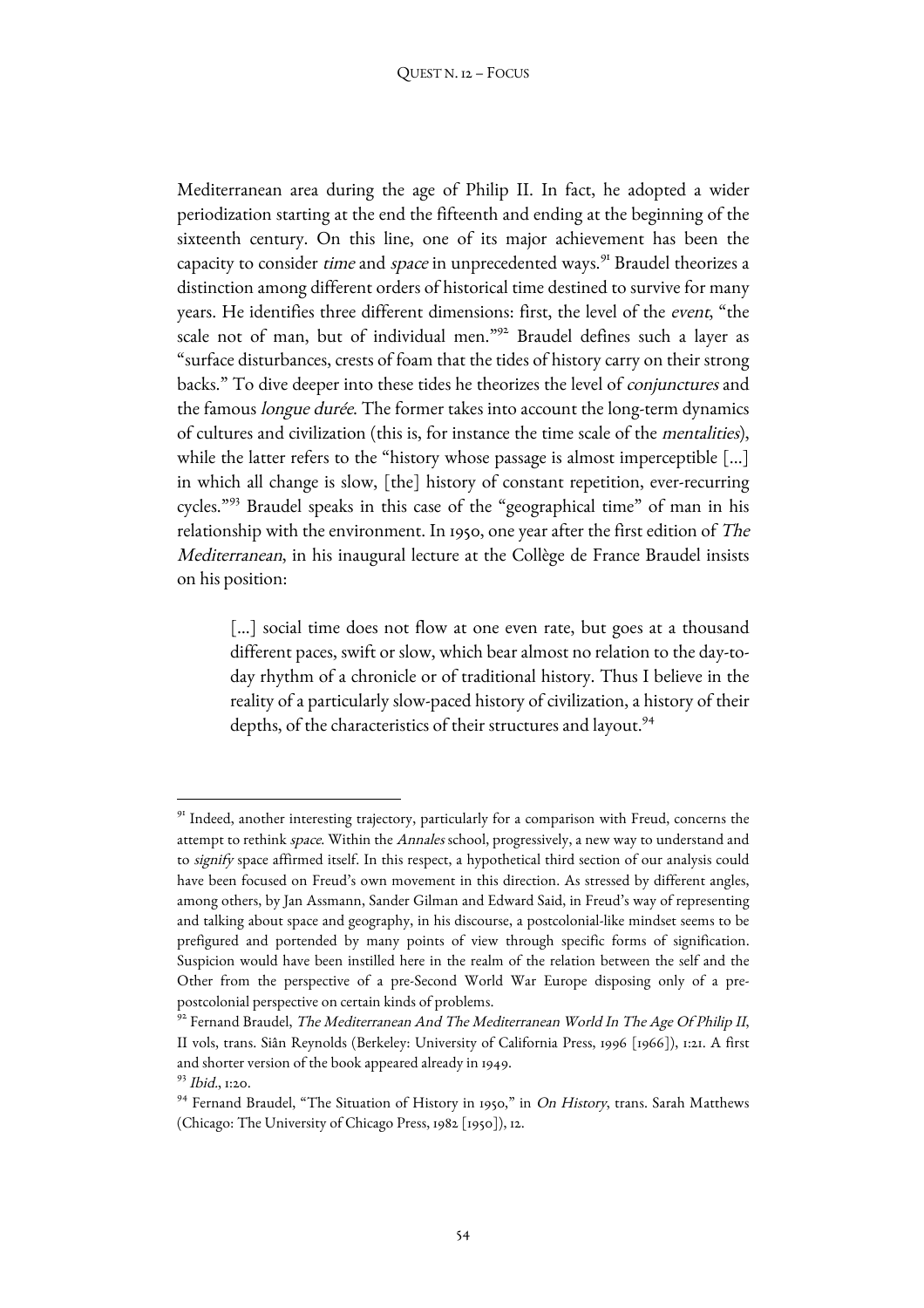We are not interested here in analyzing further Braudel's distinction.<sup>95</sup> He researched and wrote within a framework aiming at reaching a new understanding of social and material history and their "slow," almost motionless time. Yet, one of Braudel's most important legacies today, if we disregard the specific content, lies in the more general form of his move: here too, a disarticulation of time in different and multidimensional temporalities. $^{96}$ 

Indeed, Freud seems to be having a conversation with the efforts of history to remodel itself. Our argument, again, is that Braudel succeeded in lucidly theorizing what Freud naively showed in Moses and Monotheism, advocating for a programmatic change in the very perspective that Freud revealed as aporetic and obsolete. At the end of his majestic work, Braudel highlights and, in a sense, acknowledges to those who criticized him, that with such a widening of scale, in dealing with structures and conjunctures, "the role of the individual and the event necessarily dwindles."<sup>97</sup> Apparently, Moses seems to inhabit a totally different level, facing precisely the facts concerning the man, the individual man Moses. The first and the second book in particular seem to fully belong to the histoire événementielle: Moses, his birth, his adoption, the exodus from Egypt, his murder, Qadesh etc. all undoubtedly touch only the kind of temporality pertinent to the event. However, we have to recall the problem "which [could]

<sup>&</sup>lt;sup>95</sup> A broader discussion of Braudel's tripartition and its critical reception can be found in Traian Stoianovich, French Historical Method: The Annales Paradigm, (Ithaca – London: Cornell University Press, 1976), especially chap. 4.

<sup>&</sup>lt;sup>96</sup> As many other thinkers of his time, Braudel is strongly influenced by the production of Henri Bergson. The latter, criticizing the idea of time spread by physics and the natural sciences as something quantifiable, homogeneous and composed of standard, discrete and measurable units, insisted on its subjective aspect. It has been Bergson the first to oppose to the idea of time understood as such the notion of durée, meant to highlight the varying dimension of lived and experienced time. Universal time, made by countless but countable fragments is substituted then by a new multiplicity of "durations" whose length and nature are determined by the psychic and emotional constellation of the subject. It is from this philosophical disarticulation of the concept of time itself and from this change of scale that we must look at Braudel's historiographical novelty. Cf. Gérard Noiriel, "Comment on récrit l'histoire. Les usages du temps dans les Écrits sur l'histoire de Fernand Braudel," Revue d'histoire du XIXe siècle 25 (2002): 57-81. Braudel himself will make explicit appeal to the "[philosopher's] attention to the subjective element internal to the concept of time" in order to understand his tripartition. Fernand Braudel and Immanuel Wallerstein, "History and the Social Sciences: The Longue Durée," Review (Fernand Braudel Center)  $32/2$  (2009): 171-203, 198. The article was originally published in 1958, and it probably represents Braudel's most complete formulation of the concept.

<sup>97</sup> Fernand Braudel, The Mediterranean, 2:1242.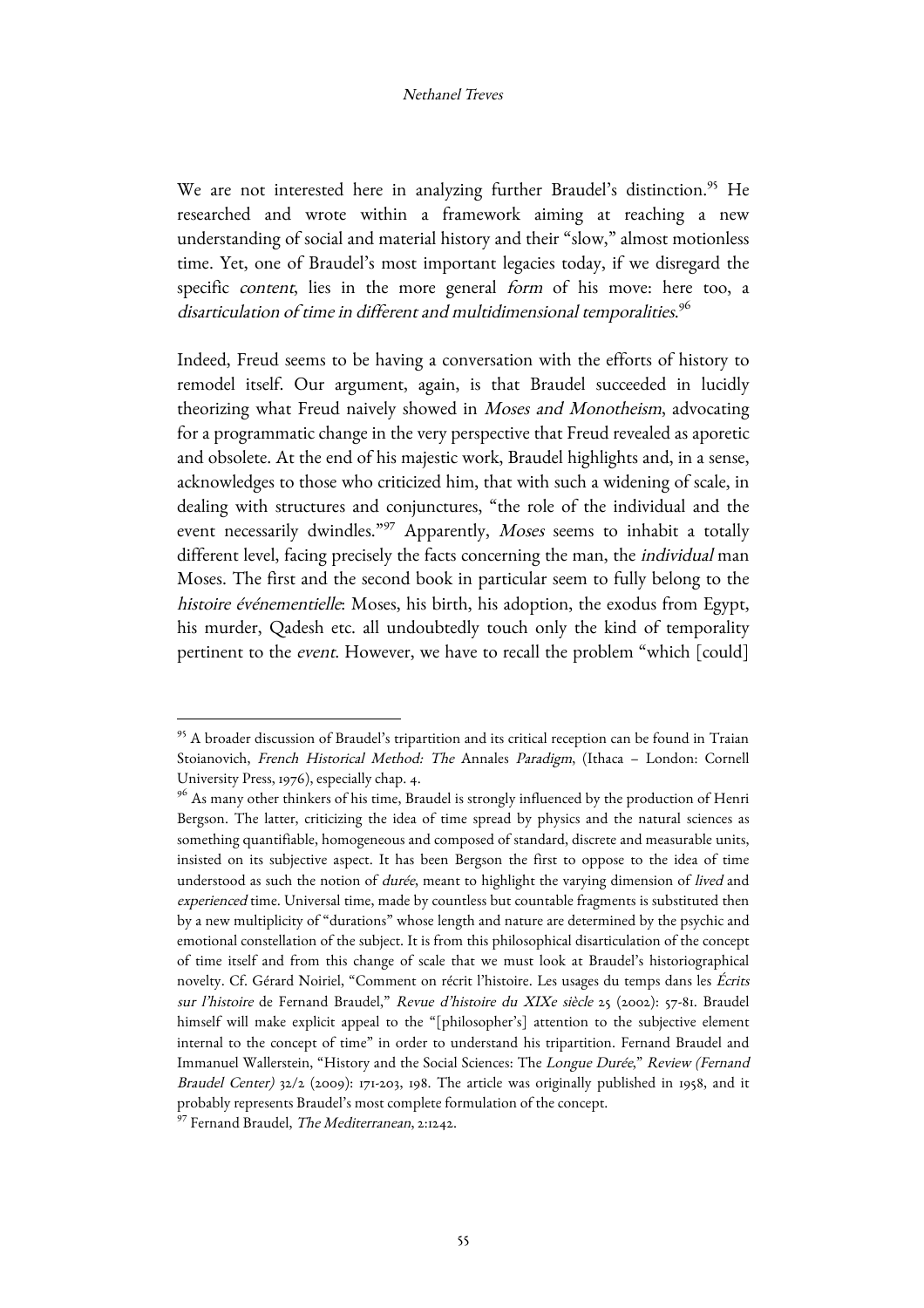only be specified later on" mentioned in the first draft of 1934. In the same year, Freud wrote to Arnold Zweig:

Faced with the new persecutions, one asks oneself again how the Jews have come to be what they are and why they have attracted this undying hatred. I soon discovered the formula: Moses created the Jews.<sup>98</sup>

Throughout *Moses and Monotheism* Freud tries to answer to this question (that is to say, to argue for his answer): this is the stated purpose at the origins of the writing of this text. Yet, Freud's slogan might mislead: what does it mean that the man Moses created the Jews? Assmann masterly grasps the aporia noticing how, "[n]ormally, one would conceive of the 'creation of a nation' as a typical process of 'longue durée'." To the contrary, Freud seems to be outlining it as a punctual event, inscribed in the decision of the individual Moses.

Freud's radical method of historical personification compresses a process of centuries into the figure of "the great man." Freud's construction of Moses as the creator of his nation goes against all historical probability. No nation has ever been created. […] Freud was aware of the problem and provided an interesting answer. It was not the "living" or the "historical Moses" alone to whom he attributed the creation of the Jewish nation, but the living and the dead, the historical, the repressed, and the remembered Moses taken together. The return of the repressed was also for Freud a process of "longue durée."99

Assmann identifies in the psychoanalytical figure of the return of the repressed, pivotal in the general economy of Freud's text, the very mechanism that allows the shift from the history of the event to the history of long-term structures and dynamics. Once more, it will not be judged here whether Assmann is right or not. What is relevant with respect to our topic is that the very architecture of Moses and Monotheism consists of a juxtaposition, a combination that manifests itself in a strident and unsettling contrast.

Scholars have often highlighted, from many different viewpoints, the discontinuity between the first two essays and the third one. The pattern that we have seen discussing Freud's book through Barthes' reflection on the historical

<u> 1989 - Johann Barn, mars eta bainar eta industrial eta baina eta baina eta baina eta baina eta baina eta bain</u>

<sup>&</sup>lt;sup>98</sup> Freud to Zweig, May 30, 1934, quoted in Caruth, *Unclaimed Experience*, 12.<br><sup>99</sup> Assmann, *Moses the Egyptian*, 164.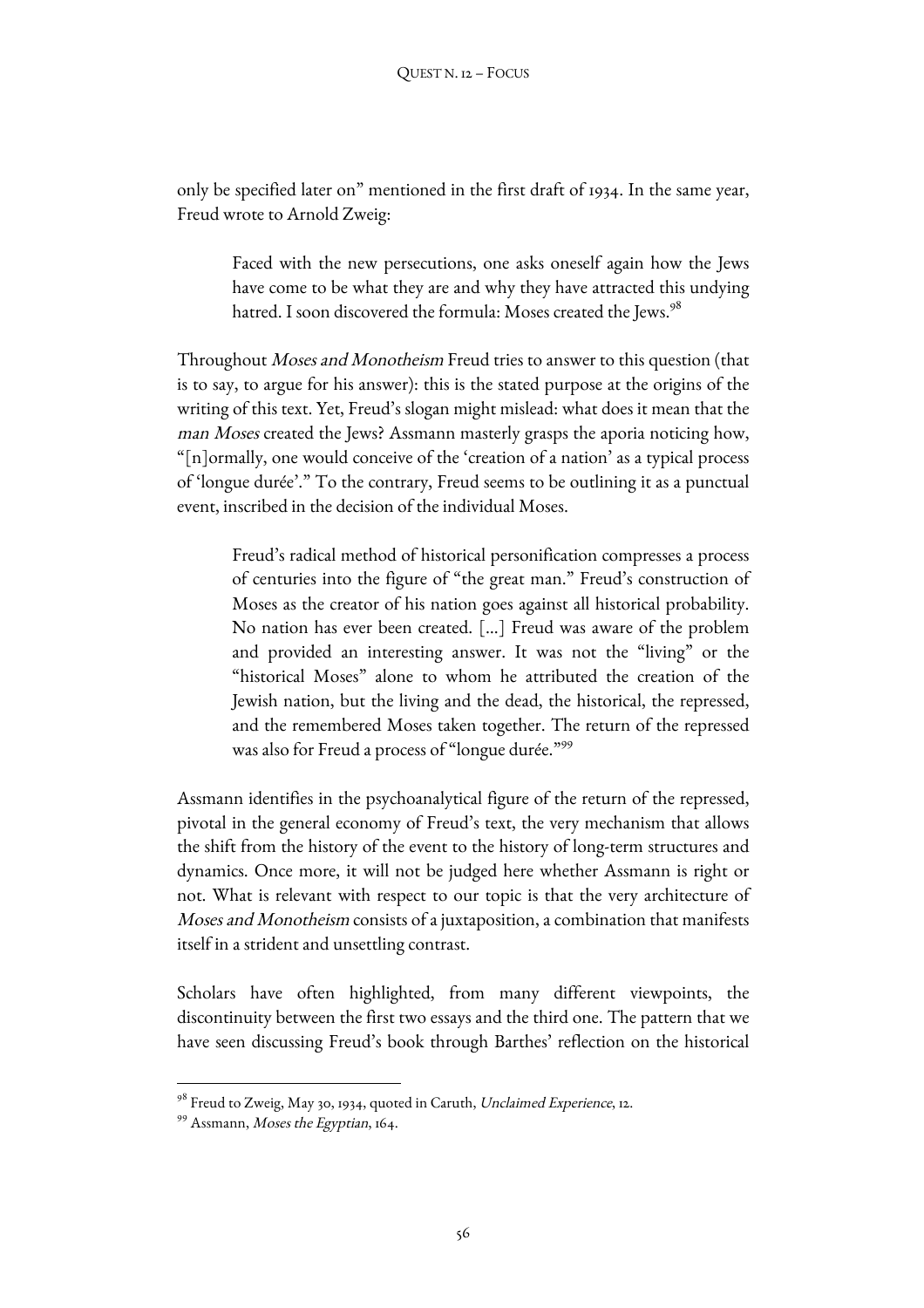narrative, and that emerged again in the attempt to compare Freud's own way of psychologizing the historical subject, seems here to appear once more. The fracture between the two first essays and the last one does not run only along the many lines that have been so regularly put forward. It is rooted also in a difference of *scale*: the *micro* and the *macro* of historical investigation are pulled together in an unsettling bond. Freud juxtaposes the event and the structure, two different levels of history, grasping a question without being able to articulate it. On the one hand he displays to our eyes the "littleness of the man" – paradoxically – exactly giving to him an extraordinary, exaggerated importance, regardless of whether this Great Man influences the course of events (or structures) through his *being alive* or through his *being dead*. On the other hand the level of the structure is filled with a kind of substance whose very complexity exemplifies the difficulties inherent to any attempt of outlining the structure's content.<sup>100</sup>

## Freud and History: Who Questions Whom?

In this paper we explored from different angles the problems and the opportunities deriving from considering Freud as a historian. We looked at the Moses book as a source, as we said, of *suspicion*. The reader who faces Moses and Monotheism for the first time and without the help of scholarly literature has to tackle a feeling of annoyance: something in a certain order is unsettled, teased. What we tried to do here is to anatomize such feeling, trying to grasp the trajectories of such aversion and to retrace it to the doubts suggested – more or less overtly – in Freud's text. In the first part we have seen essentially how Freud, exposing to an excessive extent the way history is written, instills a radical doubt on the practice and the relation to historical truth of historiography, which turns out not to be qualitatively different (least of all superior) from what Freud does in his study. Making too clear, too present, too perceivable the inner mechanisms of the writing of history that usually remain hidden under the blanket of narrative, Freud does away with the reality effect. And, in fact, Moses seems everything but real.

In the second part of the paper we examined Freud's work in relation to the case of the Annales school as an attempt to undress history and revolutionize it more, say, from within. We looked at how important changes occurred in the way to

<sup>&</sup>lt;u> 1989 - Johann Barn, mars ann an t-Amhain an t-Amhain an t-Amhain an t-Amhain an t-Amhain an t-Amhain an t-Amh</u> <sup>100</sup> Cf. Braudel, "The Longue Durée," 178.